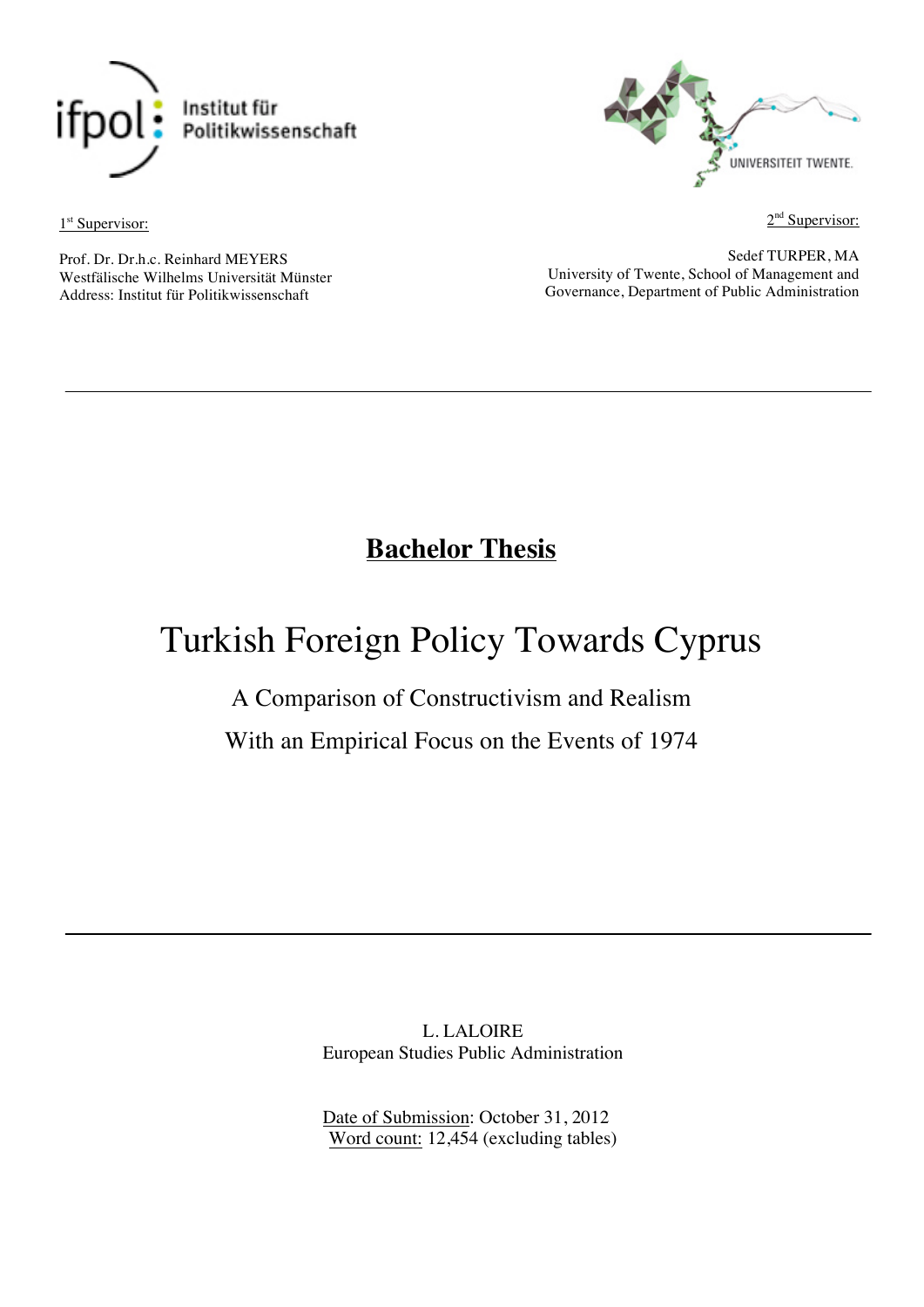## **Contents**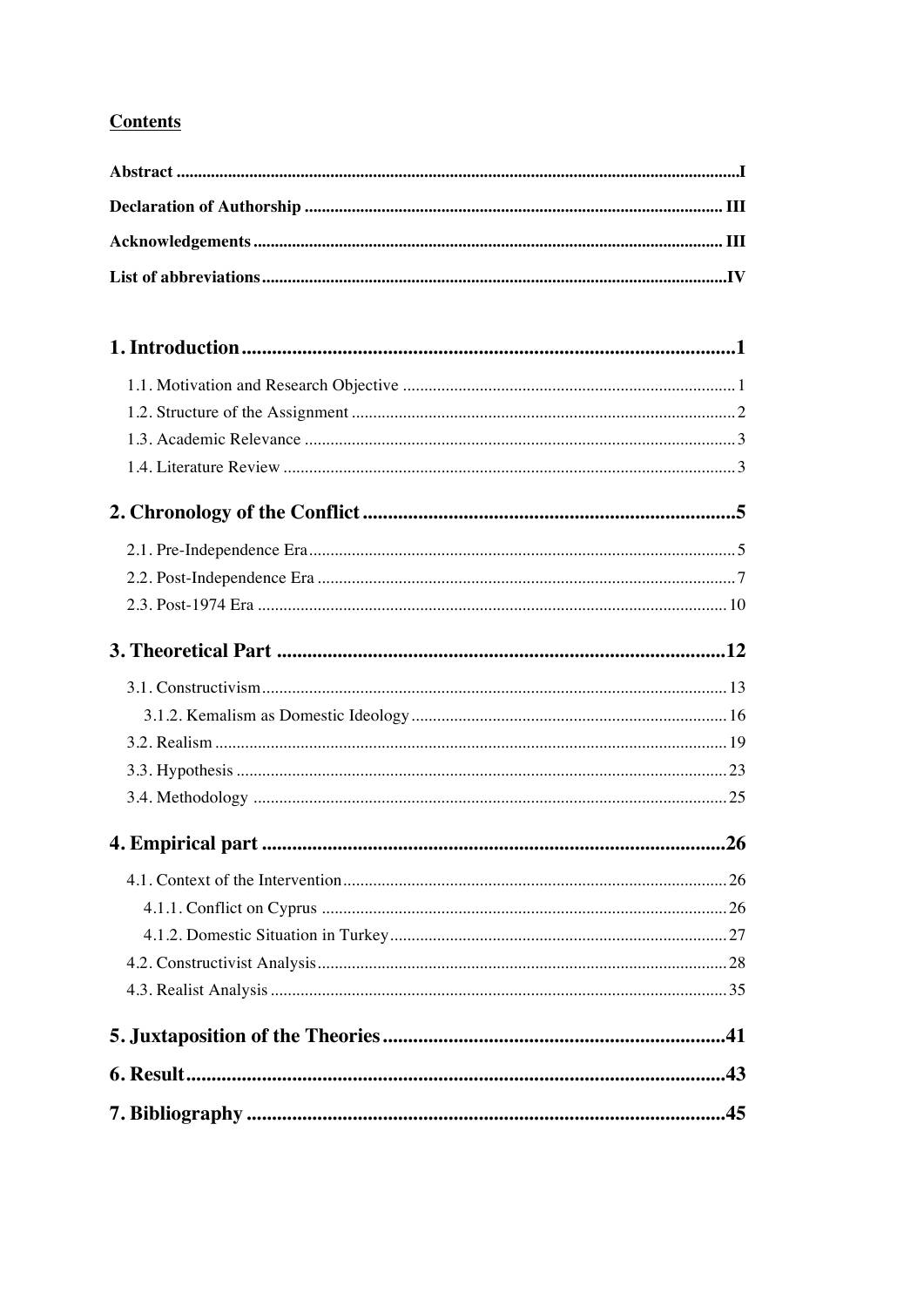#### **Abstract**

Im Rahmen dieser Bachelorarbeit wird die Frage beantwortet, welche Theorie der Internationalen Beziehungen, Konstruktivismus oder Realismus, die türkische Position im Zypernkonflikt besser erklärt. Ein besonderer Fokus liegt dabei auf den Ereignissen des Jahres 1974, als die türkische Armee in Zypern einmarschierte. Zunächst wird mittels eines historischen Überblicks gezeigt, dass der gesamte Konflikt hauptsächlich durch externe Interessen ins Rollen gebracht wurde, weniger durch ethnische Spannungen auf der Insel selbst. Nach einem kurzen Blick auf die Wurzeln und Grundannahmen der beiden Großtheorien, widmet sich die Arbeit dem Kemalismus, dessen Einfluss als türkische Staatsideologie im konstruktivistischen Teil der Analyse herausgearbeitet wird. Aufgrund mangelnder Spezifizität kann der Kemalismus für eine konstruktivistische Analyse jedoch genauso wenig genutzt werden, wie andere sozietale oder internationale Normen. In der Folge wird deswegen untersucht, inwieweit der Realismus mithilfe seiner zentralen Annahme der Macht als Ziel und gleichzeitig als Mittel das Handeln von Staaten in einem System der Anarchie erklären kann. Die Hypothese, dass Realismus die Lücken des Konstruktivismus zu füllen vermag, wird dahingehend beantwortet, dass der Realismus die Ereignisse von 1974 am besten erklären kann. Der rational handelnde türkische Premieminister, Bülent Ecevit, hat mit dem Einmarsch zum einen das Überleben des türkischen Staates im Kontext innenpolitischer Spannungen abgesichert indem er nationale Einheit herstellte und sein Machtmonopol stärkte. Zum anderen verbesserte sich durch die militärische Vorherrschaft auf der Insel die Verhandlungsposition der Türkei im Zypernkonflikt, sowie ihre Stellung im internationalen Kontext. In derartigen Situationen ist aus realistischer Perspektive der Einsatz unmoralischer Mittel gerechtfertigt, soweit er der Macht des jeweiligen Staates dient. Paradoxerweise wird am Ende der Arbeit deutlich, dass genau dies für die damalige türkische Regierung – zumindest kurzfristig gesehen – friedenssichernd wirkte.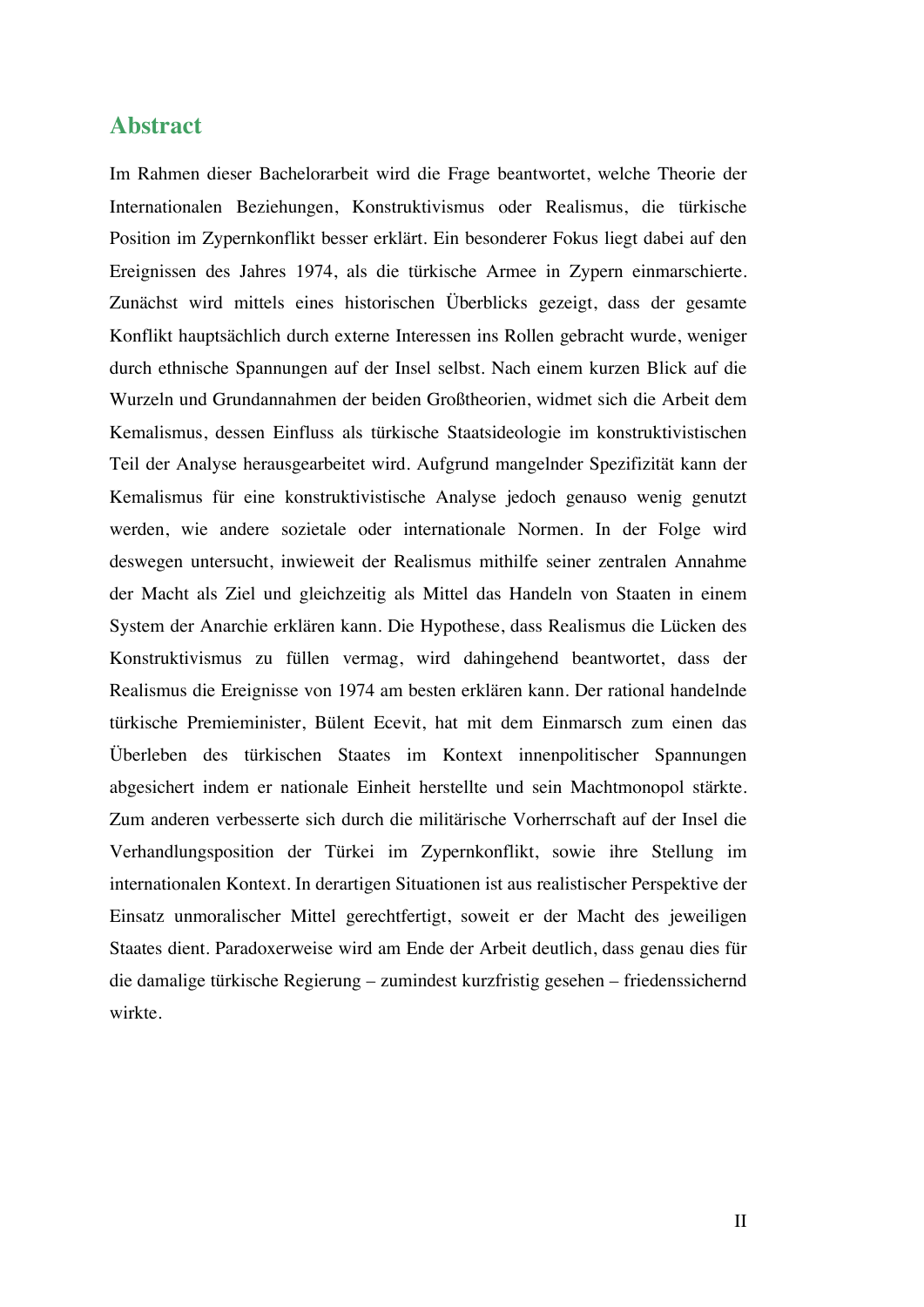### **Declaration of Authorship**

I certify that the work presented here is, to the best of my knowledge and belief, original and the result of my own investigations, except as acknowledged, and has not been submitted, either in part or whole, for a degree at this or any other University.

Münster, October 31, 2012

## **Acknowledgements**

In writing this thesis, there have been people who have guided and supported me in various ways and so deserve mention and credit. In particular, I am very grateful to my first supervisor, Professor Dr. Dr. h.c. Reinhard Meyers, not only for his very insightful and encouraging comments and suggestions on the thesis, but also for his time to discuss certain issues in detail, even though he was not obliged to do so after the beginning of his retirement. I also owe a great debt of gratitude to my second supervisor, Sedef Turper M.A., for her support even over the long distance.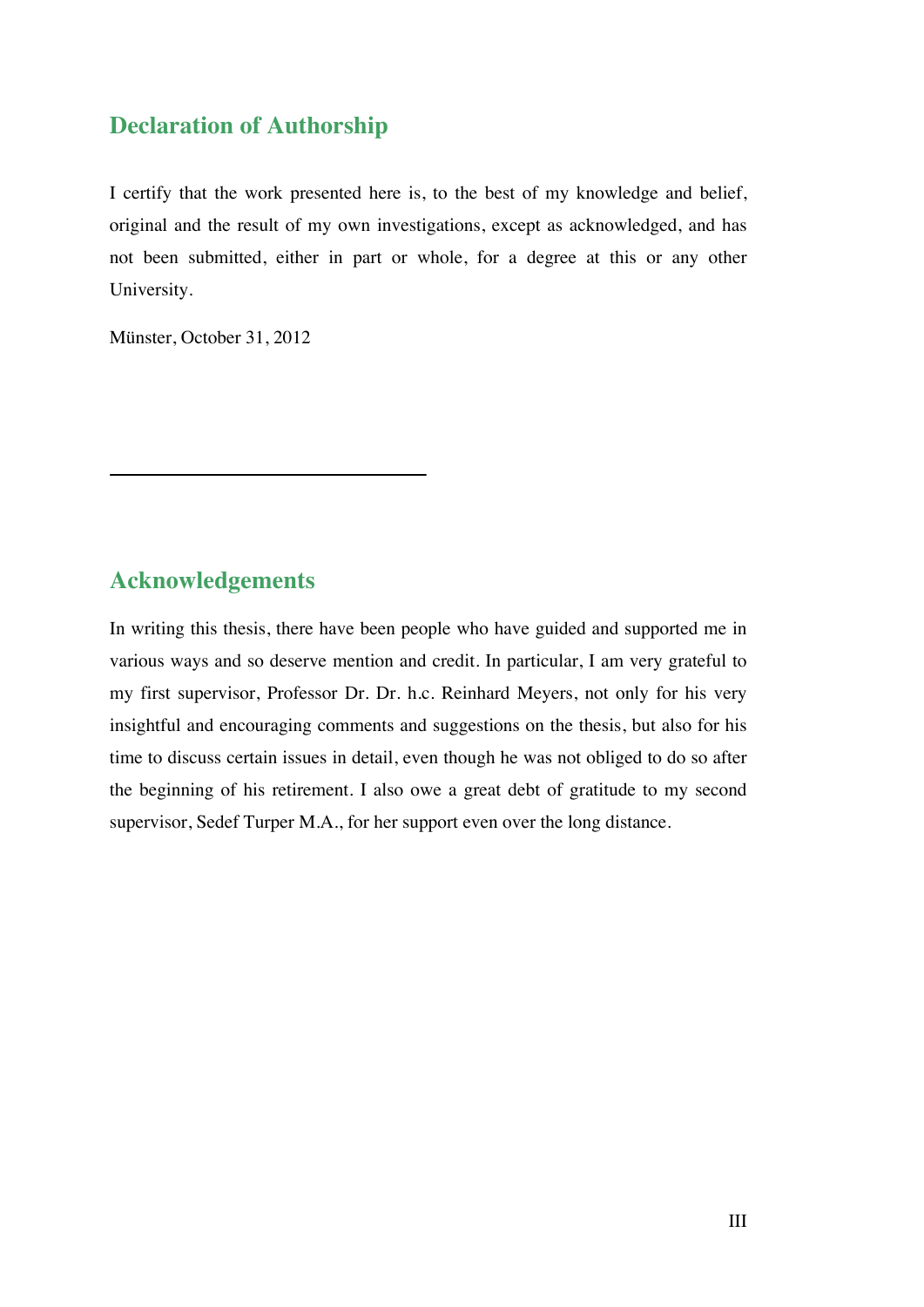## **List of abbreviations**

(EOKA) Greek: Ethniki Organosis Kyprion Agoniston English: National Organization of Cypriot Fighters

- (EU) European Union
- (GB) Great Britain
- (NATO) North Atlantic Treaty Organization
- (NSP) National Salvation Party
- (RPP) Republican People's Party
- (tba) Translation by the Author
- (USA) United States of America
- (USSR) Union of Soviet Socialist Republics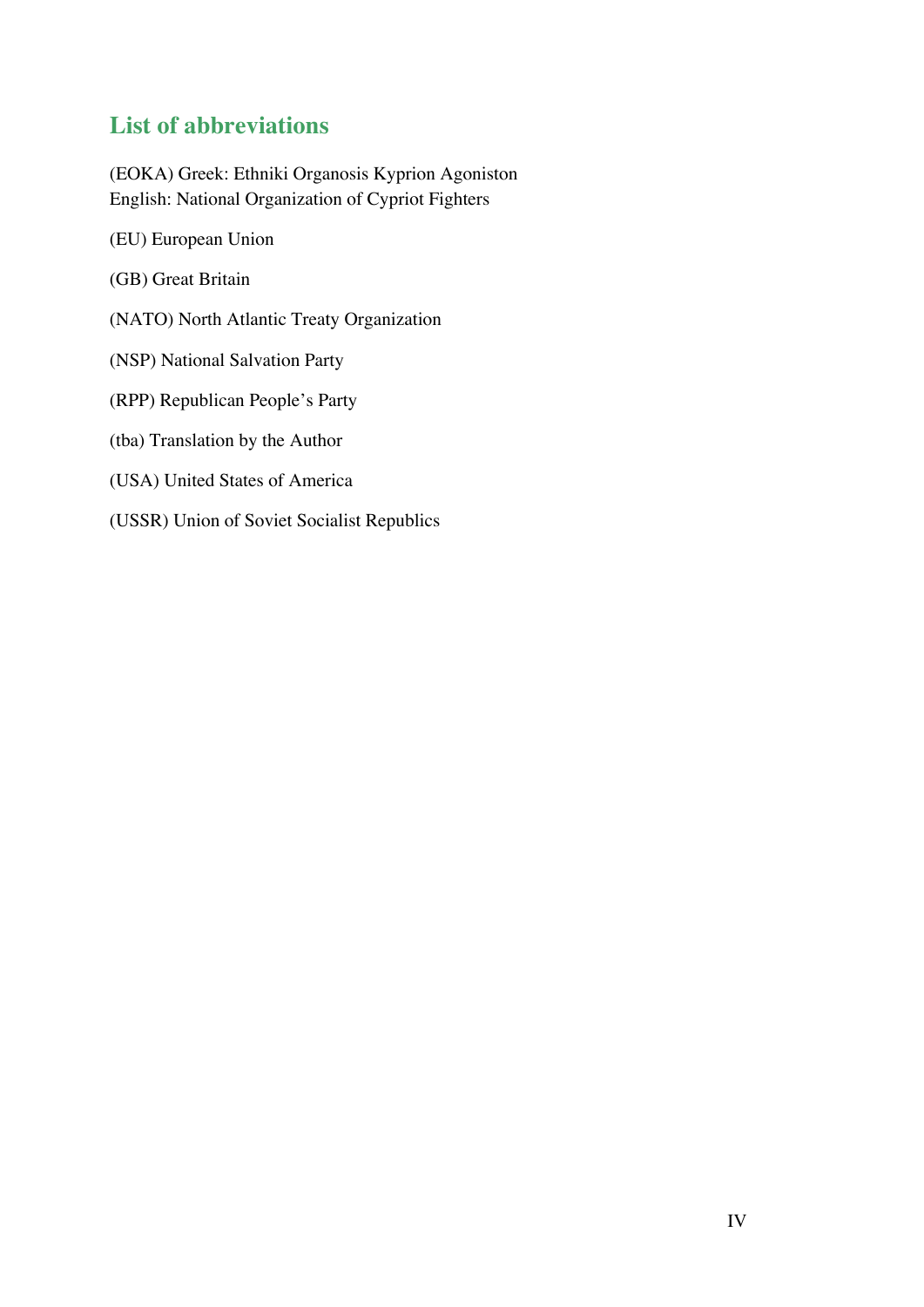## **1. Introduction**

 $\overline{a}$ 

#### *1.1. Motivation and Research Objective*

The Cyprus Conflict has been one of the longest lasting since the end of the Second World War: 2012 will be its  $50<sup>th</sup>$  'anniversary'. It is one of the established, almost forgotten conflicts, which has not been in the headlines lately (Richter, 2009). Only in the case of new peace negotiations does it arouse short-term attention. It is characterized by the interests of external forces like Greece, Turkey, GB or the USA. Cypriot people are still suffering from the division of the island. But instead of giving up hope of solving the conflict an attempt should be made to understand the reasons behind allegedly ethnic disputes.

As conflicts often start in peoples' minds at first sight a Constructivist approach seems helpful. Definitions of "self" and the "other", diverging ideas or ideologies can shape actions and thus the international system  $(Barnett, 2008)^T$ . Turkey is one principal actor in the conflict and the prime ideology influencing her foreign policy<sup>2</sup> decisions is Kemalism. Consequently, it shall be analyzed to what extent Kemalist ideology can be considered the independent variable influencing decisions concerning Cyprus.

However, in a globalized world even peace building is frequently regarded as a technical task. Decisions and recommendations focus on states' interests and securing or enlarging their sphere of influence. For this reason a Realist approach might also be suitable to understand the Cyprus problem. Not only in recent issues like the struggle over energy resources can the Turkish or the Greek behavior be explained by rational motivation (e.g. the current discussions about gas fields in the eastern Mediterranean (Reuters, 2012). Already during the Cold War decisions

 $1$  The latest edition was out of stock in the library when the assignment was written  $2$  Even though Turkey considers Cyprus as a "national cause" (Demirtas, 2008, p. 3) and treats it as if it was her own territory, I will mostly refer to Turkish policy towards Cyprus as 'foreign' policy because Turkey has officially given up all rights to territory outside of its borders in the Treaty of Lausanne (Yennaris, 2003) and also the Treaty of Guarantee gave her only a very limited responsibility concerning the maintenance of the status quo (Gürle, 2004)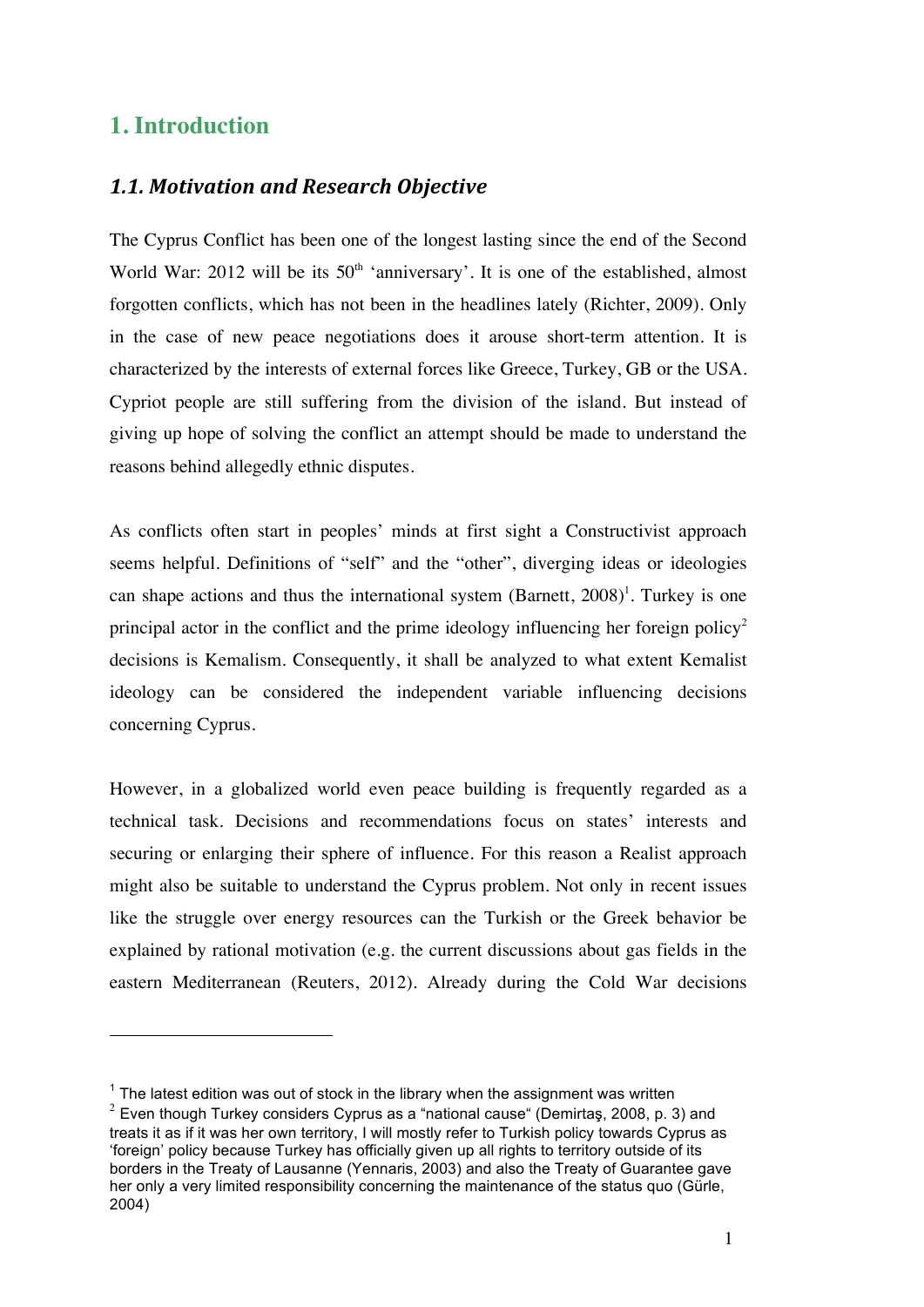appear to accommodate Turkey's state interests rather than the Turkish Cypriot people's. Not so long ago Turkey threatened to annex the Northern part of the island in case the Republic of Cyprus should join the European Union (EU) (Faustmann, 2009). Even though it has meanwhile accessed the EU Turkey did not realize this threat after all. These are only examples from the history of the conflict but I expect that this behavior of deterrence might be well explained by Realism.

#### 1.2. Structure of the Assignment

For the purpose of comprehending and comparing two International Relations (IR) theories in the context of the causes that lie behind the Cyprus Conflict this paper is divided into a theoretical and an empirical part. Though, this does not mean that it follows a purely positivist approach attempting to create theoretical generalizations. The dispute between scientist and traditionalist IR scholars (Meyers, 1977, p. 60-72) will be taken into account by combining elements of both: The aim is to comprehend the motivation of the Turkish side by applying a hermeneutic approach and conducting a qualitative analysis of secondary literature. At the same time precise definitions of the sampling units will be provided in the beginning of each thread, e.g. the terms 'Communality, 'Specificity', 'Ideology', 'Kemalism', etc. This is more typical of a scientist approach (Meyers, 1977, p. 63). A multicausal pattern of explanation suits the facts that the two theories themselves use dissimilar methods.

First, a historical overview of the evolvement of the Cyprus Conflict compiles relevant events. Then, the paper will point out the basic assumptions of Realism, Constructivism and Kemalist principles. In the empirical part, I will investigate the Turkish motivation for its Cyprus policy more closely focusing on the Turkish intervention in 1974 as the most significant moment in the conflict's history.

The ultimate aim of the paper is to find out which IR-theory - Realism or Constructivism - has more explanatory power in the context of Turkey's Cyprus intervention.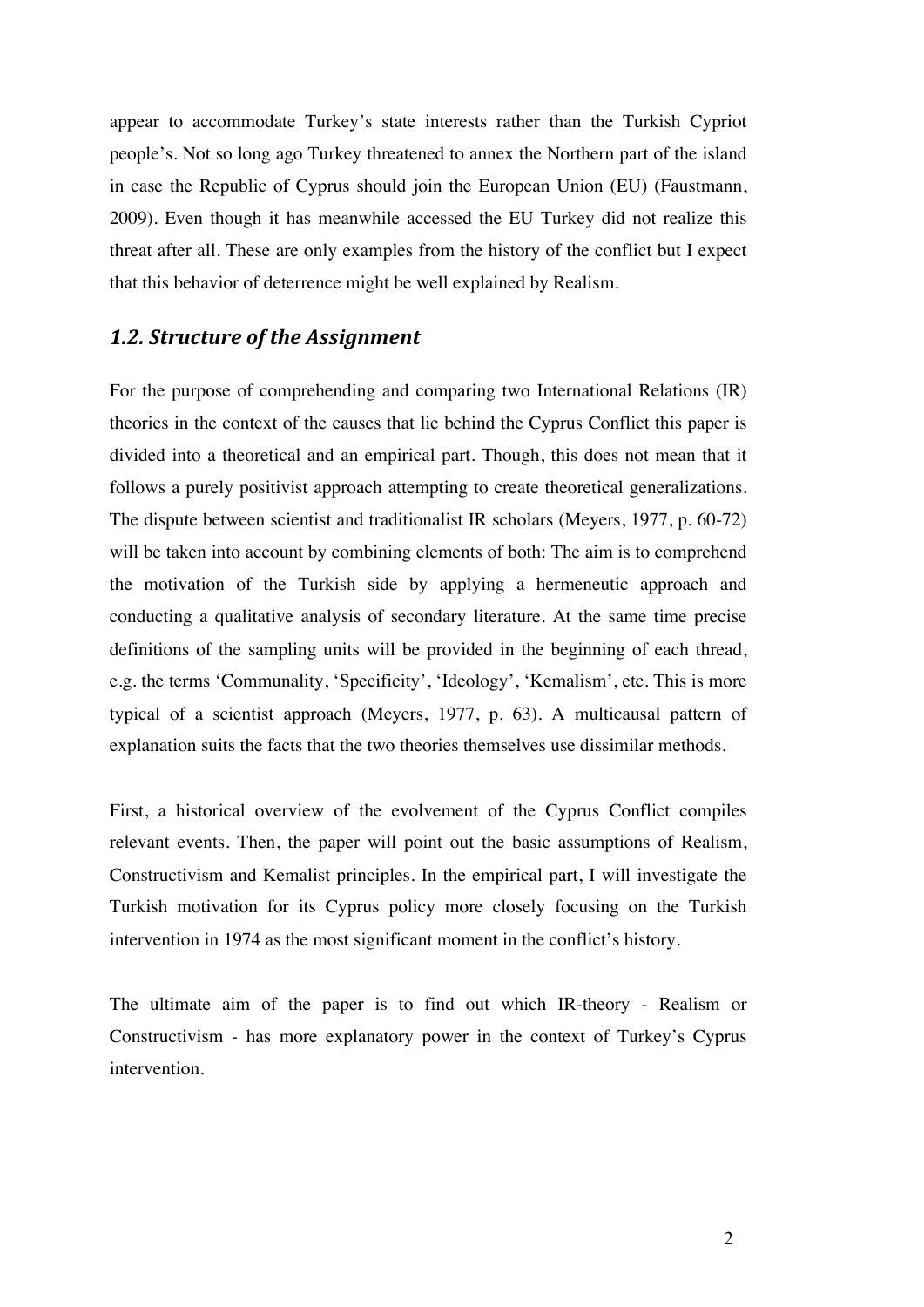#### *1.3. Academic Relevance*

In terms of IR-theories, the paper is a contribution to the ongoing IR debate about which theory might be superior to others or even the one all-encompassing. I doubt that there is one such theory. Instead of continuing this dispute with another purely theoretical discussion, this paper aims to apply the two very different theories empirically and thenceforth judge which specific element of each is more useful.

On the empirical side the paper is relevant because Turkey has recently gained tremendous importance as a regional power. Her interest shifted away from EUmembership to a more intensive cooperation with major Arab countries where Turkey has served as a role model during the latest developments such as the 'Arab Spring'. It has become a country of international strategic interest. Thus, the conclusions of this paper are supposed to help understand the factors influential for Turkish Foreign Policy, especially in the context of conflicts. Cyprus is not the only conflict region where Turkey is involved. Understanding her position can be useful e.g. in Turkey's diputes with Syria about Hatay, with Armenia about Nagorno-Karabakh or with Greece about the Aegean Islands. It can serve as an analogy even for other regions of the world where dominant external forces interfere in the periphery like in the case of the Falkland Islands or Israel and Palestine.

By regrouping and reconstructing the wide range of Greek, Turkish and international literature it will be possible to give a more sophisticated statement about the reasons for the conflict instead of imputations of pure hatred or lust for violence that one side tends to make about the other even on the academic level.

#### *1.4. Literature Review*

Studies about the shaping factors of Turkey's behavior in the Cyprus Conflict (Kammel, 2006) can be divided into two groups: Some are concerned purely with domestic variables, e.g. Ozkececi-Taner argues that while *"the role of domestic ideas has also received increasing attention in the past decade or so* […]*, theorizing about the causal relationship between them and state action is still a formidable task in the discipline* […] *the role of domestic ideas is also an undertheorized* […] *phenomenon"* (Ozkececi-Taner, 2005, p. 250). From a more qualitative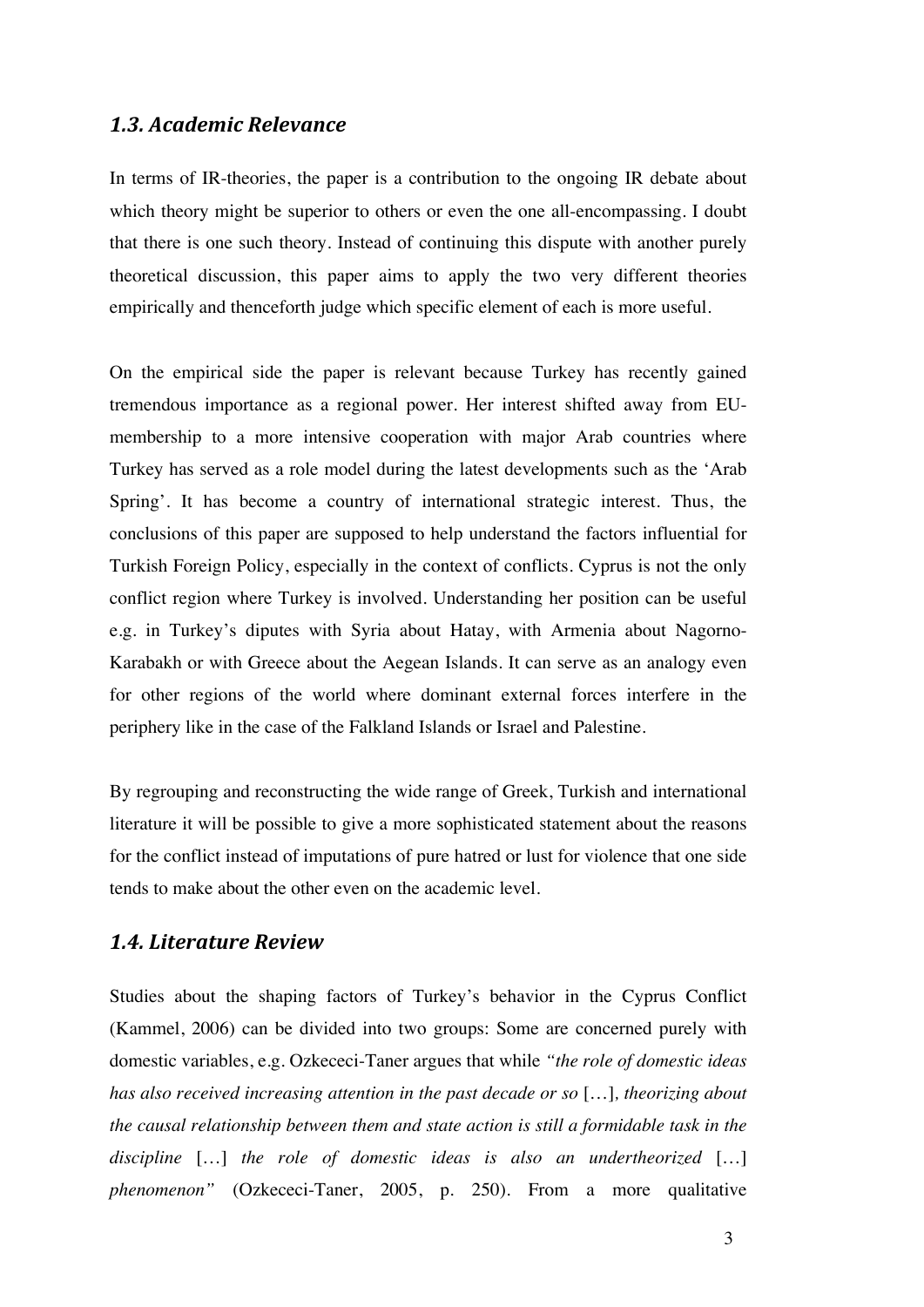methodological perspective Adamson contends, "too little attention has been paid to structured case studies that explore the domestic sources of foreign policy" (Adamson, 2001, p. 280). Adamson rejects the idea that states don't go to war against each other solely because they are officially organized as democracies (Adamson, 2001). Demirtaş' "Poststructuralist Approach to Ideology and Foreign Policy: Kemalism in the Turkish Foreign Policy Discourse" is a very innovative contribution in order to understand Turkish Foreign Policy because it deconstructs the foreign policy discourse which Demirtaş regards as the independent variable in the matter.

The second group of scholars constitutes the majority: Referring to a "multidimensional quality" of the Turkish policy (Meyer, 2000, p. 3) they combine international and domestic aspects: Meyer discusses the international scene and especially Turkish-American relations before 1974, which were, according to him, leading to the intervention. Umut Uzer gives a Realist analysis of the international scene on the one hand, including domestic factors such as Nationalism on the other.

In ordinary historical accounts<sup>3</sup> usually two reasons are indicated for the Turkish interest in Cyprus: First, Turkey's geographically and politically endangered position and this (perceived) threat combined with the alleged gain in security once the strategically important Cyprus would be under Turkish control and secondly, the hostile relations towards Greece (Vlachos, 2007) combined with a (partly constructed) identity between mainland Turks and Turkish Cypriots that lets the need to protect them seem self evident.

Most of these arguments will be reflected in my work as well. However, the conflict will be analysed from the traditional theoretical perspectives instead of using the above-mentioned division of explanations because I expect that those clear-cut theories provide the best possible frame to understand Turkish Foreign Policy towards Cyprus.

<sup>3</sup> Aydin, 2004, Firat, 2011 or Hale, 2000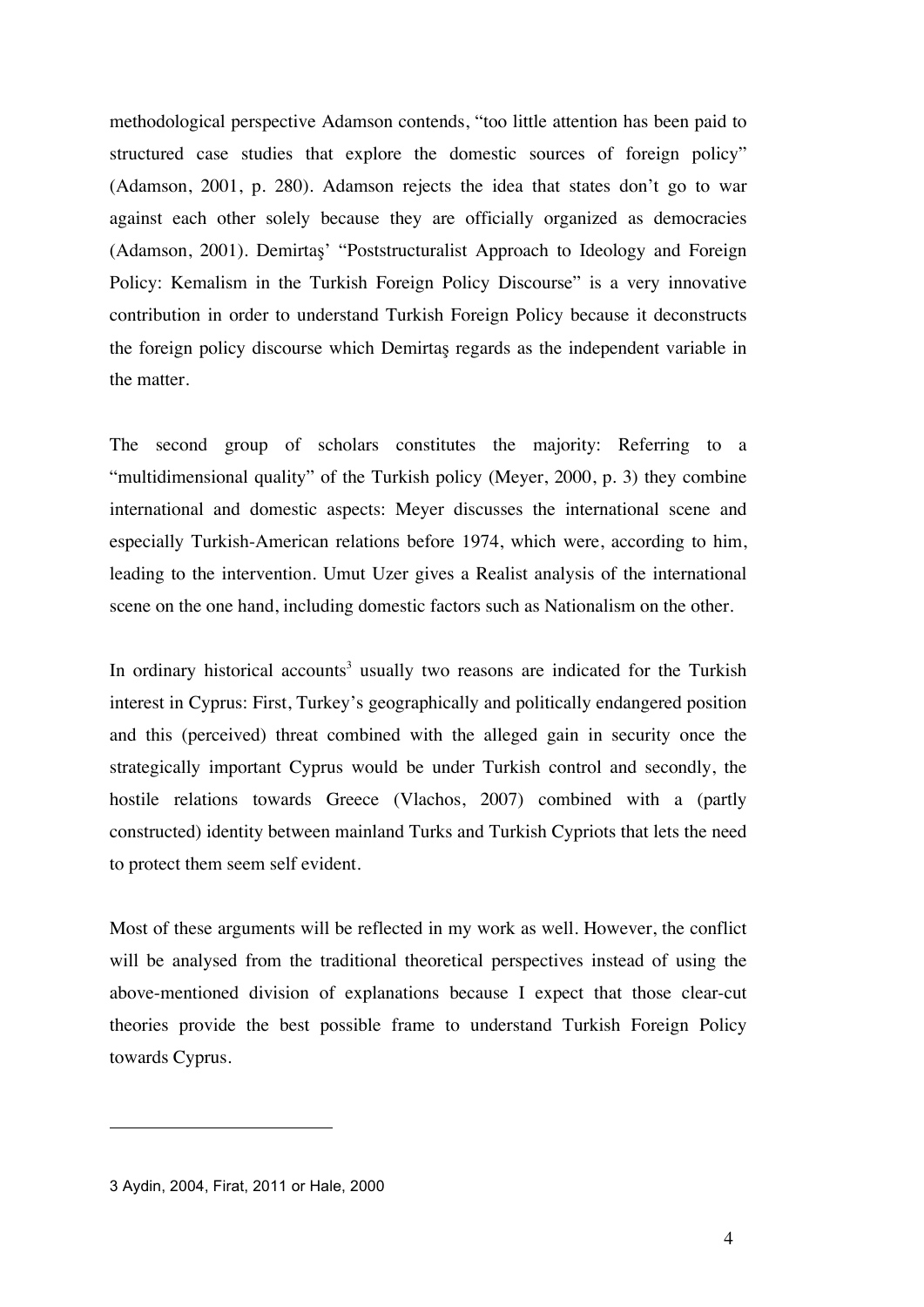## **2. Chronology of the Conflict**

The following table shows events of the Conflicts' history that matter in the context of the research question. Greek, Turkish or alternative views of one event will be given and if relevant I will mention the Turkish position explicitly.

## *2.1. Pre-Independence Era*

| Year             | <b>Event</b>                                                                                                                                                                                                                          |  |  |
|------------------|---------------------------------------------------------------------------------------------------------------------------------------------------------------------------------------------------------------------------------------|--|--|
| $1571 -$         | Cyprus under the Rule of the Ottoman Empire - 'Millet' system allows cultural                                                                                                                                                         |  |  |
| 1878             | autonomy, restoration of Greek-orthodox church, settling of mainland Turks <sup>1</sup>                                                                                                                                               |  |  |
| 1821             | Greek independence war: "Megali Idea" (unification of all Greek populated<br>territories) first sign of the <i>Enosis</i> idea <sup>2</sup>                                                                                           |  |  |
| 1869             | Suez Canal opened, Cyprus attractive for Great Britain (GB) <sup>2</sup>                                                                                                                                                              |  |  |
| 1878             | Cyprus comes under British domination <sup>3</sup> but nominally remains under Ottoman<br>rule <sup>1</sup>                                                                                                                           |  |  |
| 1914             | GB annexes Cyprus <sup>1</sup>                                                                                                                                                                                                        |  |  |
| 1920             | Dictate of Peace of Sèvres <sup>13</sup>                                                                                                                                                                                              |  |  |
| 1922             | Mustafa Kemal Atatürk's (Atatürk) victory over Greece after 2 years of brutal<br>war; enormous population exchange <sup>1</sup>                                                                                                       |  |  |
| 1923             | Treaty of Lausanne: British annexation officially acknowledged, Turkey gives<br>up all claims <sup>2</sup>                                                                                                                            |  |  |
| Oct. 29,<br>1923 | Proclamation of the Turkish Republic <sup>13</sup>                                                                                                                                                                                    |  |  |
| 1925             | Cyprus British Crown Colony, "divide et impera" policy facilitates governing,<br>e.g. separate education for Greek Cypriots and Turkish Cypriots <sup>3</sup>                                                                         |  |  |
| 1918-<br>1938    | Eleftherios Venizelos and Atatürk agree on a 'hands-off-policy' towards<br>Cyprus <sup>3</sup> , appeasement politics <sup>13</sup> . This demonstrated a "temporary truce" <sup>2</sup>                                              |  |  |
| 1930             | Education put under British control leads to the start of Turkish and Greek elites<br>splitting <sup>1</sup>                                                                                                                          |  |  |
| 1931             | Civil uprisings against the British and for the unification with Greece <sup>13</sup> .<br>Constitution suspended <sup>1</sup> and legislative council closed down. British rule without<br>any form of representation until $1960^2$ |  |  |
| 1948-<br>1960    | Turkey: willing to compromise as long as it can save face, 'reactive' policy,<br>Turkish less pronounced than Greek Nationalism, for Turkey Cyprus issue 'not<br>existing $^{3}$                                                      |  |  |
| 1945             | With the beginning of the Cold War Cyprus gains importance as a military base <sup>3</sup>                                                                                                                                            |  |  |
| 1950             | Archbishop Makarios III elected, symbol of the <i>Enosis</i> (unifying Cyprus with<br>Greece) movement <sup>3</sup> , 95,7% of Greek Cypriot pro Enosis <sup>13</sup>                                                                 |  |  |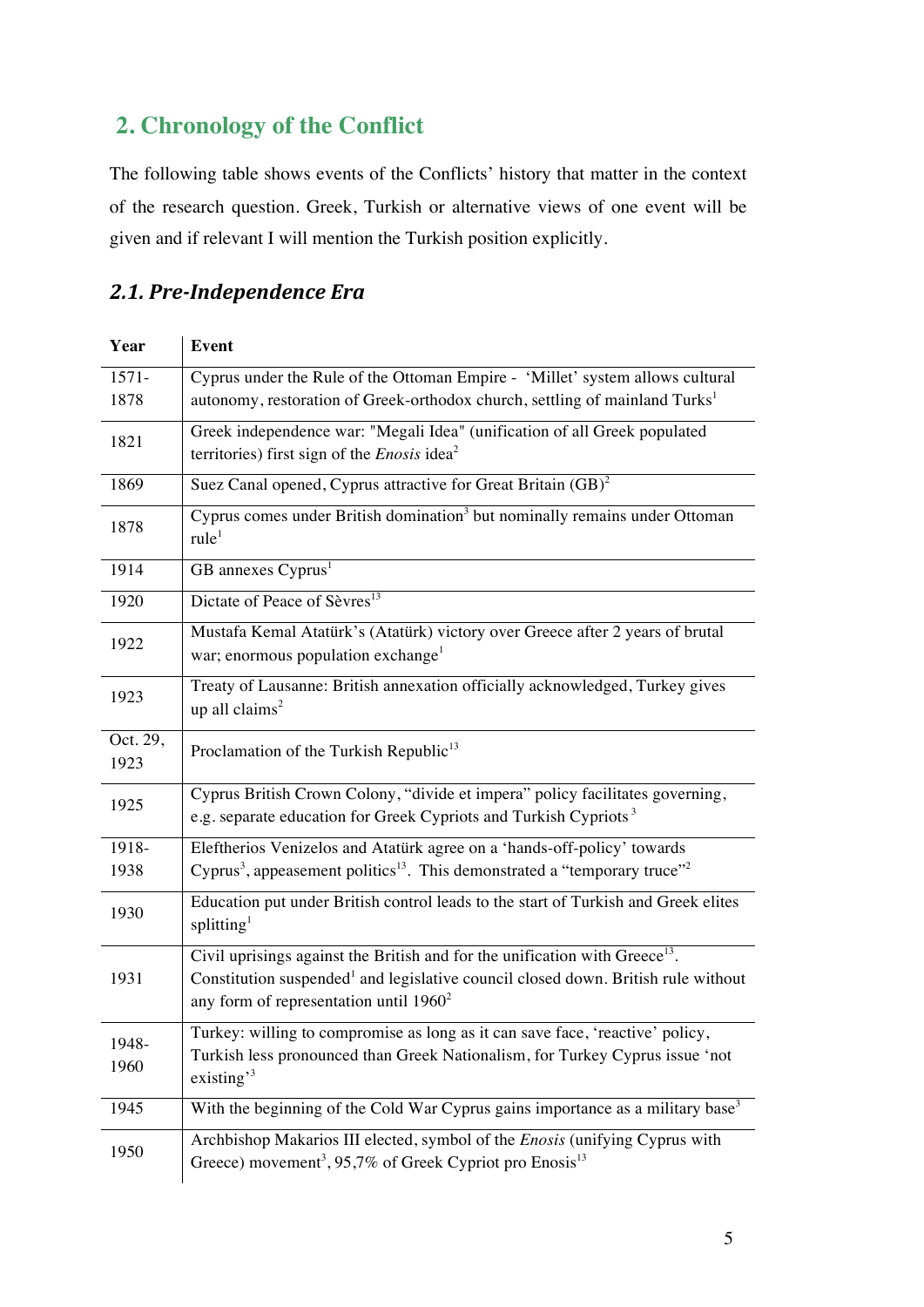| 1952             | Makarios blocks Grivas' plan for military action and asks Greece to advocate the<br>unification with Greece in the United Nations (UN). Turkey and Greece become<br>members of the North Atlantic Treaty Organization (NATO), good relations<br>between Greece and Turkey <sup>1</sup>                                                                                                                                                                                                                                                                                                                                                                                                                                                                                                        |  |  |  |
|------------------|-----------------------------------------------------------------------------------------------------------------------------------------------------------------------------------------------------------------------------------------------------------------------------------------------------------------------------------------------------------------------------------------------------------------------------------------------------------------------------------------------------------------------------------------------------------------------------------------------------------------------------------------------------------------------------------------------------------------------------------------------------------------------------------------------|--|--|--|
| 1954             | British minister for colonies, Henry Hopkinson, says that some colonies will<br>never become independent, e.g. Cyprus, famous as "Hopkinson's never" <sup>5</sup>                                                                                                                                                                                                                                                                                                                                                                                                                                                                                                                                                                                                                             |  |  |  |
| 1955             | Greek Cypriots begin guerrilla war against the British rule. The guerrilla<br>movement, ΕΟΚΑ (Εθνική Οργάνωσις Κυπρίων Αγωνιστών, Greek for: National<br>Organization of Cypriot Fighters,) under Greorgios Grivas wants Enosis. British<br>authorities arm a paramilitary police force made up of Turkish Cypriots <sup>3</sup> called<br>TMT (Türk Mukavemet Teşkilatı, Turkish for: Turkish Resistance Organization)<br>TMT is aiming for Taksim <sup>5</sup> , the separation of Cyprus                                                                                                                                                                                                                                                                                                   |  |  |  |
| 1956             | Makarios III goes into exile on the Seychelles <sup>4</sup> - Radcliffe Plan for self-<br>governance for Cyprus denied <sup>1</sup>                                                                                                                                                                                                                                                                                                                                                                                                                                                                                                                                                                                                                                                           |  |  |  |
| 1956             | Suez Crisis, official end of British and beginning of American dominance in the<br>Mediterranean                                                                                                                                                                                                                                                                                                                                                                                                                                                                                                                                                                                                                                                                                              |  |  |  |
| 1958             | Macmillan Plan originally "brought together several ideas for increasing self-<br>governance" <sup>16</sup> , but eventually draws Greece and Turkey into the conflict, too <sup>1</sup> ,<br>violent clashes between EOKA and TMT lead to inner Cypriot civil war <sup>13</sup>                                                                                                                                                                                                                                                                                                                                                                                                                                                                                                              |  |  |  |
| 1959             | Makrios III returns from exile and is elected president <sup>4</sup> , secret negotiations<br>between Turkish and Greek Ministers of Foreign Affairs about Cyprus <sup>13</sup>                                                                                                                                                                                                                                                                                                                                                                                                                                                                                                                                                                                                               |  |  |  |
| Feb.<br>1959     | Conferences of London and Zurich <sup>13</sup> as a basis for Cyprus' constitution                                                                                                                                                                                                                                                                                                                                                                                                                                                                                                                                                                                                                                                                                                            |  |  |  |
| Aug. 15,<br>1959 | Commission working out a constitution for Cyprus, end of emergency rule <sup>13</sup> ,<br>Makarios winner of elections, Fazil Kücük vice president from Turkish side                                                                                                                                                                                                                                                                                                                                                                                                                                                                                                                                                                                                                         |  |  |  |
| Feb. 19,<br>1959 | Turkey and Greece at first unwilling to accept an independent and non-committal<br>Cypriot state, dominance of Greek and Turkish Nationalism instead of mutual<br>trust and goodwill <sup>3</sup> , Turkey: affirms support and affection for Turkish Cypriots <sup>1</sup><br>but eventually also signs of the London and Zurich Agreements which include:<br>Agreement about the basic structure of the Republic of Cyprus<br>٠<br>Guarantee Agreement between Cyprus, GB, Greece, Turkey. Unification<br>$\bullet$<br>with other country or division explicitly prohibited. Guarantee forces have<br>the right to re-establish the status quo ante in case of disruption (namely<br>Enosis)<br>Treaty of Alliance regulates Greek and Turkish military presence <sup>13</sup><br>$\bullet$ |  |  |  |
| Aug. 16,<br>1960 | Eventual 'Independence' and Foundation of the Republic of Cyprus <sup>13</sup> , Cyprus<br>joining the UN, Commonwealth, and Council of Europe                                                                                                                                                                                                                                                                                                                                                                                                                                                                                                                                                                                                                                                |  |  |  |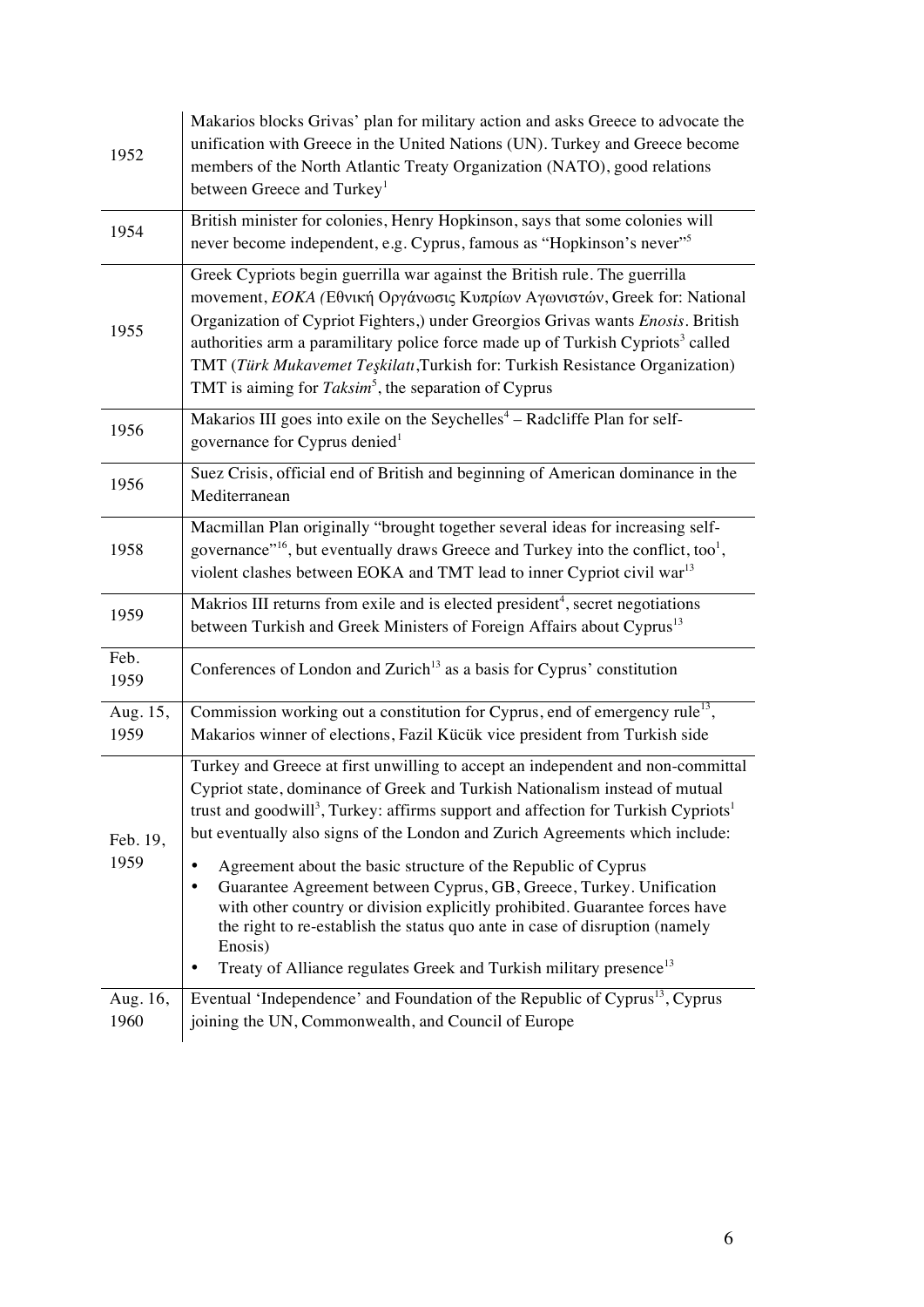## *2.2. Post-Independence Era*

| 1960-<br>1963    | Power sharing works out relatively well <sup>3</sup> , Turkey: after 1960s coup rather liberal<br>atmosphere <sup>6</sup>                                                                                                                                                                                                                                                                 |  |  |
|------------------|-------------------------------------------------------------------------------------------------------------------------------------------------------------------------------------------------------------------------------------------------------------------------------------------------------------------------------------------------------------------------------------------|--|--|
| 1963             | State administration paralyzed due to ethnic polarization and complicated<br>constitution, most problematic from the Greek Cypriot point of view: Turkish<br>right of veto, Makarios' '13 points' cutting Turkish rights <sup>3</sup> ,                                                                                                                                                   |  |  |
|                  | Turkey: Unstable coalition government, discontent in the army, Turkish Foreign<br>Policy shaken by the Cuban Missile Crisis, but Turkey would never accept<br>unilateral amendments that alter relative balance established between the<br>communities by the Cypriot Constitution <sup>6</sup>                                                                                           |  |  |
| Dec.<br>1963     | 'Akritas-Plan' or 'Bloody Christmas Massacre': Turkish Cypriots withdraw from<br>powersharing <sup>2</sup> (alternative view: Turkish are forced to withdraw <sup>1</sup> ), Turkish<br>Cypriot Provisional Administration established as a step towards Taksim <sup>3,</sup><br>Turkey: supporting the withdrawal of Turkish Cypriots in order to induce ethnic<br>division <sup>5</sup> |  |  |
| Dec. 27,<br>1963 | Interim peacekeeping force, Joint Truce Force, put together by Britain, Greece<br>and Turkey <sup>2</sup>                                                                                                                                                                                                                                                                                 |  |  |
| Feb.<br>1964     | Moscow announces that it can't stay neutral in the case of a Turkish<br>intervention $13$ on the island                                                                                                                                                                                                                                                                                   |  |  |
| Apr.<br>1964     | Makarios unilaterally cancels the Alliance Treaty with Turkey, Turkey threatens<br>military intervention on Cyprus <sup>13</sup>                                                                                                                                                                                                                                                          |  |  |
| Mar. 4,<br>1964  | UN Security Council Resolution 186 passed forming the UNFICYP <sup>2</sup> Turkish<br>minority (18%) moving back to enclaves in only 3% of the territory                                                                                                                                                                                                                                  |  |  |
|                  | At the same time: Greece secretly begins to send soldiers to Cyprus, increasing<br>the total number to 20.000 which leads to a de-facto control by Greece <sup>2</sup>                                                                                                                                                                                                                    |  |  |
| Jun. 5,<br>1964  | Johnson letter pressuring Turkey to refrain from an intervention on Cyprus,<br>which provides an official pretext for the internally discordant government<br>(opposition of foreign minister Feridun Cemal Erkin) and disgruntled Turkish<br>Army, together this leads to tremendous changes in Turkey's Cyprus and general<br>foreign policy <sup>6</sup>                               |  |  |
| Aug.<br>1964     | Turkey bombs the Northwest of Cyprus during 2 days <sup>13</sup>                                                                                                                                                                                                                                                                                                                          |  |  |
| Sep.<br>1964     | Acheson-Plan (double enosis) intends to satisfy demands for both partition and<br>Enosis, wants to put island under NATO control. This would have met Turkey's<br>strategic concerns <sup>6</sup> but is eventually denied by the Greek side. In the preparatory<br>talks for the two Cypriot groups and their leaders had not been included <sup>13</sup>                                |  |  |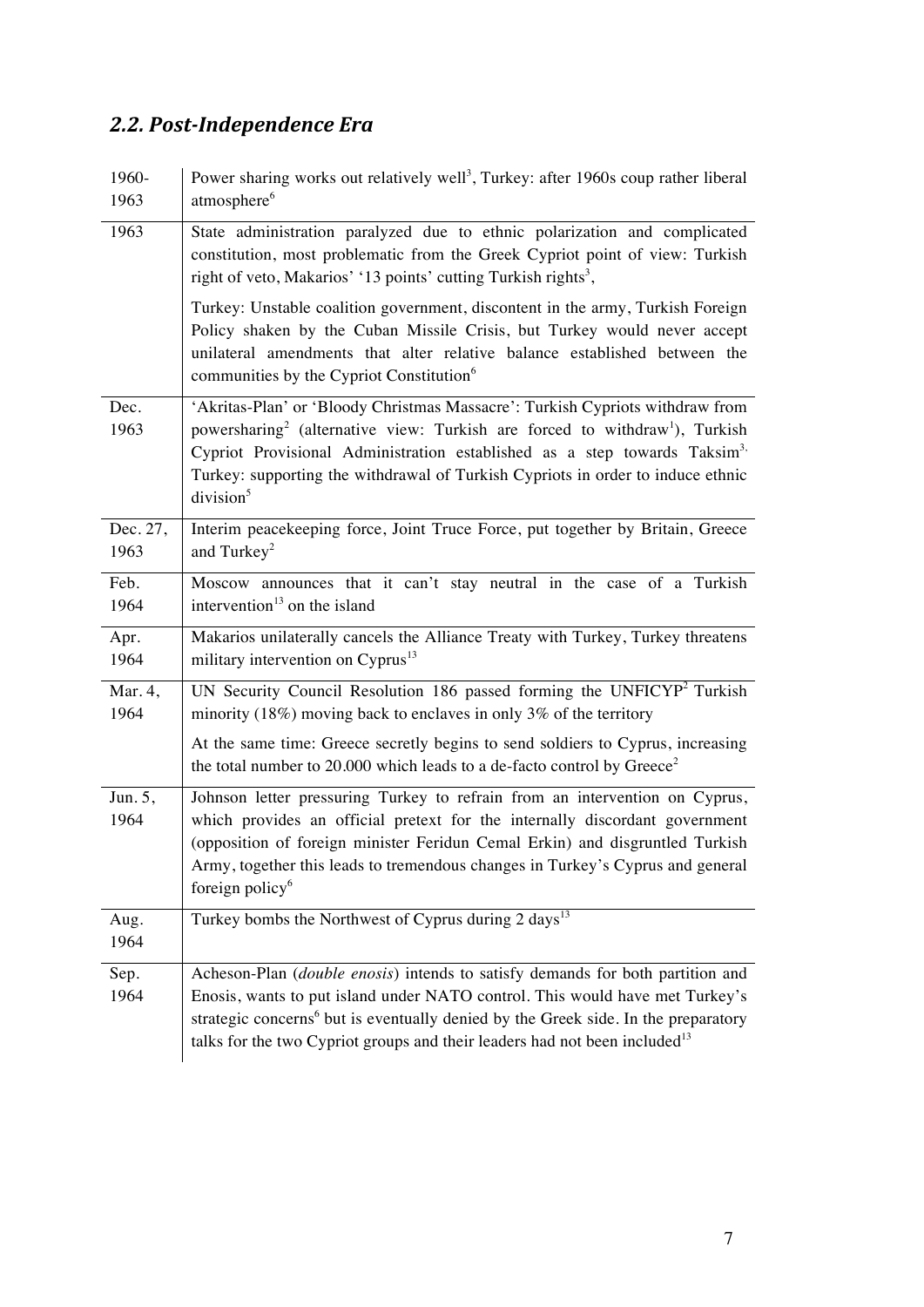| Apr. 21,<br>1967     | Coup d'état in Greece and beginning of military dictatorship <sup>8</sup> , so calleof the<br>Colonels, trying to achieve <i>Enosis</i> by negotiating with Turkey in the talks of<br>Keşan and Dedeağaç, when no agreement can be reached, the Turkish villages<br>Boğaziçi and Geçitkale are attacked and occupied by Greek Cypriot forces under<br>the command of General Grivas <sup>17</sup> , Turkey threatens to use the right under<br>Guarantee Treaty to intervene, UN forces Greece to withdraw troops <sup>9</sup> |
|----------------------|--------------------------------------------------------------------------------------------------------------------------------------------------------------------------------------------------------------------------------------------------------------------------------------------------------------------------------------------------------------------------------------------------------------------------------------------------------------------------------------------------------------------------------|
| Nov.<br>1967         | Under Grivas the National Guard attacks the Turkish Cypriot villages Kophinou<br>and Aylos (Kophinou crisis) $^{13}$                                                                                                                                                                                                                                                                                                                                                                                                           |
| Dec. 28,<br>1967     | Proclamation of provisional Turkish Cypriot administration <sup>5</sup>                                                                                                                                                                                                                                                                                                                                                                                                                                                        |
| 1968                 | Makarios gives up hopes for "Enosis", reelected by 95% of Cypriots, chances for<br>reconciliation high, only 4% for opponent who advocates "Enosis" <sup>5</sup> , rift between<br>Makarios and EOKA grows visibly <sup>9</sup> , start of talks between Klerides and<br>Denkta $s^{13}$                                                                                                                                                                                                                                       |
| 1970                 | Plan "Hermes" by the extremist Taxiarkhos Dimitrios Ioannides (assassination of<br>Makarios and <i>Enosis</i> of Cyprus with fascist Greece) fails <sup>10</sup>                                                                                                                                                                                                                                                                                                                                                               |
| 1971                 | Greek and Turkish representatives decide to "solve" the situation,                                                                                                                                                                                                                                                                                                                                                                                                                                                             |
|                      | General Grivas ( <i>Enosis</i> supporter) returns from supervision in Athens and founds<br>EOKA-B (terror organization) supported by Greek Colonels, Athens' demands<br>for Makarios to resign ushered by the conservative wing of the orthodox church <sup>10</sup>                                                                                                                                                                                                                                                           |
| 1972                 | Cypriot police finds plans of EOKA-B to organize anti-Makarios demonstrations<br>in order to provoke a civil-war like situation that would justify an intervention of<br>the National Guard <sup>10</sup>                                                                                                                                                                                                                                                                                                                      |
| 1973                 | Another 3 attempts to assassinate Makarios (EOKA-B and conservative bishops)<br>In Turkey: unstable coalition government <sup>10</sup>                                                                                                                                                                                                                                                                                                                                                                                         |
| Jul. 15,<br>1974     | "Aphrodite": Coup of the Cyprus National Guard led by Ioannides aiming to<br>overthrow Makarios, supported by the USA, Makarios flees and survives <sup>6</sup> ,<br>Sampson proclaimed new Cypriot President, Turkey surprised by coup, rather<br>concerned with domestic debates, Ecevit described as 'risk taker' <sup>3</sup> but not<br>particularly aggressive <sup>11</sup>                                                                                                                                             |
| Jul. 15-<br>20, 1974 | Ethnic 'cleansing' of Cypriot communists, socialists, and Makarios supporters <sup>10</sup>                                                                                                                                                                                                                                                                                                                                                                                                                                    |
| Jul. 17,<br>1974     | London crisis meeting: USA reassure military aid to Turkey as a broad hint that<br>they would support Turkey <sup>11</sup> and begin talks with Sampson who they favor over<br>Makarios ("Castro of the Mediterranean") <sup>15</sup>                                                                                                                                                                                                                                                                                          |
| Jul. 18,<br>1974     | Turkey extends territorial waters in the Aegean Sea into an area over which<br>Greece claims sovereignty and begins military buildup on its south coast, approx.<br>50,000 troops assembling near Mersin <sup>15</sup>                                                                                                                                                                                                                                                                                                         |
| Jul. 19,<br>1974     | US Undersecretary of State Sisco flies to Ankara to prevent Turkish intervention<br>but Ecevit answers that he will not repeat the 'mistakes' made by the<br>governments of 1964 and 1967 <sup>15</sup>                                                                                                                                                                                                                                                                                                                        |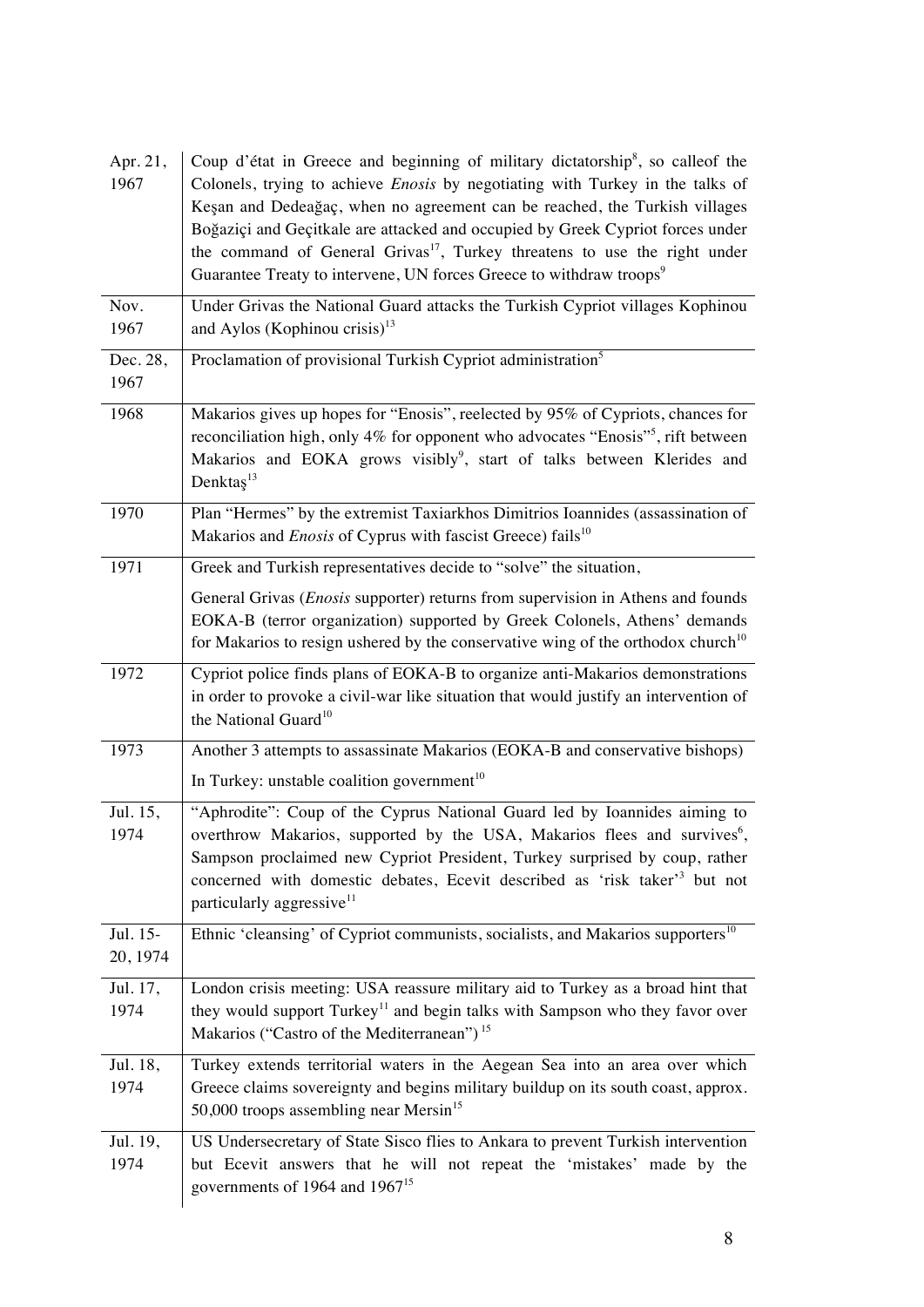| Jul. 20,<br>1974     | 'Operation Attila I': Turkey occupies a corridor around Kyrenia (Girne) <sup>13</sup> ,<br>Turkish Foreign Policy of those days for the first time described by Greeks with<br>the term "Neo-Ottomanism" <sup>12</sup> , public response in Turkey overwhelmingly<br>supportive <sup>15</sup>                                                 |
|----------------------|-----------------------------------------------------------------------------------------------------------------------------------------------------------------------------------------------------------------------------------------------------------------------------------------------------------------------------------------------|
| Jul. 21,<br>1974     | Agreement on ceasefire <sup>15</sup>                                                                                                                                                                                                                                                                                                          |
| Jul. 23,<br>1974     | Greek junta ruling in Athens collapses because of the events on Cyprus                                                                                                                                                                                                                                                                        |
| Jul. 24,<br>1974     | Karamanlis called back from exile and resumes leadership <sup>13</sup> , in Cyprus Glafkos<br>Klerides assumes presidential responsibilities, return to constitutional order,<br>status quo ante achieved <sup>15</sup>                                                                                                                       |
| Jul. 25-<br>30, 1974 | First round of Geneva negotiations                                                                                                                                                                                                                                                                                                            |
| Jul. 25,<br>1974     | Multinational peacekeeping force consisting of British, Swedish, Canadian,<br>Danish, Austrian, and Finnish troops takes command over the island's main<br>airport Nicosia <sup>15</sup> , Turkey shipping 1,000 men to Kyrenia, Cypriot authorities<br>complain to UN that Turkey unloads more and more weapons of destruction <sup>15</sup> |
| Jul. 29,<br>1974     | Turkish helicopters, merchant ships and naval landing craft land more troops and<br>armor on Cyprus one week after the ceasefire, disagreements between Turkish<br>and Greek negotiators over Turkish troop withdrawal and Turkey asking for<br>revision of the structure of the Constitution <sup>15</sup>                                   |
| Jul. 30,<br>1974     | Turkey, Greece and Britain sign accord over new ceasefire: Turkish troops<br>remain on the island until acceptable agreement is reached. Turkey moving every<br>day to establish a quasi-independent self-sufficient area in Cyprus <sup>15</sup>                                                                                             |
| Jul. 31,<br>1974     | Turkish troops reported to have shelled and seized two towns in Northern<br>Cyprus, meanwhile Soviet Union which has maintained consistent support of<br>Turkey vetoes a measure for broader powers of UN peacekeepers <sup>15</sup>                                                                                                          |
| Aug. 1,<br>1974      | Turkish troops occupy two more towns west of the Kyrenia-Nicosia corridor,<br>after long gun fire Greek Cypriot National Guard retreats <sup>15</sup>                                                                                                                                                                                         |
| Aug. 2-<br>8, 1974   | Turkish troops advancing occupying land, expelling Greek Cypriot inhabitants,<br>bombarding villages with heavy artillery, on Aug. 8, President Richard Nixon in<br>the United States of America (USA) resigns and is replaced by Gerald R. Ford <sup>15</sup>                                                                                |
| Aug. 10,<br>1974     | Turkey demanding new political boundaries on Cyprus and replacement of the<br>Republic with two federated, but autonomous states. Turkish and Greek roles<br>now completely reversed: Turkey advocating overthrow of 1960 accords and<br>Greece defending them <sup>15</sup>                                                                  |
| Aug. 12,<br>1974     | Güneş-plan revealed, proposing that Cyprus be divided into a number of separate<br>cantons, negotiations between Greece and Turkey are brought to a standstill<br>when Turkey demands an immediate yes-or-no answer to its proposals. Turkey is<br>reported to now have approx. 40,000 soldiers on Cyprus <sup>15</sup>                       |
| Aug. 8-<br>14, 1974  | Second round of Geneva negotiations without success, so, Turkey launches<br>second intervention, eventually occupying $37\%$ of the island's territory <sup>13</sup>                                                                                                                                                                          |
| Aug. 15,             | Karamanlis withdraws Greece from NATO as a protest against the USA who let                                                                                                                                                                                                                                                                    |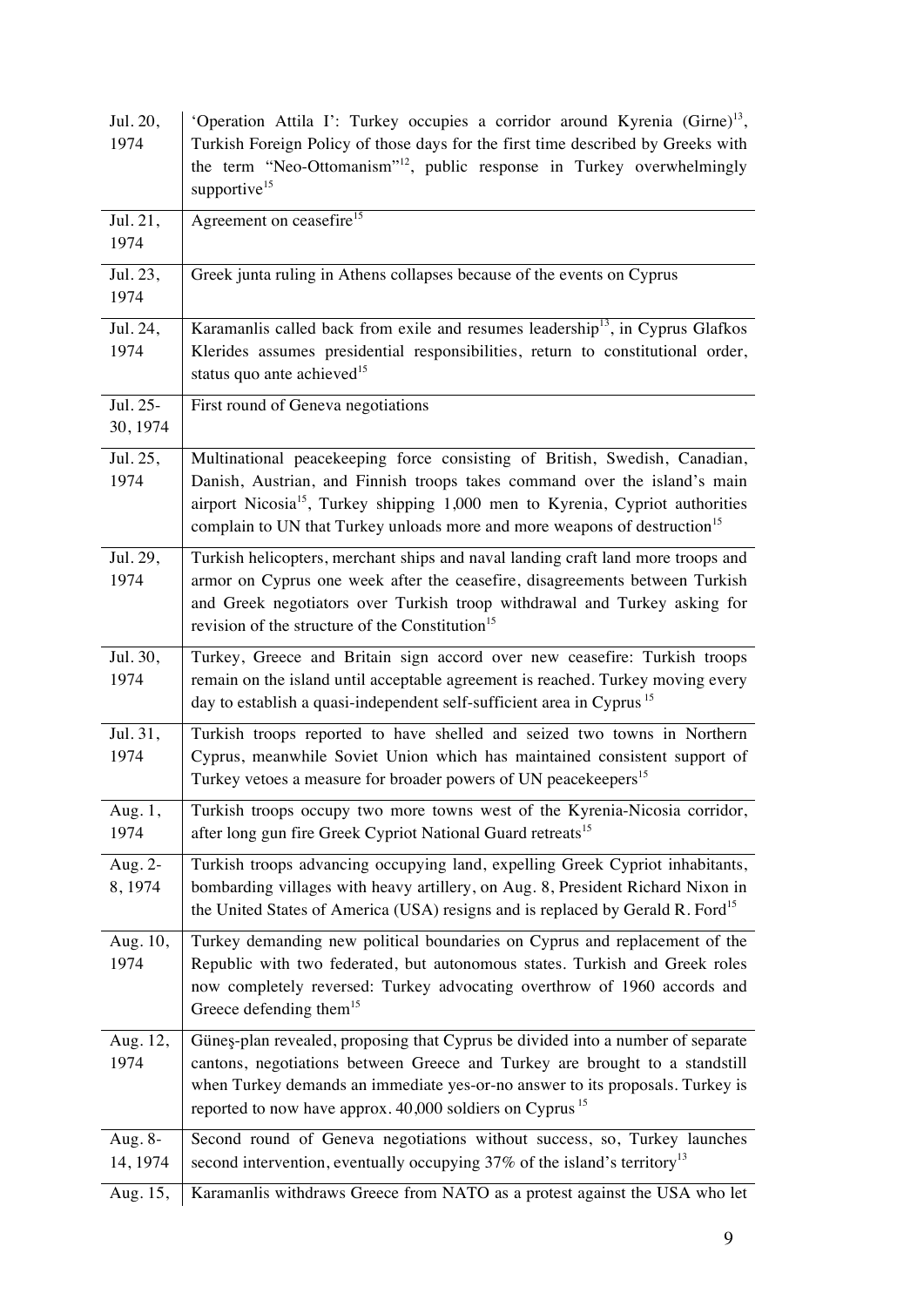| 1974     | Turkey invade Cyprus <sup>6</sup>                                                |
|----------|----------------------------------------------------------------------------------|
| Aug. 18, | Last ceasefire agreed, 10,000 Greek Cypriots behind the Turkish lines, mainly on |
| 1974     | the Karpass peninsula, Turkish Cypriots forced to gather in the British base at  |
|          | Akrotiri                                                                         |
| Sep.     | Greek foreign minister Mavros explains that Greece renounces Enosis but now      |
| 1974     | defends sovereignty and territorial integrity for Cyprus                         |

## *2.3. Post-1974 Era*

| Feb. 1975        | Denktas proclaims Turkish Cypriot federal state                                                                                                                                                                                                                                                                                                             |
|------------------|-------------------------------------------------------------------------------------------------------------------------------------------------------------------------------------------------------------------------------------------------------------------------------------------------------------------------------------------------------------|
| 1975             | Intercommunal talks in Vienna; Vienna<br>III<br>agreement, partial<br>implementation. <sup>11</sup> Denktas and Klerides agree to exchange population <sup>6</sup> ,<br>peace talks hosted by UN in New York <sup>12</sup>                                                                                                                                  |
| 1977             | Framework Agreement <sup>11</sup> between Denktaş and Makarios <sup>13</sup> parameters for<br>a bi-communal federation. Death of Makarios; Kyprianou becomes<br>president                                                                                                                                                                                  |
| 1978             | 12-points-plan proposed by USA, GB and Canada but rejected by Cypriots<br>because of missing rights for refugees, establishment and property which<br>is conditio sine qua non for Greek Cypriots, all of which are vehemently<br>refused by the Turkish. But idea of parliament consisting of members<br>proportional to population persists <sup>13</sup> |
| 1979             | High-Level agreements regulating basic principles for negotiation: Cyprus<br>shall be a bi-zonal, bi-communal, demilitarized, reunited federation<br>including 3 fundamental freedoms: right of establishment, mobility and<br>property <sup>13</sup>                                                                                                       |
| 1980-<br>1983    | 251 Turkish-Greek meetings, no agreement <sup>13</sup>                                                                                                                                                                                                                                                                                                      |
| 1980             | Coup d'état in Turkey leads to a standstill in peace negotiations about<br>Cyprus <sup>13</sup>                                                                                                                                                                                                                                                             |
| Nov. 15,<br>1983 | Rauf Denktas proclaims the Turkish Republic of Northern Cyprus<br>recognised only by Turkey                                                                                                                                                                                                                                                                 |
| 1986             | Exposure of Turkish military buildup triggers Greek Cypriot military<br>build-up                                                                                                                                                                                                                                                                            |
| 1989             | UN secretary Perez de Cuellar presents 'set of ideas' rejected by Denktas 13                                                                                                                                                                                                                                                                                |
| 1990             | Republic of Cyprus applies for European Union (EU) membership,<br>Denktas cancels talks as a reaction <sup>13</sup>                                                                                                                                                                                                                                         |
| Apr. 1992        | UN secretary Boutros Boutros-Ghali presents an extended 'set of ideas'<br>accepted by the Greek side, Denktas first persisting on his 1989 position,<br>later accepting 'Ghali-set of ideas' <sup>13</sup>                                                                                                                                                  |
| 1992             | Talks re-start and fail again <sup>13</sup>                                                                                                                                                                                                                                                                                                                 |
| 1993             | Glafcos Klerides new Cypriot president <sup>13</sup> , Turkey: Özal's sudden death<br>causes domestic crisis, short-lived governments of Ciller, Yilmaz, Erbakan<br>and Ecevit <sup>13</sup>                                                                                                                                                                |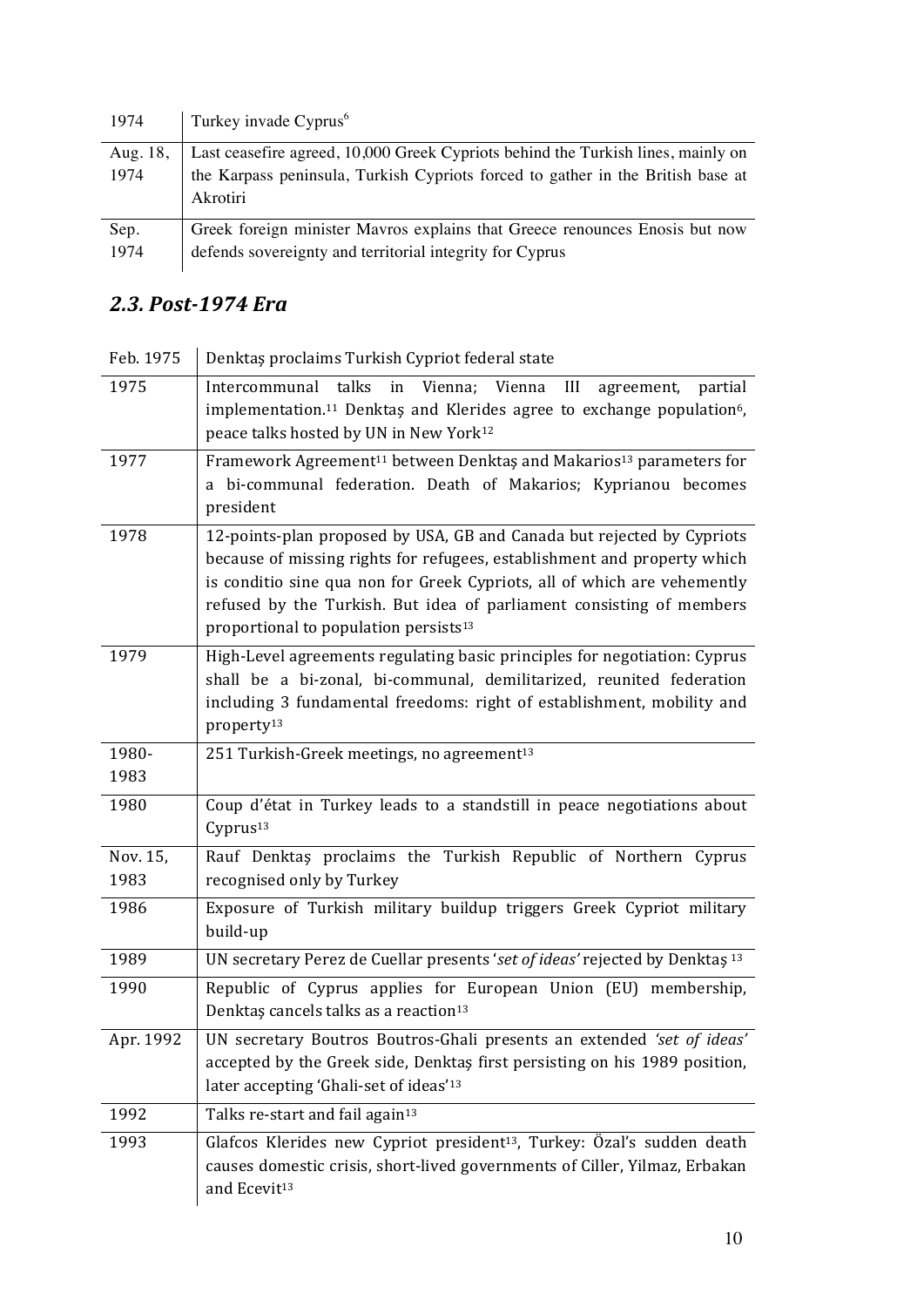| 1994      | After 2 years of talks Denktas rejects reunification on the basis of 'Ghali<br>plan'                                                                                                                                                                                                                                                                                                                                                                                                                               |
|-----------|--------------------------------------------------------------------------------------------------------------------------------------------------------------------------------------------------------------------------------------------------------------------------------------------------------------------------------------------------------------------------------------------------------------------------------------------------------------------------------------------------------------------|
| 1996      | 'Imia/Kardak Crisis' brings Turkey and Greece to the brink of war <sup>13</sup> ,<br>violent actions along buffer zone <sup>4</sup> , US intervention calms situation <sup>13</sup>                                                                                                                                                                                                                                                                                                                                |
| 1997      | Klerides orders Russian S-300 missiles; Turkey makes threats against<br>deployment, violent protests by Greek Cypriots, peace talks backed by UN<br>between Klerides and Denktas fail <sup>4</sup>                                                                                                                                                                                                                                                                                                                 |
| 1998      | Klerides re-elected, Cyprus candidate for EU membership, EU accession<br>negotiations opened. Klerides agrees not to deploy Russian missiles but to<br>send them to Crete instead <sup>11</sup> , military intervention threatened by Turkey<br>in case of Republic of Cyprus' EU accession <sup>4</sup>                                                                                                                                                                                                           |
| 1999      | Earthquakes in Turkey and Greece lead to warming of relations. UN-<br>sponsored indirect talks in New York without progress. Turkey is given<br>candidate status for EU; must change its relations with Cyprus to achieve<br>full membership <sup>11</sup> , start of 'proximity talks' <sup>18</sup> in New York (Annan and his<br>Special Advisor Alvaro de Soto began proximity talks with Klerides and<br>Denktaş in December 1999. Five rounds of talks would be held through<br>November 2000) <sup>18</sup> |
| Jun. 2001 | UN Security Council renews its 36-year mission. 2,400 strong UN force<br>guard buffer zone between Greek and Turkish Cypriots <sup>4</sup>                                                                                                                                                                                                                                                                                                                                                                         |
| Jul. 2001 | Inhabitants of Akrotiri violently protest against plans<br>build<br>to<br>telecommunications masts, British police officers injured <sup>4</sup>                                                                                                                                                                                                                                                                                                                                                                   |
| Nov. 2001 | Turkey argues that Cyprus' moving to join the EU before any reunification<br>negotiations constitutes violation of the 1960 treaty and it might answer<br>by annexing the north if the Republic of Cyprus joins the EU <sup>4</sup>                                                                                                                                                                                                                                                                                |
| Jan. 2002 | EU membership seems possible despite conflict, new UN-led negotiations<br>aiming to create a plan that comprises all aspects, certain progress<br>because of new Turkish Justice and Development Party (AKP) government<br>that tries to improve Turkey's chances for admission <sup>12</sup>                                                                                                                                                                                                                      |
| Nov. 2002 | Annan-Plan (UN Secretary General Kofi Annan), intending to establish a<br>federation consisting of two parts, with rotating presidency, introduced <sup>4</sup>                                                                                                                                                                                                                                                                                                                                                    |
| Dec. 2002 | EU summit in Copenhagen agrees that Cyprus might join in 2004 if the<br>two communities agree to UN plan by 2003. Failing reunification, only<br>internationally recognized Greek Cypriot part of the island will become<br>EU member <sup>4</sup>                                                                                                                                                                                                                                                                 |
| Feb. 2003 | Papadopoulos <sup>12</sup><br>defeats<br>Klerides in presidential<br>Hardliner Tassos<br>elections in the Republic of Cyprus <sup>4</sup>                                                                                                                                                                                                                                                                                                                                                                          |
| Mar. 2003 | UN deadline for agreement on reunification plan passes. Secretary-<br>General Kofi Annan acknowledges that the plan has failed <sup>4</sup>                                                                                                                                                                                                                                                                                                                                                                        |
| Apr. 2003 | Turkish Cypriot authorities partially lift restrictions, Turkish Cypriots and<br>Greek Cypriots cross "green line" for first time in 30 years <sup>4</sup>                                                                                                                                                                                                                                                                                                                                                         |
| Apr. 2004 | Twin referendums on whether to accept UN reunification plan in last-<br>minute bid to achieve united EU entry. The Annan Plan rejected in the<br>Greek south, with 70% voting against it; in the Turkish north, 65% voted                                                                                                                                                                                                                                                                                          |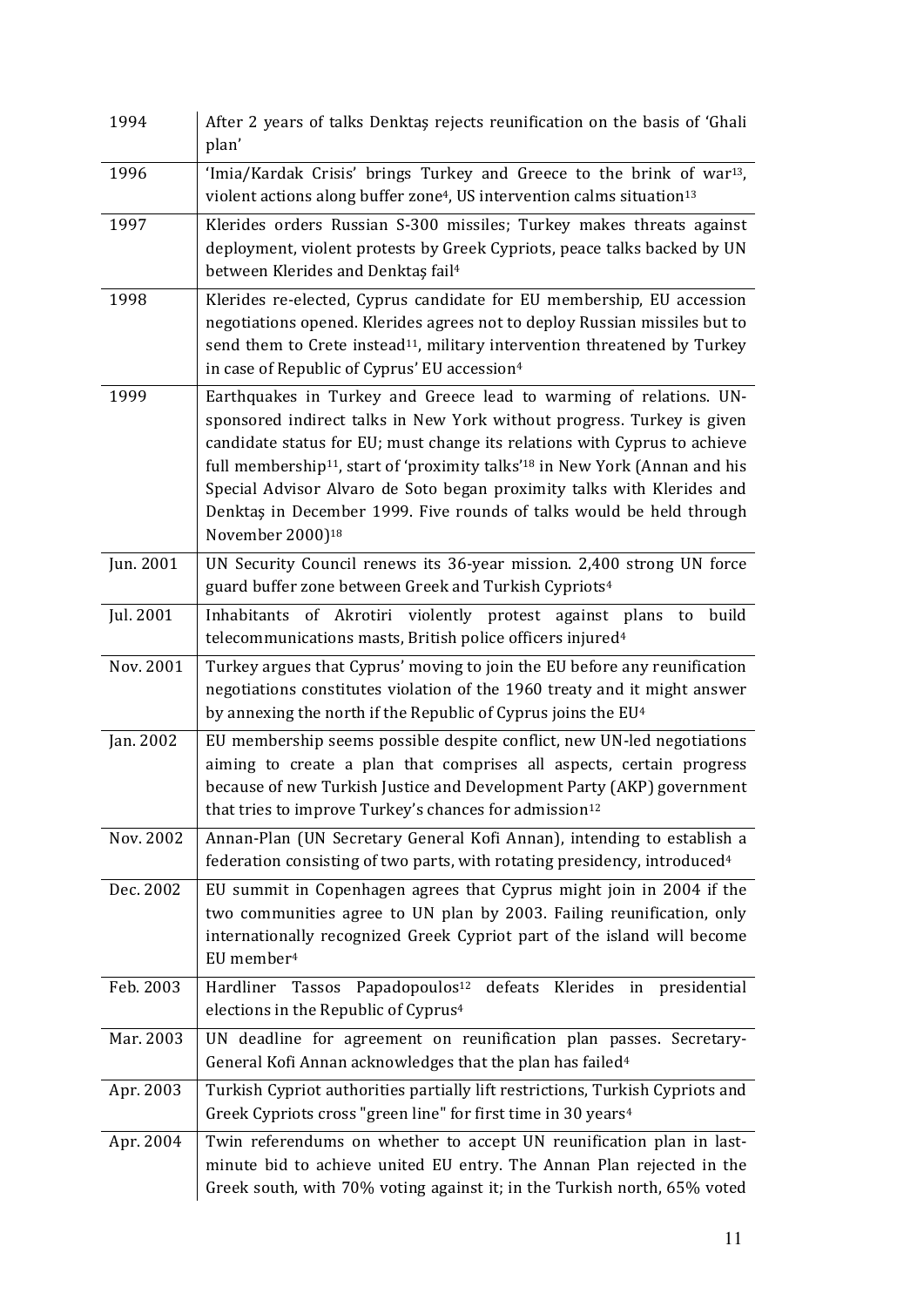|           | in favor of the plan despite official opposition <sup>11</sup>                                                                                                                                                                              |  |  |
|-----------|---------------------------------------------------------------------------------------------------------------------------------------------------------------------------------------------------------------------------------------------|--|--|
|           | EU agrees to take steps to end the isolation of the Turkish Cypriot<br>community <sup>4</sup>                                                                                                                                               |  |  |
| May 2004  | The Republic of Cyprus enters the European Union, Turkish north<br>declines to join <sup>11</sup>                                                                                                                                           |  |  |
| 2005      | Denktaş resigns $11$                                                                                                                                                                                                                        |  |  |
| 2008      | Dimitris Christofias of the left elected president of Republic of Cyprus,<br>abrupt change of climate, begin of direct negotiations for the first time in<br>modern history with Mehmet Ali Talat on the Turkish Cypriot side <sup>12</sup> |  |  |
| 2010      | Hardliner Dervis Eroglu wins Turkish Cypriot leadership election against<br>leftist incumbent Talat <sup>12</sup>                                                                                                                           |  |  |
| Jan. 2012 | Denktaş dies <sup>12</sup>                                                                                                                                                                                                                  |  |  |
| 2012      | Cyprus becomes fifth Eurozone country to ask for outside financial help<br>after it is caught in backwash of Greek crisis                                                                                                                   |  |  |

Sources:

| 1 Historisches Institut Aachen, 2002/2003 | <b>10 Corsten &amp; Beck, 1980</b>            |
|-------------------------------------------|-----------------------------------------------|
| 2 Uzer, 2011                              | 11 http://www.cyprus-conflict.net             |
| 3 Riemer & Korkisch, 2003                 | 12 http://www.quardian.co.uk/world/cyprus     |
| 4 BBC, 2011                               | 13 Gürle, 2004                                |
| <b>5</b> Kammel, 2006                     | <b>14 Yennaris, 2003</b>                      |
| <b>6 Firat, 2011</b>                      | <b>15 Meyer, 2000</b>                         |
| 7 Stephens, 1966                          | 16 http://www.cyprus-conflict.net/            |
| 8 Richter, 2009                           | <b>17 Uslu, 2003</b>                          |
| <b>9</b> Ayata, 2007                      | 18 http://www.fas.org/sgp/crs/row/RL33497.pdf |

(Internet sources accessed last on August 5, 2012, 2.28 pm). For reference details, see Bibliography.

## **3. Theoretical Part**

In this paragraph, the functions of a theory will be named. Later, relevant assumptions and potentially problematic aspects will be presented. In the end, a hypothesis will be drawn, a theoretical supposition on a meta-level, declaring from which theory I expect a better result.

Theories are systems of general scientific phrases (connected if-then conditional statements), which are supposed to explain a certain aspect of reality consistently (Meyers, 2000). They help to *"structure portions of complex phenomenons"* and *"orientate oneself in reality"*<sup>4</sup> (Meyers, 2000, p. 480). For this reason, a useful theory should fulfill certain requirements: According to positivist thinking, it should

 $<sup>4</sup>$  translation by the author (tba)</sup>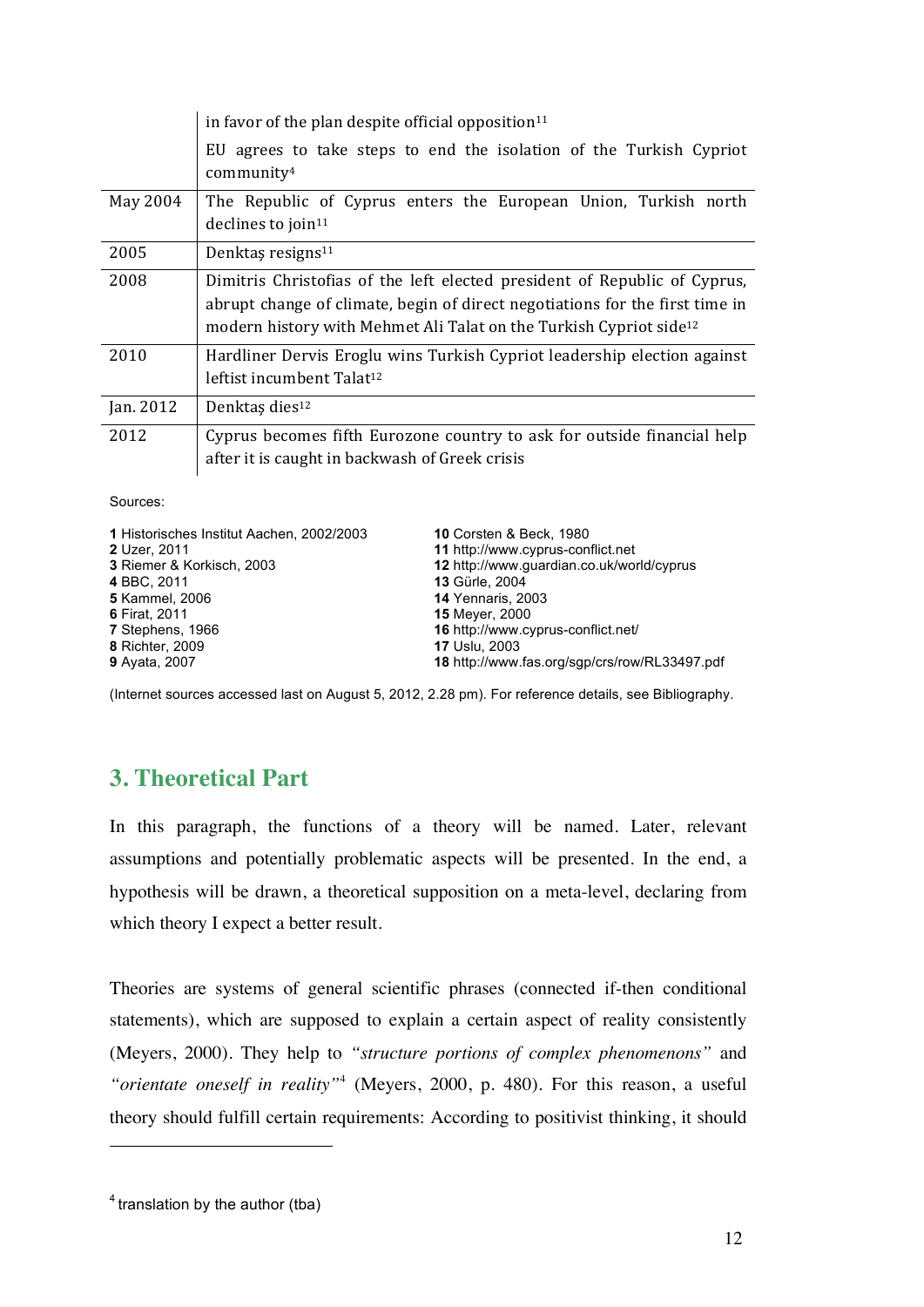describe, explain and predict phenomena while from a critical-rationalist position theories aim at verifying or (better) falsifying statements (of observations) by confronting our collected knowledge with *"reality"<sup>5</sup>* (ibid.)*.* Moreover, theories should be consistent, complete and implicit. Theories can be ontological (trying to find out *"what actually is"*<sup>6</sup> (ibid.)), explanative (trying to find out *"the reasons of what is*<sup>"7</sup> (ibid.)) or validating which means trying to find out if the explanation of what is can be considered appropriate/valid.

In the current study it shall be seen which theory better fulfills which function while the most important requirement in both sections is to 'explain' the evolvement of the events. Both theories apply different methods to find out what is and why it is, this will be also be a topic in the respective sections. Accordingly, the hypothesis will not relate to the actual reasons of the intervention but to the virtues of the theories.

#### *3.1. Constructivism*

This part is dedicated to understanding the theoretical assumptions of Constructivism.

It has its roots in the 1980s and gained importance in the 1990s when Realism, Neorealism and Institutionalism were neither able to predict nor to explain the end of the Cold War (Barnett, 2008). This *"countermovement"* (Barnett, 2008, p. 151) was first initiated by John Ruggie and further advanced by authors such as Nicolas Onuf who *"backed up its bark with some empirical bite"* (Barnett, 2008, p. 153). The author of the article *"Anarchy is What States Make of it"*, Alexander Wendt, aimed *"to build a bridge between these two traditions* [Neorealism vs. Neoliberalism] […] *by developing a constructivist argument"* (1992, p. 394).

*"The post-Cold War wave of culturalism in security studies is a broad research program with a wide range of research focuses* […] *embracing a diverse range of epistemologies (from the avowedly positivistic to the explicitly antipositivistic) and* 

 $<sup>5</sup>$  tba</sup>

 $6$  tba

 $7$  tba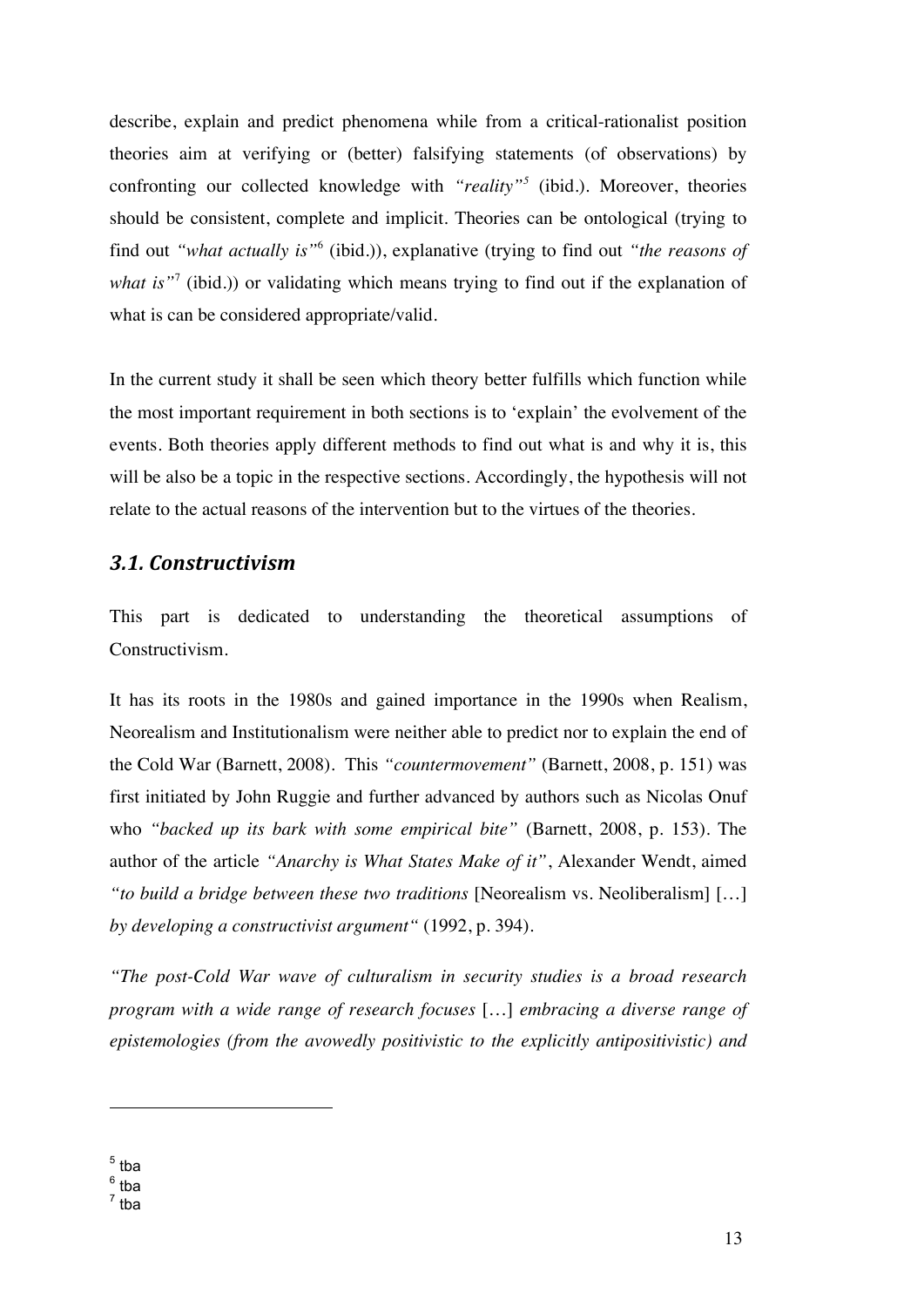*utilizing a broad array<sup>8</sup> of explanatory variables"* (Desch, 1998, p. 2). In this paper the focus will be on political, domestic, and societal factors on the one hand and transnational or global norms on the other.

Constructivism explains states' behavior in the international system by applying sociological categories. Despite many ways to distinguish Constructivist approaches (methodologically, epistemologically, etc.) they usually agree on a minimal ontological consensus saying that the world is constructed socially and actions in this process are not power induced but governed by ideas and norms (Kissolewski, 2005). Constructivists *"share a common concern with how ideas define the international structure; how this structure shapes identities, interests, and foreign policies of states; and how state and non-state actors reproduce that structure* […]*"* (Barnett, 2008, p. 150). Interactions of autonomous actors can construct, deconstruct or transform structures as we witnessed at the end of the Cold War when American and Soviet leaders started interacting and thus completely restructured the international system.

While scholars use varying terms<sup>9</sup> for it, they define the independent variable of international politics outcomes in a similar way: For example, Finnemore and Sikkink (1998, p. 891) use the term "ideas" for a *"standard of appropriate behaviour for actors with a given identity"* while […] and Wagner (1999, p. 1) describe the term "norms" as *"value-based, shared expectations about appropriate behavior"*10. This so-called *logic of appropriateness* highlights that *"actors are rule-following* [and] *worrying about whether their actions are legitimate*" (Barnett, 2008, p. 155). Ideas are held collectively e.g. in the form of symbols, knowledge or language and on the international level there are also institutionalized norms in the form of treaties and agreements. Important is intersubjectivity that distinguishes norms from individual beliefs (Boekle, et al., 1999).

 $8$  There are four different strands of social theorizing focusing on: organizational (e.g. Jeffrey Legro), political (e.g. Elizabeth Kier, Peter Katzenstein, Noburo Okawara, and Thomas Berger), strategic (e.g. Iain Johnston), and global (Martha Finnemore, Richard Price and Nina Tannenwald, Thomas Risse-Kappen, Michael Barnett) factors. They all reject the Realist view that international politics are shaped by competition among states for power and security (Desch, 1998).

moral concepts, images, ideas, norms

<sup>&</sup>lt;sup>10</sup> Because of this identic definition I will use the words ideas and norms synonymously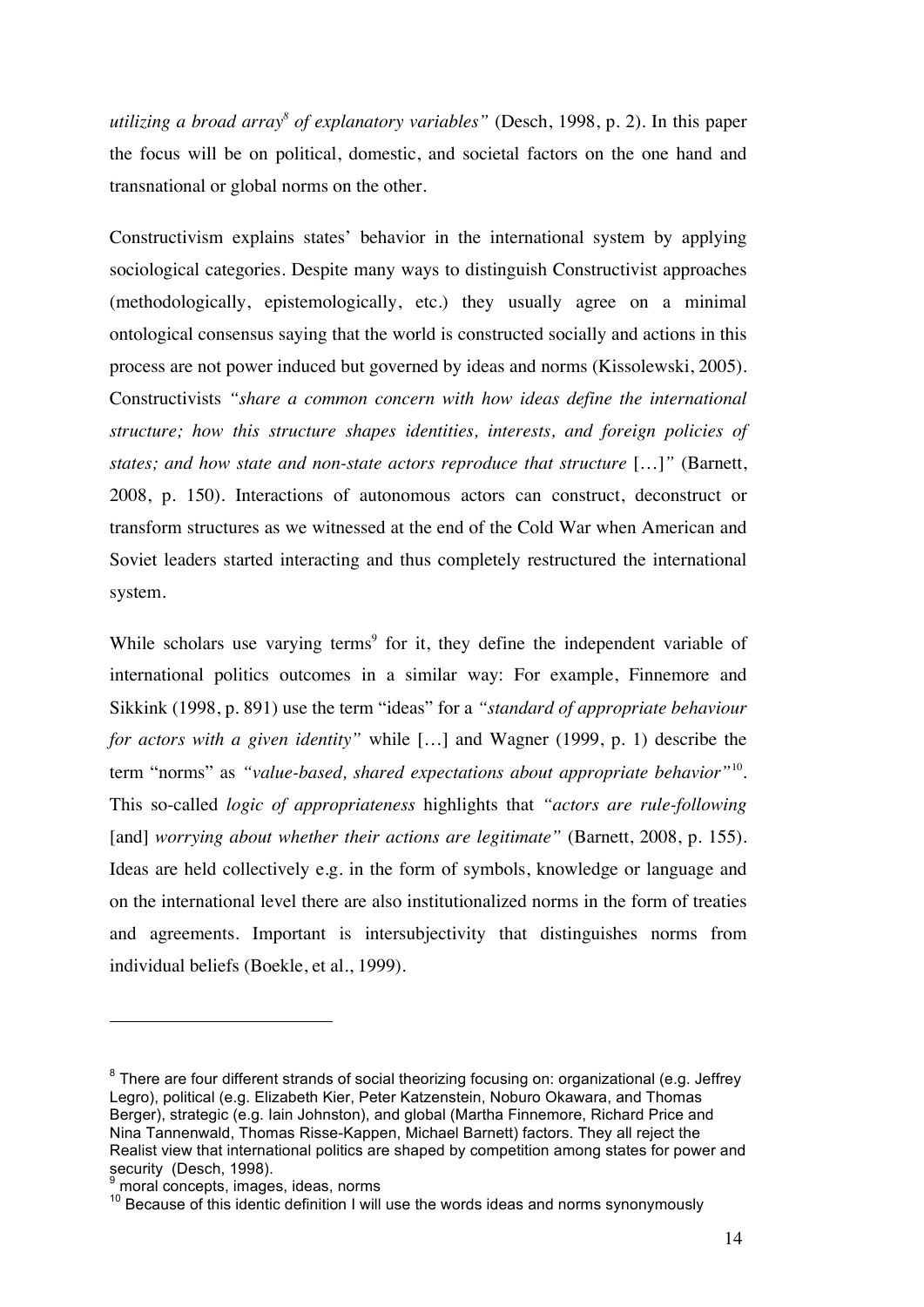Constructivist foreign policy analysis can be distinguished into a transnational and a societal research tradition. None of the two possesses a theory-immanent superiority and both could be useful for analyzing the empirical case $11$ :

Transnational Constructivism focuses on the influence of *"norms that are shared by the international society or by subsets of that society as embodied by regional or function-specific international organizations"* (Boekle, et al., 1999, p. 2). Indicators for such norms can be *"international law, resolutions of international organizations and final acts of international conferences"* (Boekle, et al., 1999, p. 2). Here, the constitutive units are the states that act as socializers and shape norms.

Societal Constructivism considers the socialization processes inside of society as decisive factors for foreign policy outcomes. In this trait the *"constitutional and legal order, party programs and election platforms, parliamentary debates, and public opinion"* (Boekle, et al., 1999, p. 2) reflect relevant norms.

Seeking to avoid ex-post explanations, criteria to measure the intensity of a norm should be employed: communality and specificity. Communality depends on how many actors in a system share one norm: the more actors, the higher communality is given. Specificity means the degree of accuracy distinguishing appropriate from inappropriate behavior (Boekle, et al., 1999, p. 5).

As mentioned above, non-state actors are relevant in this theory as well, so that especially societal Constructivism considers society as a whole as well as groups of it – called *"advocacy coalitions"* (Boekle, et al., 1999, p. 8) – the influential forces socializing the respective decision makers. The chance to investigate different domestic forces might be useful in a fragmented society like the Turkish one (Karakas, 2007). Certain positions in the literature claim that Turkish decision makers must have been influenced tremendously by societal forces (Riemer & Korkisch, 2003).

Following the famous Constructivist Katzenstein, *"identity was mainly a domestic attribute arising from national ideologies of collective distinctiveness and purpose* 

<sup>&</sup>lt;sup>11</sup> Despite their work dating back to 1999 I chose Boekle, Rittberger & Wagner's conceptualization because the transnational/societal division is helpful to structure and reduce the great variety of influential factors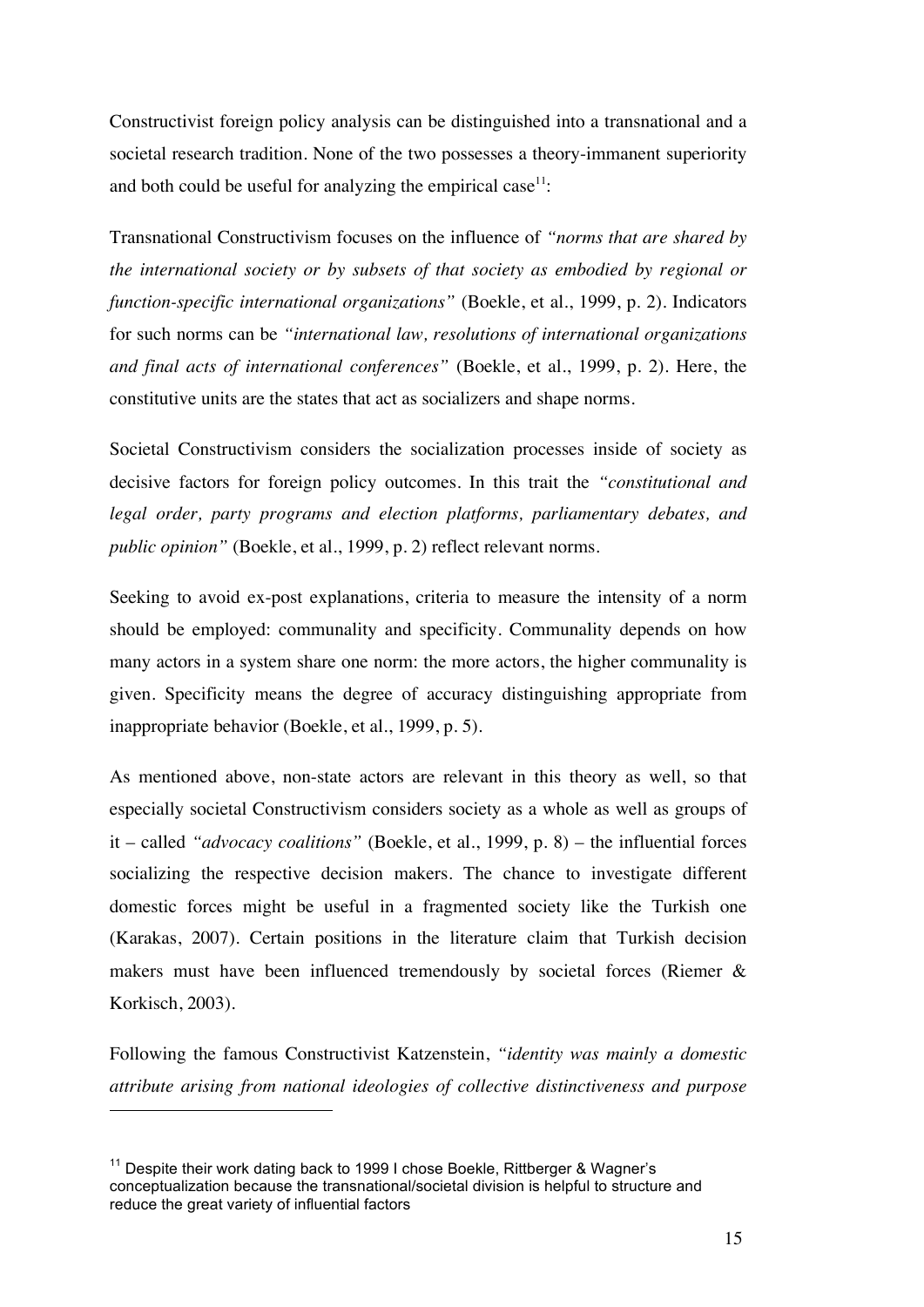*that in turn shaped states' perceptions of interest and thus state policy"* (Finnemore & Sikkink, 2001, p. 399). If the Turkish state ideology is considered an important, action-guiding idea (Uzer, 2011), Constructivism can relate this to the eventual behavior of the state and it can thus be assumed influential in the Cyprus Conflict. As the quote shows, Katzenstein adheres rather to the societal approach by emphasizing domestic ideology as determining factor for states' actions.

In this matter Yucel Bozdağlıoğlu's (2007) critique of Alexander Wendt's State Constructivism is helpful. Systemic approaches would deny the international relations theory *"a clear test of their relative predictive power* […] *without a theory of interests, which requires analysis of domestic politics, no theory of international relations can be fully adequate"* (Keohane, 1993, p. 285). As the predictive power also is an important function of a theory, I will follow Bozdağlıoğlu and assume that states construct their identities before systemic interaction and those identities inform them about who is friend and who is enemy. According to Bozdağlıoğlu *"states form their preferences based on their corporate identities and start their interaction in accordance with those identities"* (2007, p. 142).

To summarize, Constructivism investigates the influence of international or societal norms, e.g. ideology as independent variables for state action in the international system.

#### **3.1.2. Kemalism as Domestic Ideology**

 $\overline{a}$ 

If ideology is defined as a *"fixed set of ideas that direct policies in a certain*   $direction''$  (Demirtas, 2008, p. 9), Kemalism<sup>12</sup> is regarded as the most dominant

 $12$  Kemalism dates back to Mustafa Kemal Atatürk who founded the Turkish Republic in 1923. He built up a modern nation state out of the ruins of the Ottoman Empire. His ultimate aim was to realize a secular state, leaving behind traditional and Muslim culture. With radical reforms, like abolishing the caliphate, outlawing the Tarikats, omitting Islam from the constitution as the state religion and replacing Islamic Law with an adaptation of the Swiss Civil Code, secularizing and monopolizing education, abolishing religious and traditional dress (e.g. the Fez), and replacing the Arab with the Latin alphabet (Erdoğan, 1999). He campaigned for Westernization with a positivist vision of the enlightenment. For some people this era was a 'cultural revolution' and the only way to achieve a 'civilized' Turkey, but for others it was rather 'modernity from above' running completely against their traditions, ideas and habits.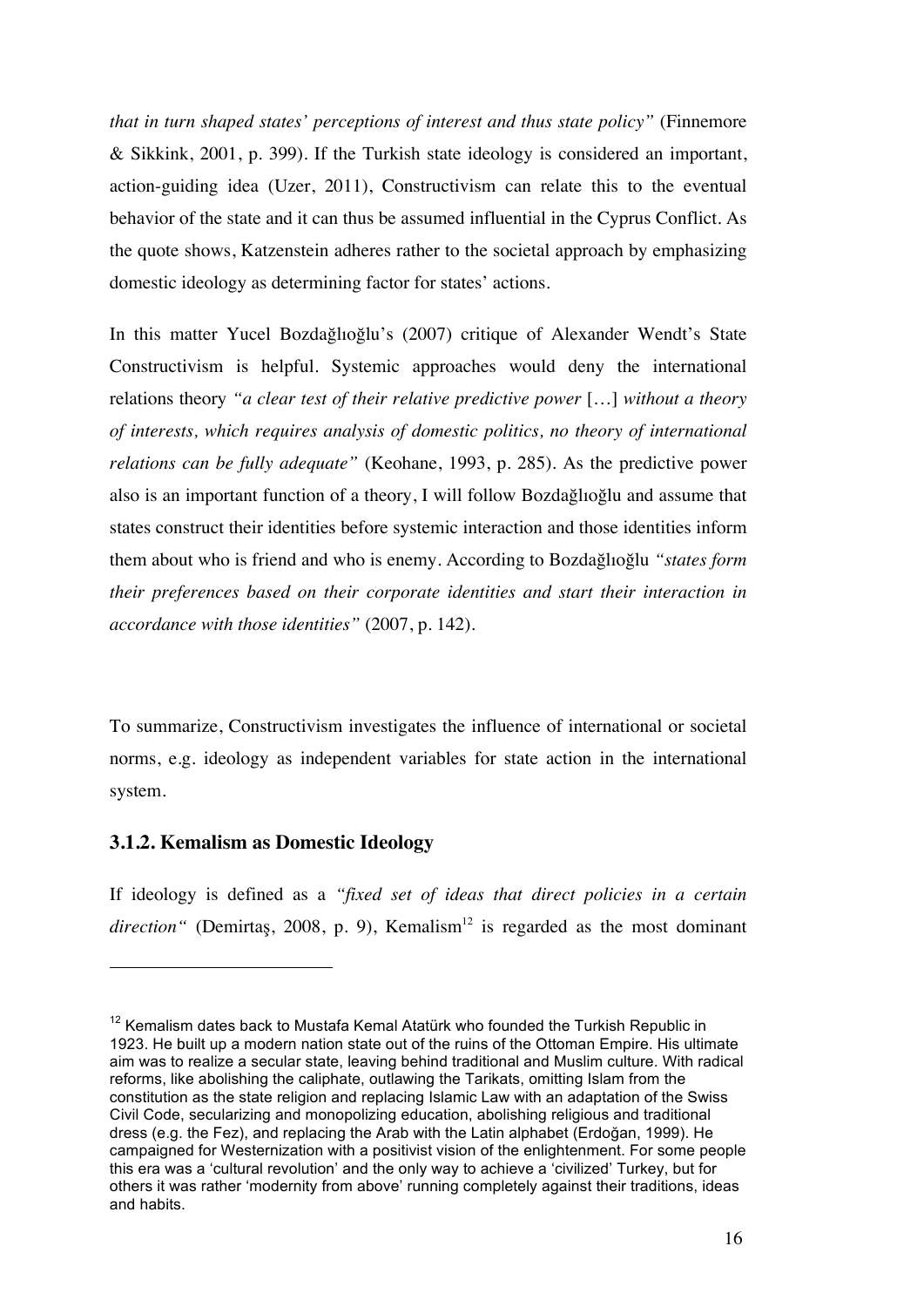Turkish ideology (Uzer, 2011). It is referred to by almost every actor in Turkish politics and especially perpetuated through education, the media and the public (Hale, 2000). Precisely because of this alleged unanimity and omnipresence, however, its definition(s) should be carefully checked in terms of specificity.

Kemalism consists of six basic principles: Republicanism (Cumhuriyetçilik), Nationalism (Milliyetçilik), Populism (Halkçılık), Laicism (Laiklik), Etatism (İnkılapçılık), and Revolutionism (Devletçilik) (Karakas, 2007).

Particularly the nationalism element is relevant for the Cyprus issue since "linking Kemalist state identity with nationalism" permits to *"explain certain political decisions that seem inexplicable at first glance"* (Uzer, 2011, p. 34). Therefore, a closer look into Turkish Nationalism will be useful. It is regarded as a mix of territorial-civic, ethnic and conservative nationalism (Uzer, 2011) and began to emerge in the late nineteenth century. But even into the early 1920s ordinary people still defined themselves as Ottoman or Muslim rather than Turkish (Karpat, 2002). This is also true for Turkish Cypriots who were rather reluctant to adopt this ideology in the beginning (Beckingham, 1957 and Yennaris, 2003). The ethnic aspect of Kemalism and the definition of Turkish citizens as Sunni Muslims exclude ethnic minorities such as Kurds or religious minorities such as Alawis.

This raises the suspicion that Kemalism was more of an elite ideology not shared by the population as a whole and implemented in a top-down way (Vlachos, 2007).

Some figures suggest that e.g. in terms of the ethnic ideal "only less than 0,8% of the population" (Hamburg Institute of International Economics, 2009) would not fulfill the religious ideals of 'Turkishness' and that during the time which is analyzed in this paper the ideology would have been successfully spread. But this does not correspond to the reality of the people who live on Turkish territory. On the one hand, scholars argue that there is a much higher number of minorities. On the other hand, not all Muslims are Sunnis, which is the purported ideal.

Furthermore, it needs to be pointed out that Kemalist principles are also diametrically opposed to the ancient cultural heritage of the different ethnic and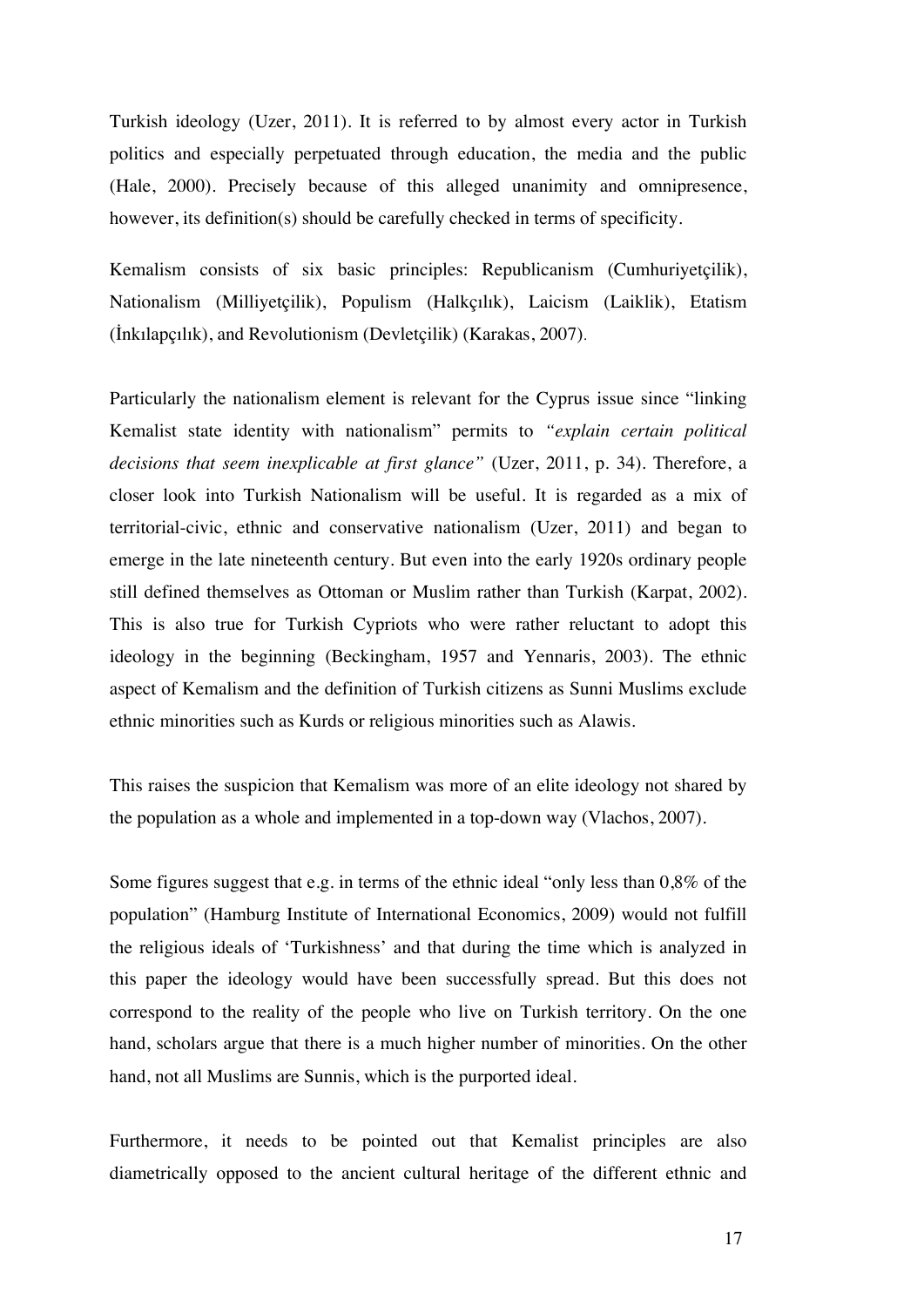religious subgroups in the region. Especially the Kurdish people still struggles to maintain own traditions against the 'culture of Turkishness' and to exercise their right of self-determination. For this reason the communality of Kemalism as a Constructivist variable can only be considered given among the political leaders, namely of course, Atatürk's party, the RPP, ruling the country at the time.

For the purpose of this paper it is important to see what Kemalism means in terms of foreign policy: Other than the Ottoman antecessors,

*"Kemalists adjusted their foreign policy to reflect this new and changing national identity, which meant showing concern for the affairs of external Turks, albeit in a limited manner"* (Uzer, 2011, p. 36).

Atatürk is reported to have said:

 $\overline{a}$ 

*"Although our nationalism loves all Turks with a feeling of deep fraternity,*  and although it desires with all its soul their fullest development, it *recognises that its political activity must stop at the borders of the Turkish Republic"* (Yennaris, 2003, p. 34).

Under Atatürk Turkey had given up all rights to territory outside of the borders of Turkey by signing the Treaty of Lausanne (Yennaris, 2003) and promoting the principle of *"peace at home, peace in the world"* (Uzer, 2011, p. 43). According to Yennaris, though, Atatürk had an essentially expansionist foreign policy in mind. He proves his point by quoting Atatürk with statements like *"Cyprus turn has not yet come"* (2003, p. 25) and by saying that *"the Turks still noted Atatürk's aspirations in this direction, an expression of the chauvinistic, expansionist ideological machinery of the Turkish Republic"* (2003, p. 24) 13. Uzer supports this argument:

*"Turkish analysts quite often dismissed the role of nationalism as irrelevant in Turkish Foreign Policy, which was characterized as peaceful, extremely prudent and somewhat passive and non-expansionist.* […] *Kemalism* 

 $13$  Inspite of an suppodedly academic background, Yennaris is an example for a very extreme view and judgement of the Tukrish behavior, and thus should not to be used isolatedly.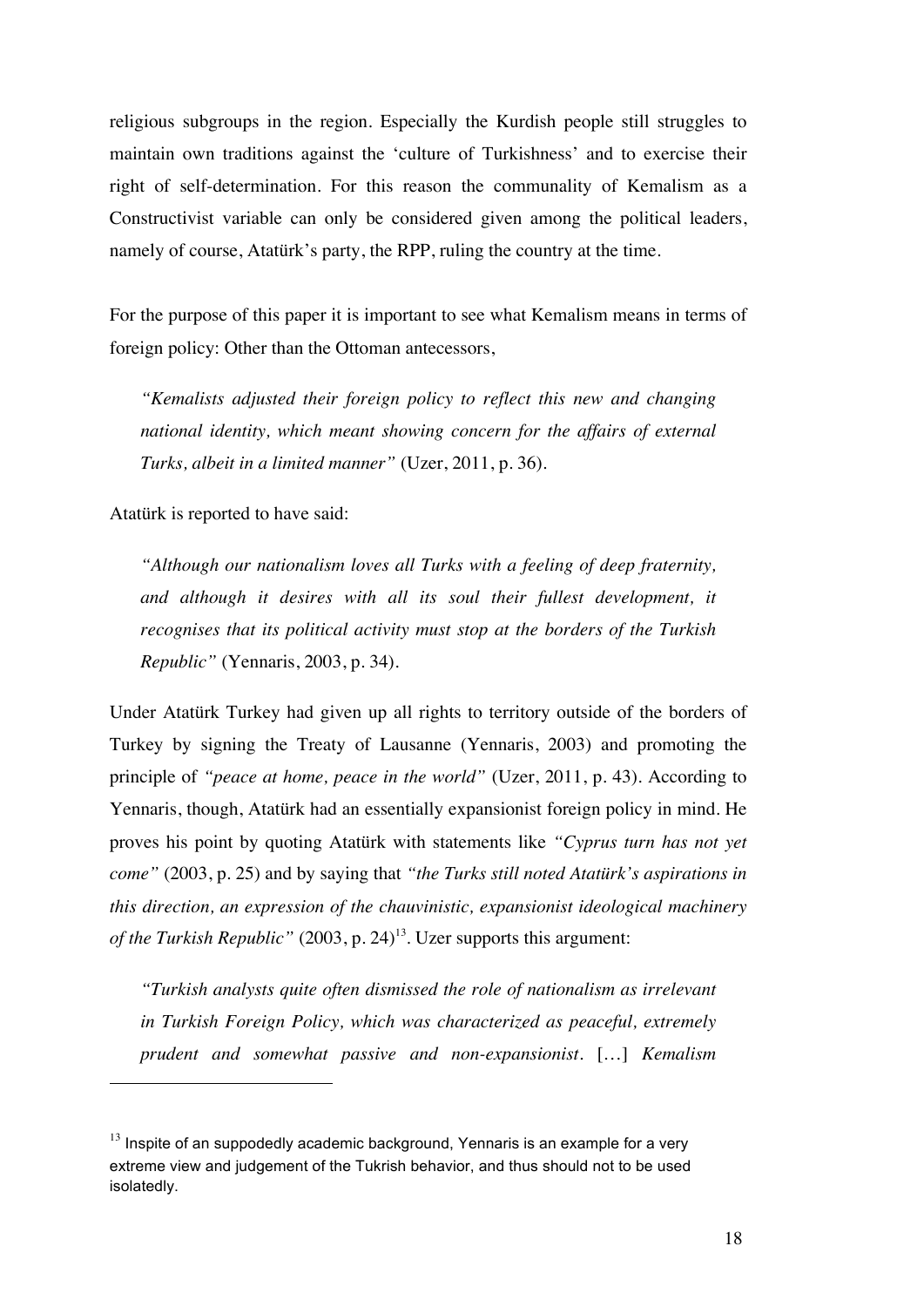*articulated and propagated a specific form of ethnic-territorial nationalism*  [...]" (Uzer, 2011, p. 185).

What these quotes undeniably show, is that Kemalism is interpreted in many different ways, which makes it difficult to regard it as a constant variable for Turkish Foreign Policy behavior. The required specificity for a Constructivist analysis is not given. Kemalism is not only an ideal foundation of the Turkish Republic but includes and at the same time disguises typical Realist, and rather material goals: The fact that it was installed in a top-down manner serving as an instrument for nationalist ends, leads to the realization that it did have a certain influence which, can however not be measured and operationalized exactly enough for Constructivism. For this reason, Kemalism could rather be considered an intervening variable. The action-guiding motive of the leader in the 1970's was to build a modern society, which was necessary after the second coup d'état in order to ensure the survival of the Turkish Republic.

#### *3.2. Realism*

In this chapter, I will present those aspects of Realism that seem favorable compared to Constructivism and subsequently contrast them in order to articulate a hypothesis for the empirical analysis.

Realism is the most influential and widespread IR theory to which supporters as well as critics frequently refer (Krell, 2011). It emerged in the 1930s and 1940s, a time marked by ideologies like Fascism, National Socialism, and Stalinism or, though unregarded, Turkish Kemalism. In view of experiences from World War I, the failure of the League of Nations, and the beginning of the Second World War scholars started to challenge the preceding paradigm of 'idealism'. In times of leaders obsessed with power all over Europe this quite optimistic IR theory just could not pass the test of reality (Krell, 2011). With a focus on understanding the causes of war power became the central category in the Realist analysis of international politics as summarized in this famous statement: *"International politics, like all politics is a struggle for power"* (Morgenthau, 2006, p. 29). Historically, Realist thinking dates back to important classical works like the "History of the Peloponnesian War" by the ancient Greek historian Thucydides (460-406 BC) or "The Prince" by Niccolò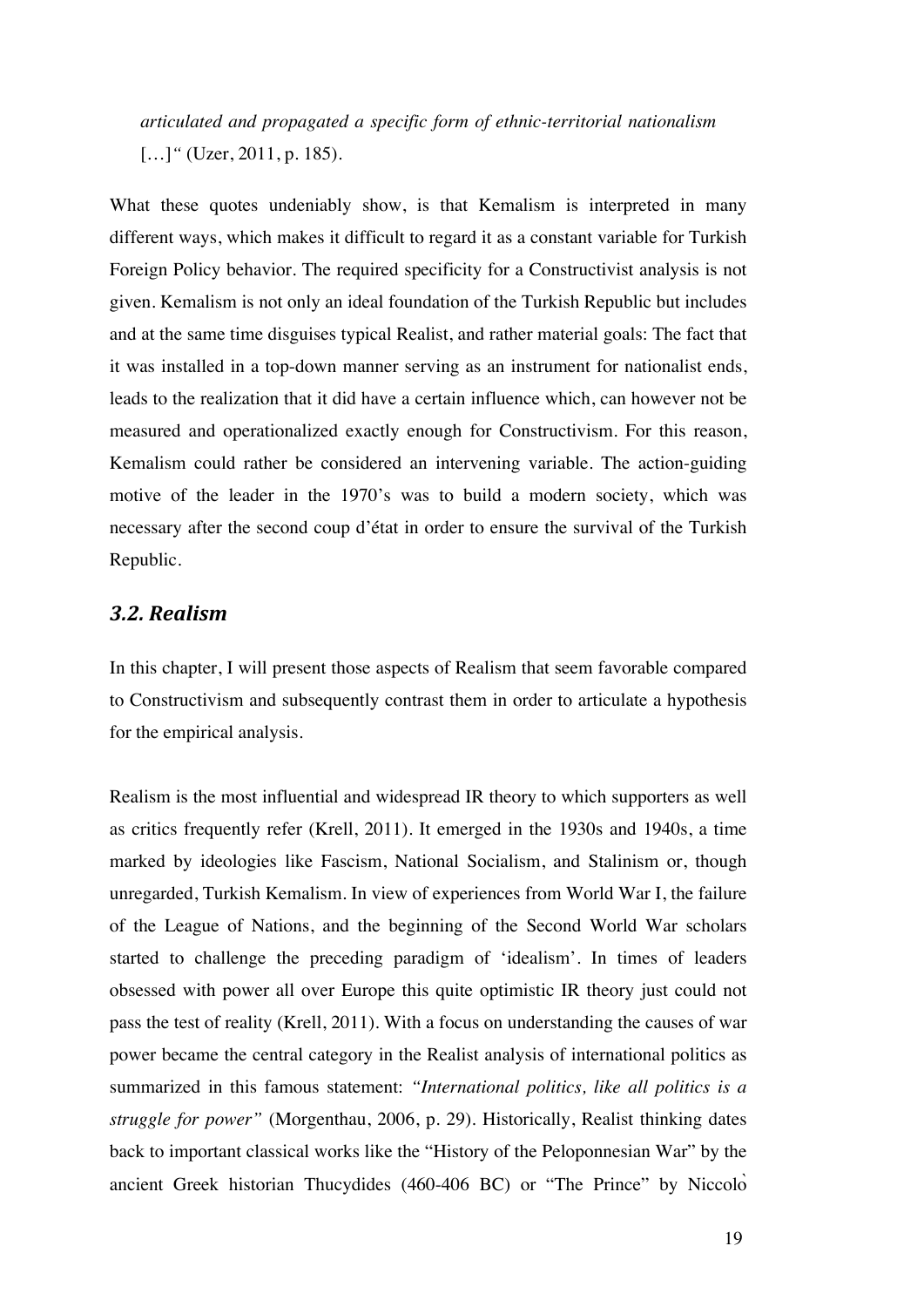Machiavelli (1469-1527). Also Thomas Hobbes' (1588-1679) Leviathan and texts from Carl von Clausewitz (1780-1831) or Max Weber (1864-1920) are mentioned as sources by Realists (Krell, 2011).

In his pioneer work "Politics among Nations: The Struggle for Power and Peace" which was published in 1948, Hans Morgenthau was the first to name the Idealist critique *"Realism"*14. Morgenthau, born in Germany but migrated to the USA combined a specific American background of experience with a German understanding of science. He analyzed his own propositions in his works of the 1950s and 1960s (Jacobs, 2006) where he criticized American foreign policy for depending on its anti-communist allies and acting against its own genuine national interest. Morgenthau influenced many US politicians, amongst others Henry Kissinger or Dean Acheson (Rohde, 2004) who are considered Realists and both played an important role also in the Cyprus Conflict. In modern Realism there is no more talk of power in the ruthless, Machiavellian sense but Max Weber distinguished power as an end in itself as opposed to functional power. Even Thucydides had not sung the praises of power politics but had realized that Athens collapsed due to its own exorbitance (Krell, 2011). It will be interesting to see if the Turkish intervention of Cyprus was based on functional or ruthless power politics.

The idea that states are the dominant actors in IR *"leads to a focus on the capabilities of the state"* (Williams, 2005, p. 3) and is sometimes termed the *"billiard ball approach*, […] *elaborated most succinctly by Arnold Wolfers* […]*"* (ibid.). *"Every state represents a closed, impermeable and sovereign unit, completely separated from all other states"* (Wolfers, 1962, p. 19).

Based on this Hobbesian idea of men Morgenthau (1963) mentions six basic principles of political Realism: the belief that politics and society are governed by objective laws, power and interests as the basis of politics, the national interest as an objective category, the limitation of universal moral, the difference between national

<sup>&</sup>lt;sup>14</sup> This approach is also called Modern or Political Realism (and even Classical or Anthropological Realism in contrast to offensive/defensive, structural/Neorealism, liberal, neoclassical or symbiotic Realism which are not relevant in this paper)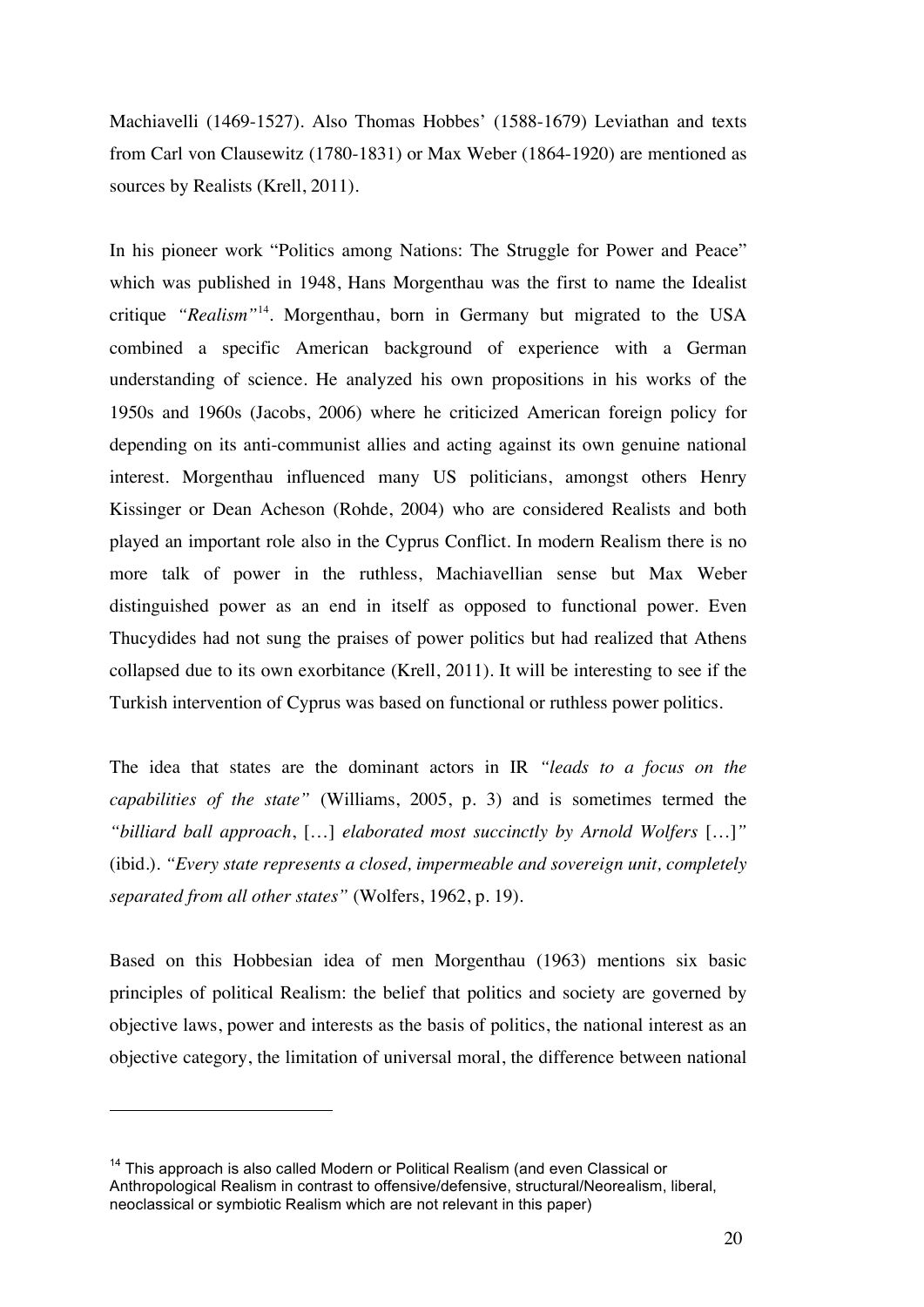and universal moral and politics in an autonomous sphere. Due to the constraints of this assignment I will focus on the assumptions essential for the Cyprus Conflict, namely on the national interest.

As the second principle of Realism Morgenthau defines interest *"in terms of power"<sup>15</sup>* (Morgenthau, 2006, p. 5). *"Power is the rule of people over people"* (Morgenthau, 1963, p. 71). He subsumes all *"social relations that serve this goal be it by physical violence or psychological bonds through which a mental will can rule over others"*<sup>16</sup> (Jacobs, 2006, p. 49). Defining power as rule remains rather vague and thus prone to criticism. Such reproaches are easily invalidated by the fact that for him the concept of power is *"a link between reason and the facts* "<sup>17</sup> (Jacobs, 2006, p. 50) in order to understand international politics. Thus, it is not only a constitutive element of human behavior but more importantly provides a way to understand it. It is an aim and a means of foreign policy at the same time (Wolf, 2005). Morgenthau understands power in relative terms (Rohde, 2004), which implies that the accumulation of power by one actor leads to the loss of power by another (Meyers, 2000) constituting a zero-sum-game. In his definition of power it can neither be measured nor compared (Jacobs, 2006) and the balance of interests can only be temporal (Wolf, 2005).

The content of a long-term national interest is *"culture-specific"*<sup>18</sup> (Rohde, 2004, p. 159) and *"determined by political traditions"*<sup>19</sup> (Rohde, 2004, p. 159). Morgenthau makes no explicit statement about the eventual, concrete interest. Following Jacobs (2006), the concrete interest can change and assume different shapes, but it eventually serves the purpose of power, too.

Although sometimes criticized for treating states as black boxes<sup>20</sup>, Morgenthau's Realism allows comparing states' foreign policy behavior despite their very different internal features. Furthermore, he does not deny the existence of internal variables

- $17 \text{ tha}$
- $18 \text{ tha}$

 $15$  tba

 $16$  tba

 $19$  tba

<sup>&</sup>lt;sup>20</sup> which is originally a behaviorist model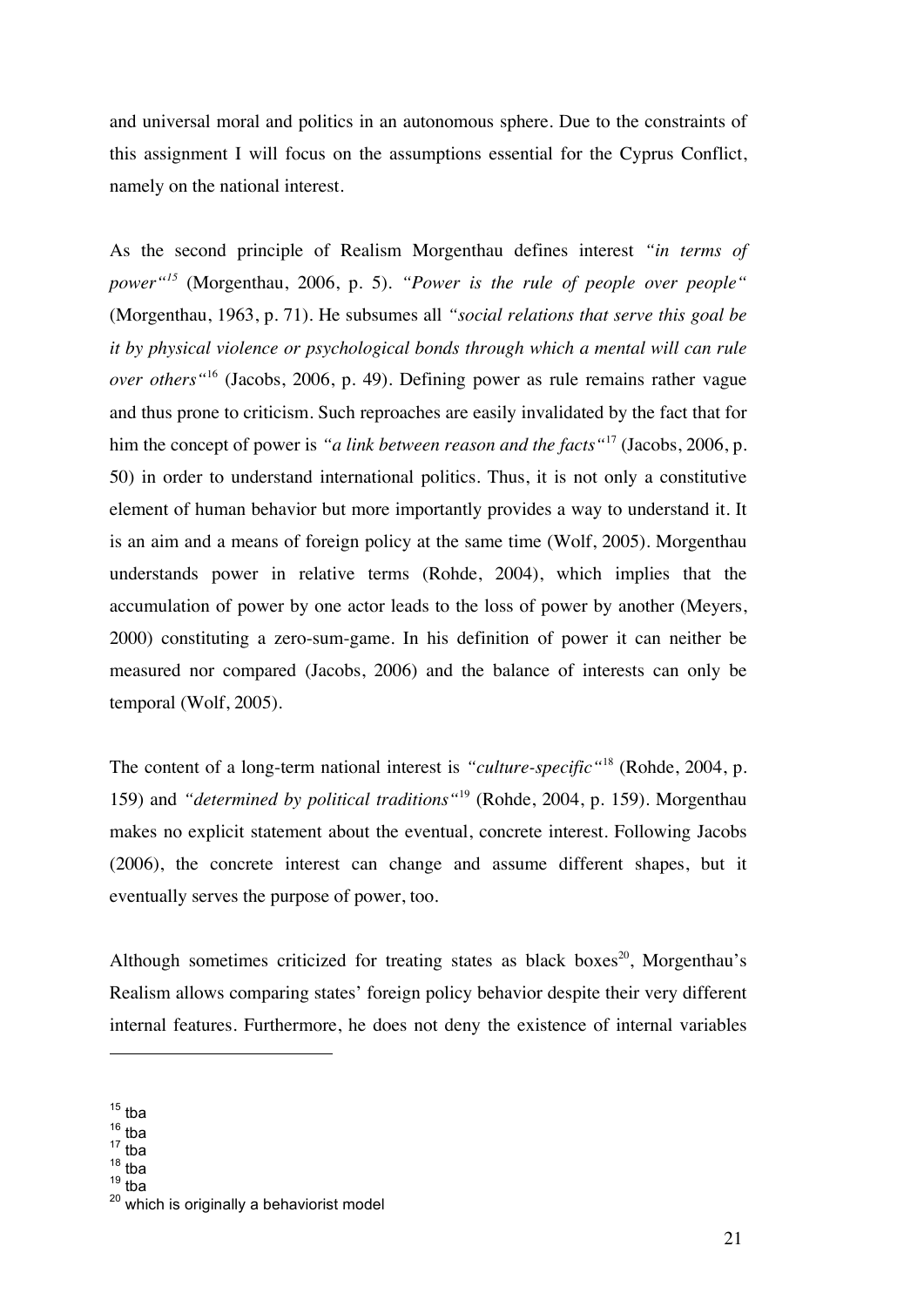but *"demands a profound autonomy of the state vis-à-vis societal forces* "<sup>21</sup> (Rohde, 2004, p. 160). By conceptualizing Realism as a first image theory he advances the view that there should be an autonomous executive that is independent of society and provided with a high internal sovereignty. He holds the statesmen dear because they are supposed to use their power to shape the international system in a constructive way.

How are statesmen supposed to pursue the national interest? If the action is free from moral or ideology but conducted rationally with the aim to maintain or improve the state's power one important condition is that the state disposes of sufficient military capacity (e.g. Rohde). In order to do so immoral behavior (lying, cheating, etc.) is acceptable according to the belief *"Sometimes it's Kind to be Cruel"* (Desch, 2003). Rationality is what Morgenthau regards as highly moral (Roskin, 1994) because if states pursue the national self-interest *"they will collide with other states only minimally"*(Roskin, 1994, p. 57). This view is shared by Clausewitz' "national interest" approach demanding states to go to war only for rational reasons and condemning 'unlimited war' for reasons of expansion (Roskin, 1994). *"A policy of 'improving' the state's power is not to be confused with territorial expansion, which is the hallmark of dangerous and disruptive imperialist powers, against whom prudent statesman is always on guard"* (Roskin, 1994, p. 57). Morgenthau blames three potential causes: Firstly, if national interests are defined too broadly, secondly if excessive nationalism is prevailing, and thirdly, if national politics is exceedingly ideologized (Rohde, 2004, p. 67).

Another important element of Realist theory is the *"security dilemma*"<sup>22</sup> (e.g. Meyers, 1979, p. 75). It is based on a primary psychological moment: *"The intentions one international actor anticipates or perceives from his antagonist are influenced by suspicion"*<sup>23</sup> (Meyers, 1979, p. 75) which leads to defensive measures against a maybe even peacefully tuned vis-à-vis. Like a vicious circle, the other will

 $21$  tba

 $^{22}$  tba

 $23$  tba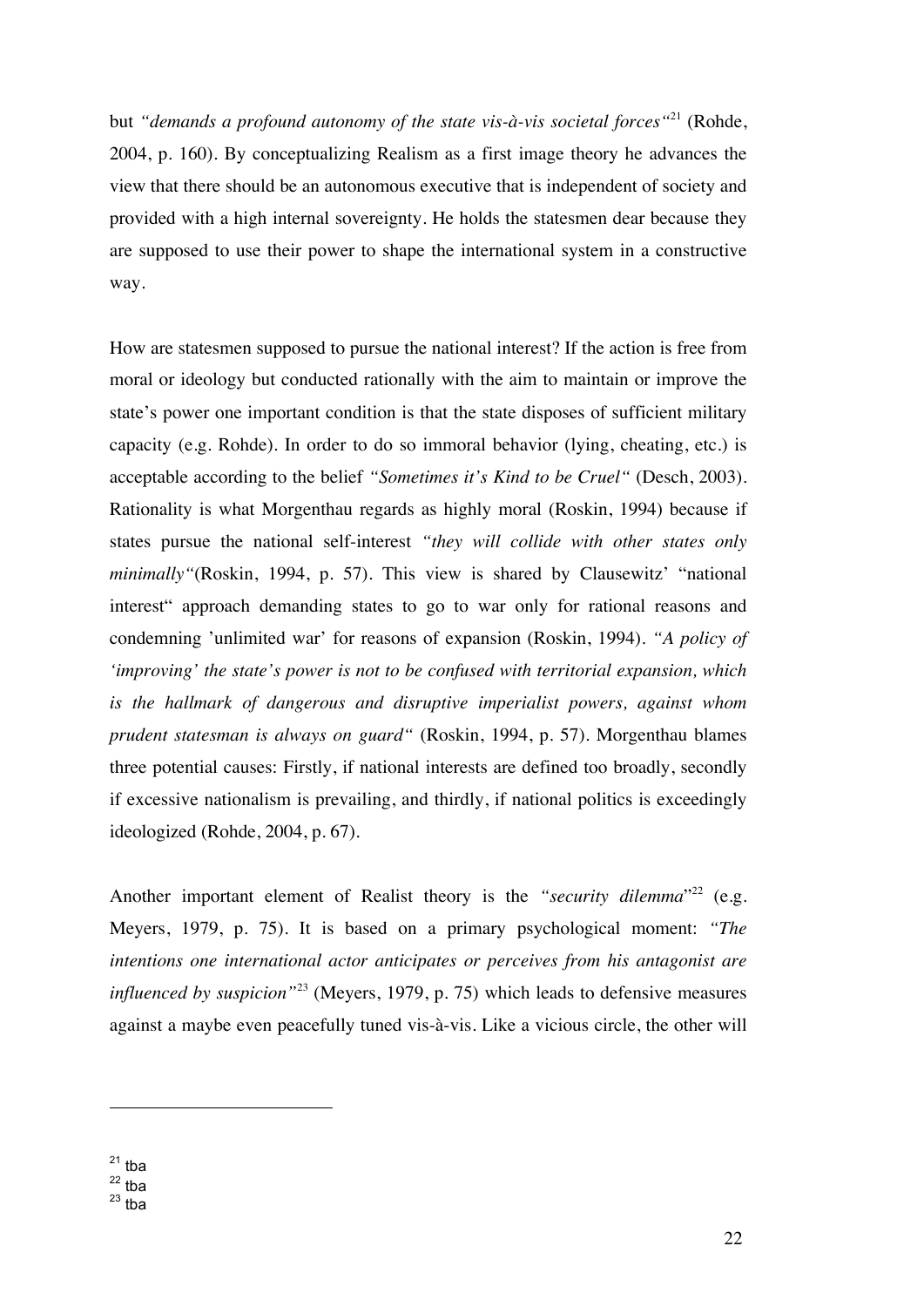feel threatened and start defending himself, too. The result can be arms-buildup, competition for power and the actual use of force.

In the empirical part it has to be investigated if – particularly the second phase of Turkey's intervention– demonstrates expansionist behavior, condemned by Realists or if it can still be considered rational.

#### *3.3. Hypothesis*

As a result of the theoretical examination of the two theories I have discerned tremendous disadvantages in the Constructivist concept. While Realism has its weaknesses in terms of the theory-immanent *"negligence of processes within society"*<sup>24</sup> (Rohde, 2004, p. 242) it can be argued that this is exactly what allows analyzing similar foreign policies (like conflict or war) even though states feature profoundly different domestic settings (Roskin, 1994).

Constructivism can be reproached firstly for its inability to make predictions (Hagemann, 2012), a criticism frequently neutralized by claiming that this is not its purpose. Yet, it just does not fulfil the above-mentioned requirement for a theory and is especially detrimental in the case of a conflict where predictions would be necessary for discussions about its settlement. Secondly, it does not provide an explanation why values should be more important for military action than material interests. Thirdly, Constructivism is a social theory *"not a substantive theory of international politics"* (Barnett, 2008) they are *"sometimes useful as a supplement to realist theories"* (Desch, 1998, p. 141).

In addition to this rather minor criticism on the formal level, several other aspects are problematic with respect to their explanatory function: If ideology is supposed to be the independent variable for the behavior of states it should be clearly defined. However, this might not always be possible as the degree of the ideology's specificity might be too low, so that it is not altogether clear what constitutes appropriate vs. inappropriate behavior. Ideologies might be interpreted in various ways, thus becoming difficult as independent variables.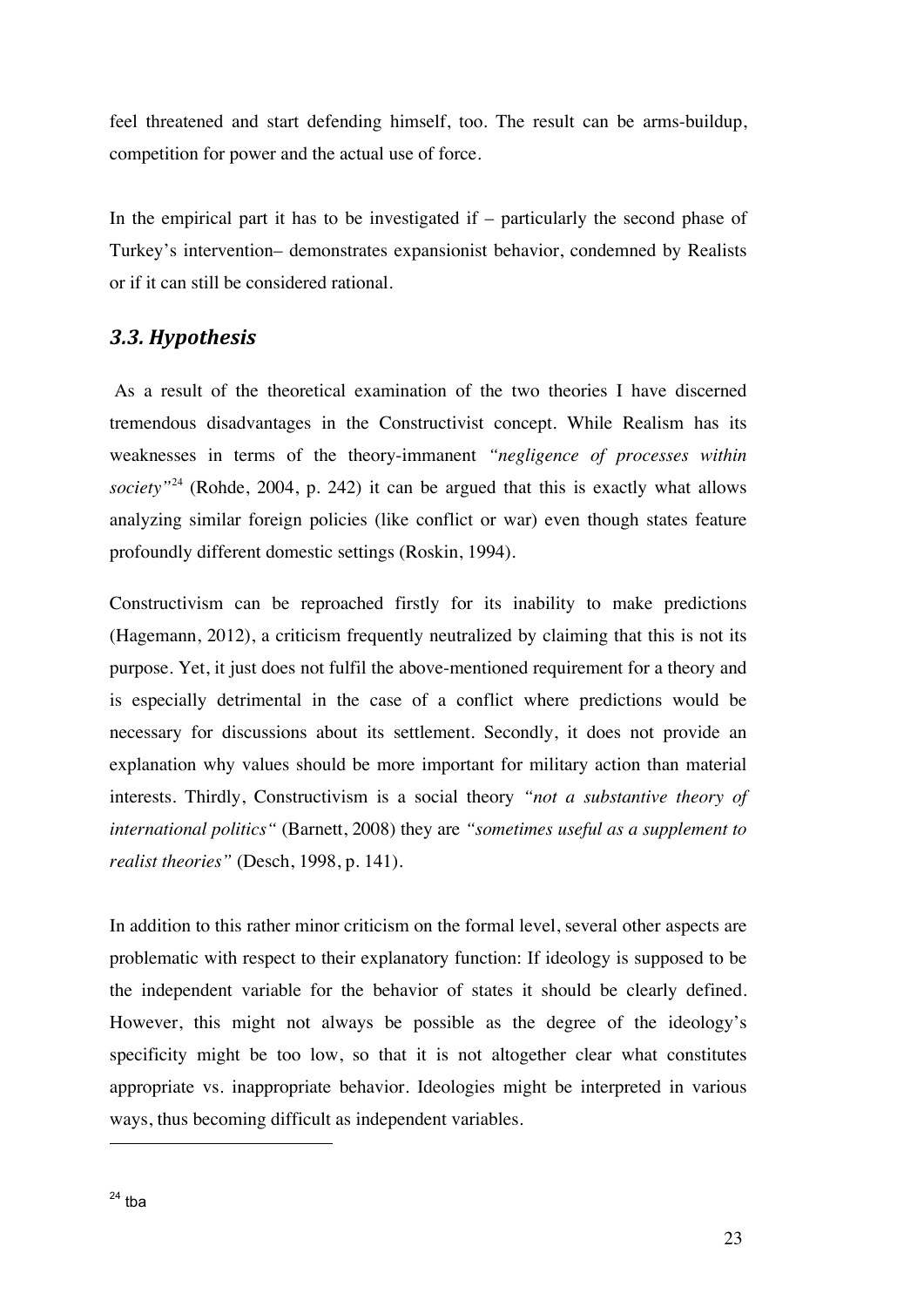The Constructivists Boekle, et al. (2000) accept that Constructivism cannot explain when the decision makers are exposed to diverging expectations of appropriate behavior because societal and international norms contradict each other. In this case a Constructivist approach is *"under-determined"* (Boekle, et al., 1999, p. 8) since decision makers are free to choose whichever norm they wish to refer to. Hence, in this case Constructivism cannot rule out the possibility that a non-norm-guided interest – "*post factum justified with the respective norm"* (Boekle, et al., 2000, p. 9) – could have been action guiding. If norms are not considered the basis of actions power-striving rationality could represent an alternative. Although some scholars *"use Constructivism to identify how identity shapes the state's interests and then turn to rational choice for understanding strategic behaviour"* (Barnett, 2008, p. 159), Constructivism alone cannot comprehensively explain rational action. For the analysis of behavior that is not norm-guided but rather power oriented, a Realist perspective is definitely more suitable. I have come to this conclusion also because I observed that norms, perceptions and ideologies can be constructed in a top-down way (through media, education, etc.). Hence, I disagree with the apparent Constructivist 'optimism' that societal forces socialize the leaders (Boekle, et al., 2000). In Turkey I expect the opposite. It is true that the Constructivist focus on norms permits to detect the existence of norms and their intensity, which can be measured with the tools of communality and specificity. However, the question remains why those norms have been constructed. Assuming that anarchy and perceived threats are constructed by humans (Stuckatz, 2011) in a deliberate way, Constructivism does not provide a tool to explain the motives. But if a theory is supposed to help understand the motives of political decisions, Realism – which starts out right on the topic of political leaders and their interests – seems to provide a more conclusive explanation.

**Therefore the hypothesis can be formulated that Realism can fill the blank positions of Constructivism and is thus the more appropriate theory to explain Turkey's policy towards Cyprus.**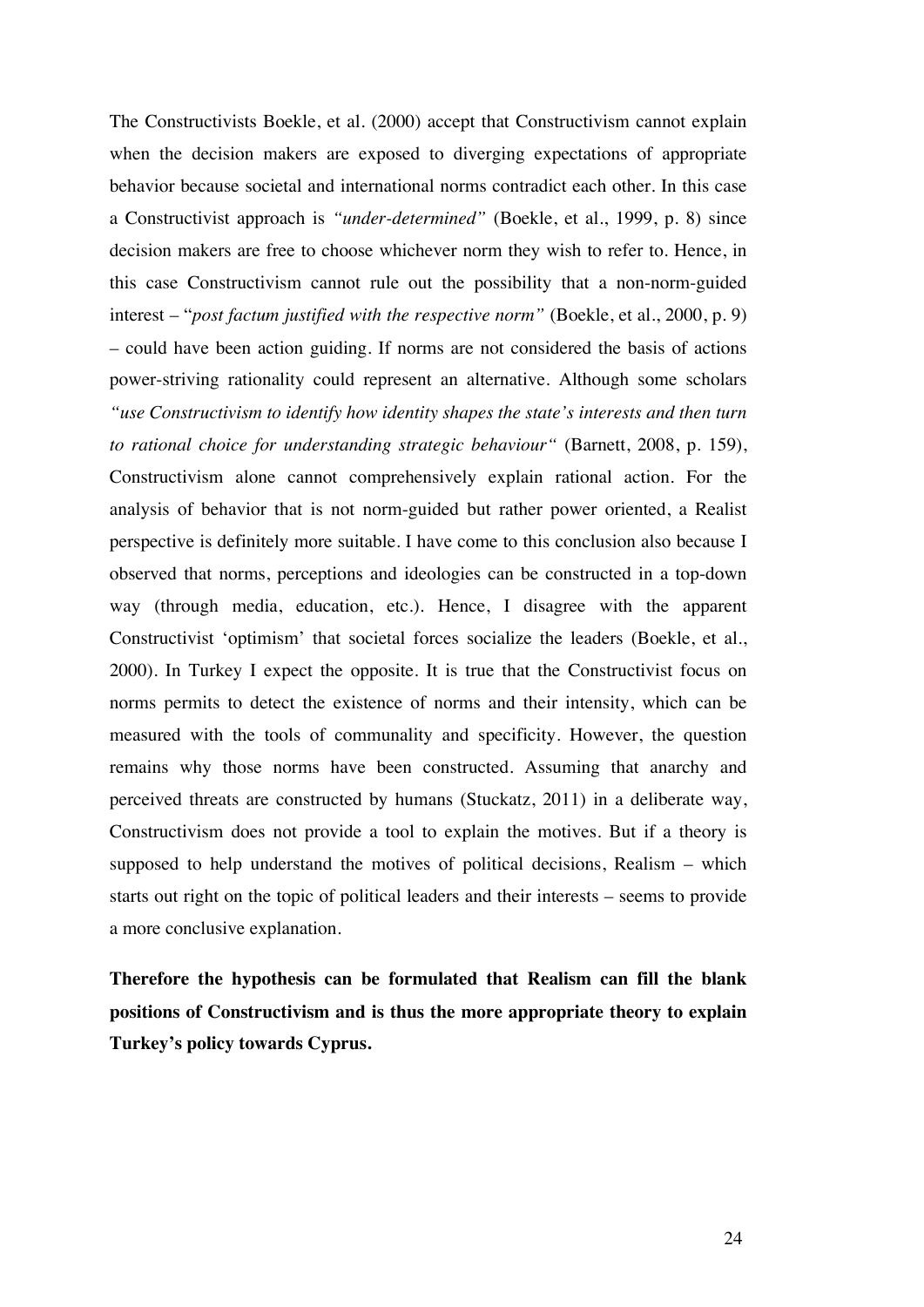#### *3.4. Methodology*

*"How to evaluate and compare* […] [a] *theoretical framework"* (Kurki & Wight, 2007, p. 29)? Positivists and interpretivists answer this question quite differently. While the latter, and many other postpositivsists *"insist that there is no easy or conclusive way of comparing theories"* (Kurki & Wight, 2007, p. 29) some even argue that *"a discussion about the subject between proponents of different weltbilder is not possible" <sup>25</sup>* (Meyers, 2000, p. 423) because scientific views of the world are *"incommensurable"26* (ibid.) and *"the grounds for their knowledge claims are so different"* (Kurki & Wight, 2007, p. 29). Positivists, on the contrary, think that theories can be compared under certain conditions:

*"Systemic empirical observation guided by clear methodological procedures can provide us with valid knowledge of international politics and we must test theories against the empirical patterns in order to compare theories"* (Kurki & Wight, 2007, p. 29).

Realism and Constructivism will be tested in the empirical context of the Cyprus Conflict precisely along the lines of this definition. Nevertheless, I am aware of the weaknesses of the positivist method, for example the risk of applying theories in isolation, using narrowing criteria, or lacking critical reflection. For this reason the assignment does not claim a high degree of generalization.

The test of Constructivism and Realism against reality<sup>27</sup> will be the basis of a secondary literature analysis. As the entire theory cannot be applied due to the limitation of the assignment, I will test the most relevant aspects. This means exploring the influence of transnational and societal norms by using a processtracing method (Adamson, 2001) in the Constructivist analysis, and contrasting norms with the actual behavior of the Turkish government. Considering transnational as well as domestic norms allows ascertaining their consistency, which is also called the *"degree of cultural match"* (Checkel, 1999, p. 91). The stronger the cultural

 $25$  tba

 $26$  tha

 $27$  The exact course of action with all its consequences for the Cypriots cannot be presented exhaustingly but is summarized in the historical overview.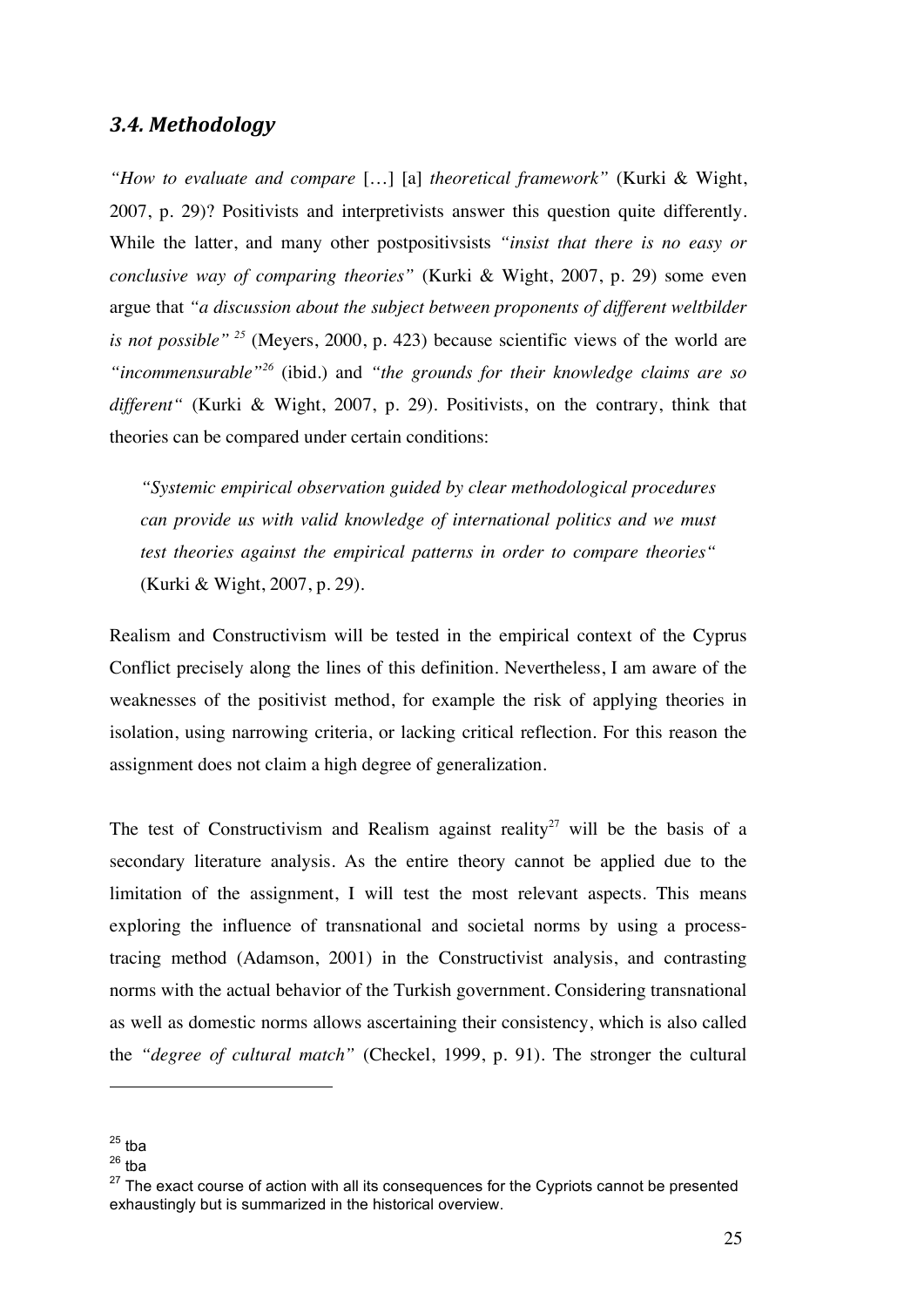match, the more influential the norm-variable can be considered. Taking into account the different interpretations of Kemalism, especially in terms of foreign policy enables me to check inhowfar it can be used as the independent variable explaining the Cyprus intervention or which other role it might have played.

In a next step I will deal only with those assumptions of Realism that help understand the blank positions of Constructivism, namely the idea of states rationally striving for survival and power. This means the Turkish national interest, on an abstract as well as on a concrete level will be worked out by a critical review of different historical sources. Then, it will show if these interests could have been pursued by Turkey's military action of 1974. If so, the Realist assumption of rational state action could be regarded as given. Special focuses will be on the question if the second phase was an act of 'unlimited war', which Realists condemn (Roskin, 1994) or if it served to consolidate Turkey's power.

When comparing the results in the juxtaposition chapter special emphasis will be on their explanatory power of the theory in order to assess them.

## **4. Empirical part**

#### *4.1. Context of the Intervention*

#### **4.1.1. Conflict on Cyprus**

In this chapter I will summarize the course of events of 1974, which is essential for the understanding of the following line of arguments.

In 1967, when the Regime of the Colonels took over Greece, Enosis became the most important foreign policy interest of the motherland (Historisches Institut Aachen, 2002/2003). When Makarios and the Greek Cypriots intended a more moderate policy on Cyprus, tensions with Athens slowly arose. In 1971, the crisis was fuelled by the return of General Grivas to Cyprus. He was the most extreme supporter of Enosis gathering all the Greek Cypriot rightwing elements in the EOKA-B (the follow up organization of EOKA) and planning to get rid of Makarios. At the same time Athens and Ankara were negotiating again, aiming at an Acheson plan for *'double enosis'*, amounting to the partition of the island an outcome Makrarios had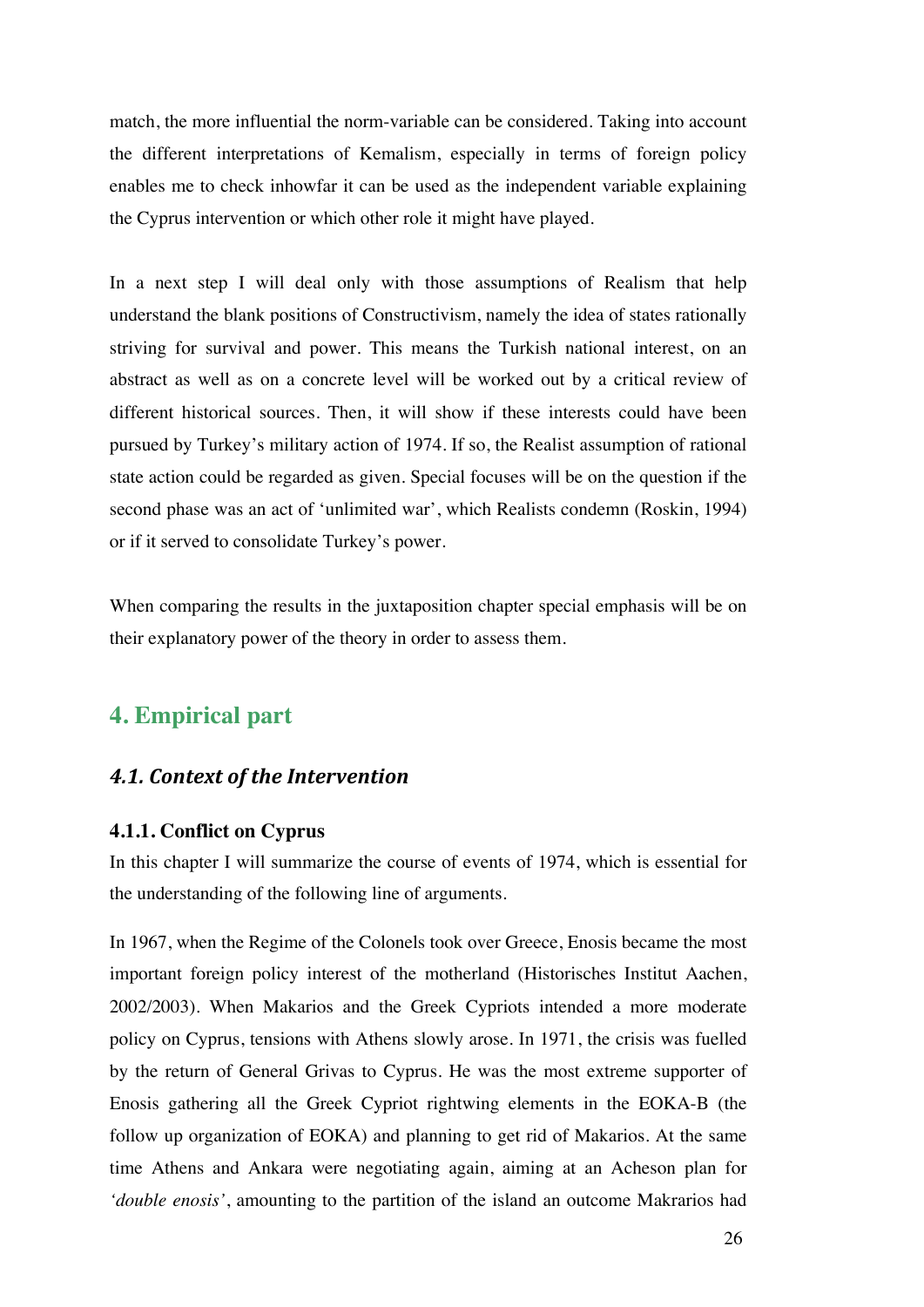always tried to prevent. The cooperation between the Greek military regime and EOKA-B became increasingly obvious and Makarios' reaction to the interference more resolute. In a letter from July 2, 1974 he demanded the withdrawal of all Greek officials from Cyprus and criticised the dictatorship in Greece, which resembled a declaration of war. Greece supported Grivas in overthrowing Makarios. This was tantamount to inviting Turkey to start an intervention (Historisches Institut Aachen, 2002/2003). This coup was a *"violation of the 1960 Zurich and London accords, of which Turkey was a guarantor, and there appeared to be the legitimate reason to believe that the Turkish Cypriot minority of the island was in danger"* (Adamson, 2001, p. 288). The Turkish Cypriots were endangered by Sampson's *"murderous attacks on Turkish Cypriots en masse"* (Hitchens, 1997, p. 102). There is broad academic consensus that their security was re-established with the first phase of the Turkish intervention (e.g. Uzer, 2011).

#### **4.1.2. Domestic Situation in Turkey**

Subsequently, I will briefly describe the domestic situation in Turkey before and after the intervention. Even though neither classical Constructivist nor Realist approaches usually focus much on domestic concerns, they should still be mentioned in order to judge whether the theories match.

Turkey has traditionally been a very fragmented society with cleavages along the constitutional (laicist vs. islamist), the ethnic (Turkish vs. Kurdish nationalists) and the confessional line (Sunnis vs. Alawis) (Karakas, 2007).

Changes on the social, economic and political level starting in the 1960s (Karpat, 2002) led to a widened party spectrum, including especially new left, islamist and extreme nationalist parties (Adamson, 2001). This process occurred (because) even though the democratic institutions in Turkey were marked by historical *"top-down patterns"* (Adamson, 2001, p. 282). They were unable to incorporate those new social groups. Consequently, *"increased radicalism, political violence, and overall weakening and fractionalization of the party system"* (Adamson, 2001, p. 282) determined the climate. Although *"electoral democracy had been restored in 1973 after a brief period of military rule* (…) *democratic institutions were weak, coalitions were unstable, and the domestic power concentration in the new regime was very low"* (Adamson, 2001, p. 280). In 1974, the extreme fragmentation was *"at*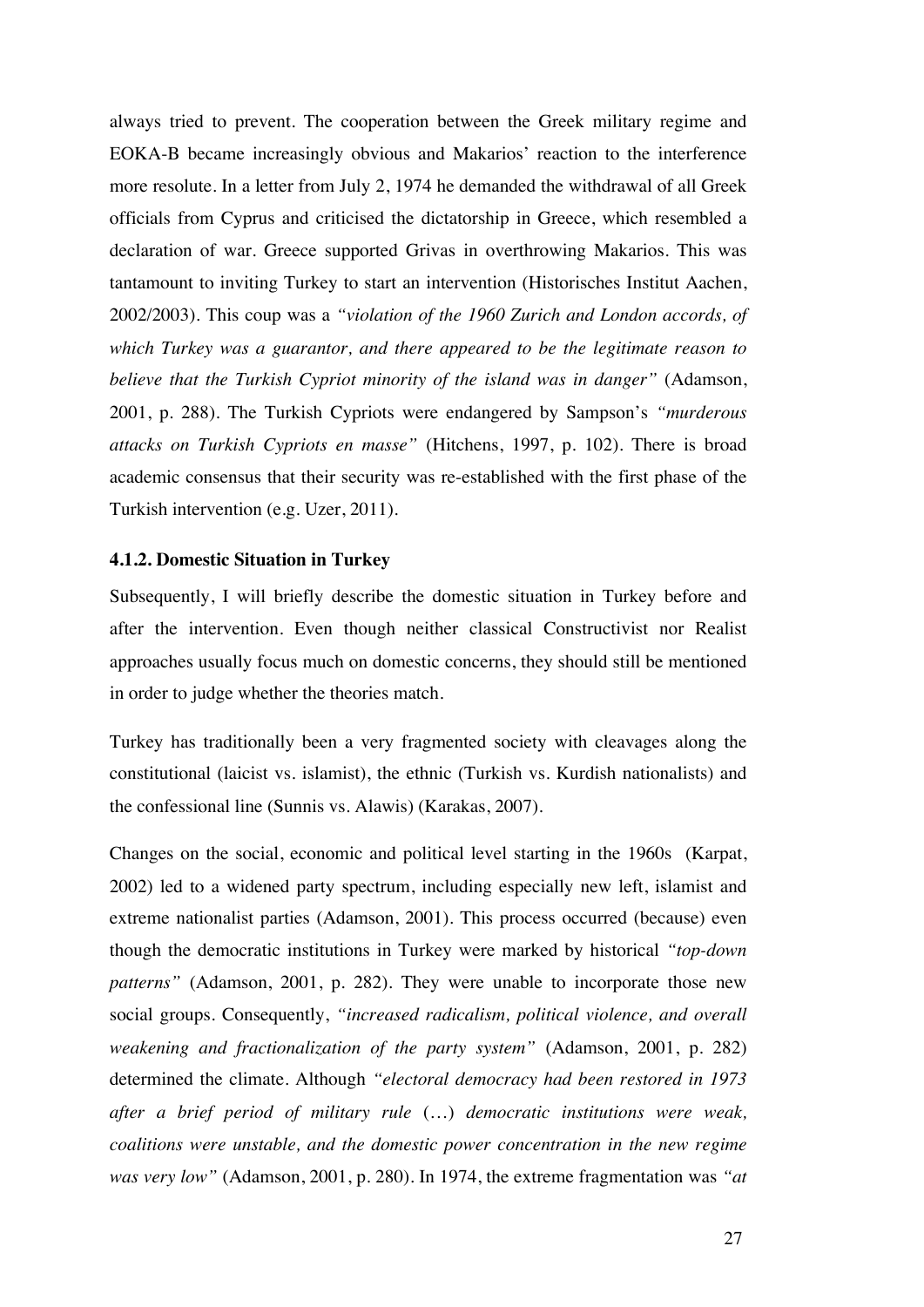*an all-time high"* (Adamson, 2001, p. 284) and thus manifested even in the government coalition between Bülent Ecevit from the Kemalist Republican People's Party (RPP) that helped Necmettin Erbakan's islamist National Salvation Party (NSP) to come to power (Karakas, 2007). The only unifying element in this coalition of opposites was *"the stated desire to stand up to American hegemony in matters of both foreign and domestic policy"* (Adamson, 2001, p. 284). This materialized for example in the lift of the American-imposed ban on poppy production (Aydin, 2004) and by placing Turkish-American bases under Turkish control (Adamson, 2001). The following bill granting amnesty for political prisoners was highly unpopular with Erbakan, *"who started to act more ideologically and began to distance himself from Ecevit's policies. Erbakan started to take up conservative issues of public morality, which were antithetical to Ecevit's liberalism. In July 1974, the coalition was in a deep crisis, and Ecevit was forced to the very brink of resignation"* (Adamson, 2001, p. 288).

Suddenly, after Turkey's first intervention in Cyprus on July 20, 1974 Ecevit received massive popular support and a celebratory mood prevailed in the country.

*"Young men and women sang, clapped and almost pranced in marches* […] *brandishing Turkish flags. Crowds gathered wherever the premier went, shouting 'People's Ecevit! People's Ecevit!'"* (New York Times, 1974).

However, Ecevit also received tremendous pressure from the Turkish military, which *was "dizzy from success and still retained a veto over Premier Bülent Ecevit, forcing him to insist that Turkey's right to maintain and reinforce its units on Cyprus was irrevocable"* (Adamson, 2001, p. 293).

From the revision of Turkish history sources it became clear that the main threat Turkey was facing in those days stemmed from internal problems rather than from external ones.

#### *4.2. Constructivist Analysis*

The Constructivist analysis of the invasion will be divided into the transnational and societal determinants, namely Kemalism. In the first part I will apply the state-centric Constructivist approach focusing on Turkey as one acting unit, thereafter societal and ideological influences will be considered.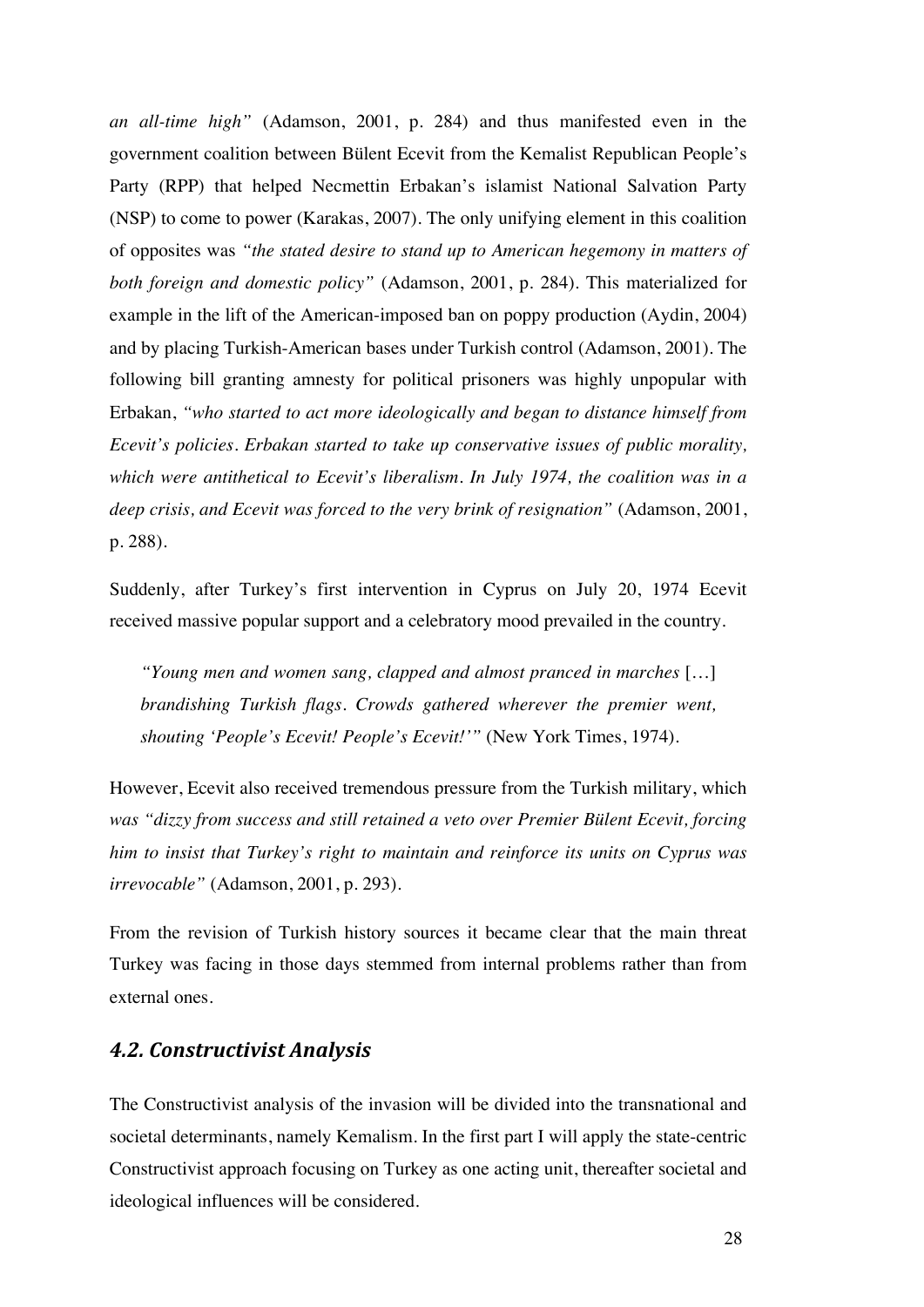Assuming that Turkey acted according to a logic of appropriateness means that the intervention would have had to follow norms. From the transnational Constructivist point of view one possible norm could have been the Treaty of Guarantee<sup>28</sup>. The fact that Turkey did not intervene in the Cyprus crisis of 1963 or 1967 (Uzer, 2011) where Turkish Cypriots were threatened in a similar way, shows that the responsibility arising from the Guarantee Treaty had not been causal for Turkish policy towards Cyprus but the particular situation in 1974 must have provided the motives. In terms of appropriateness Mustafa Aydin claims that *"the legality of actions in the international arena"* (Aydin, 1999, p. 181) has been essential for Turkey.

*"In Turkey it is honourable to comply with international commitments"* (Aydin, 1999, p. 181).

This description cannot at all bear up against reality: Starting with Turkey's ignorance of territorial promises made to the Kurdish in the Treaty of Sèvres in 1920 (Washington Post, 1999) over the intervention of Cyprus which was conducted knowing that the second phase violated the Treaty of Guarantee, and the EG would not approve of this step (Demirtaş, 2008) until today's human rights violations, Turkey has regularly been denying international commitments. A recent example is that Turkey's *"failing to comply with the terms of the Association Agreement could lead to the suspension of Turkey's EU membership negotiations"* (Demirtaş, 2008, p. 1). In 1974, the consequent international condemnation of the intervention of Cyprus and the American arms embargo did not seem to bother Turkey either as there is no evidence that this embargo led to a softer Turkish policy on Cyprus (Hale, 2000). So, neither the behavior in history nor the specific actions of 1974 were guided by international norms but much more by the will to maintain an independent and strong Turkish nation (Aydin, 1999). Still most political measures were of course justified with international norms (Cumhuriyet, 1963, Meyer, 2000 and Yennaris, 2003).

<sup>&</sup>lt;sup>28</sup> for more information see historical overview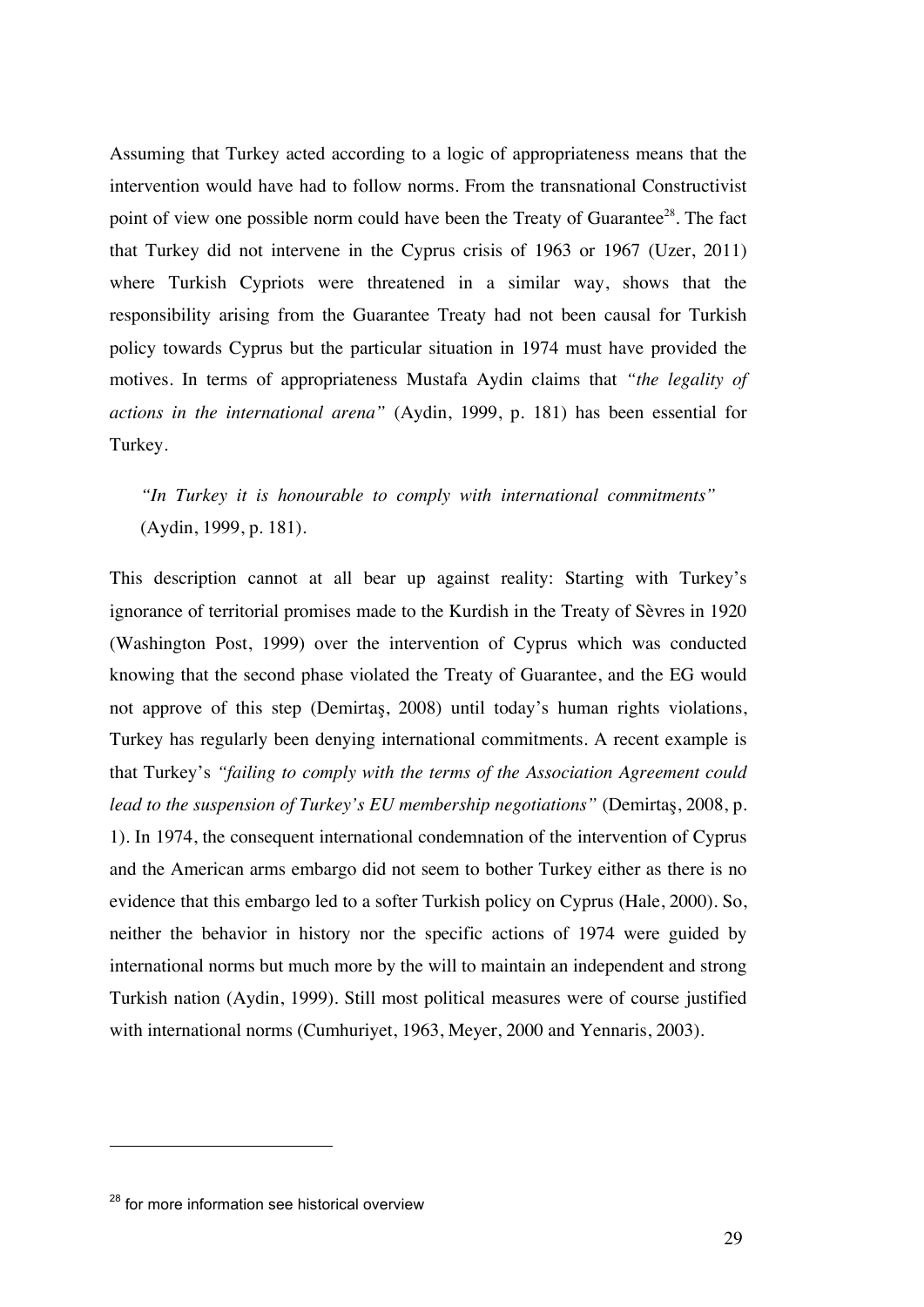Turning to the societal part of the analysis, domestic ideology, namely Kemalism needs to be investigated. As we have seen it does not fulfill the Constructivist condition of specificity. Yet, the political elite referred to it during the Cyprus crisis (Demirtaş, 2008). For this reason, I will briefly present the peaceful and then the expansionist interpretation:

Most people in Turkey see in Kemalism a *"departure from militant expansionist ideology of the Ottoman Empire"* (Aydin, 2004, p. 156) and a peaceful, noninterventionist ideology. This understanding actually does not permit to violently intervene anywhere unless the necessity for an intervention is justified in terms of self-defense. This justification was achieved by considering Cyprus a national concern from the 1950s on (Riemer & Korkisch, 2003). While Turkish Cypriots were rather skeptical towards Kemalism in the beginning (Beckingham, 1957) and their nationalist aspirations were far less articulated than on the Greek Cypriot side (Riemer & Korkisch, 2003), the introduction of a Turkish ruled system of education slowly led to the acknowledgement and adoption of a Kemalist identity (Yennaris, 2003) and thus helped to create an identity with the mainland Turks. Repeatedly declaring Cyprus a matter of *"national concern"* (Demirtaş, 2008) led to the fact that:

*"Turkish citizens certainly do not like seeing their fellow Turks outside of Turkey treated badly"* (James Meyers, 2000, p. 7).

The shortcoming of this peace centered interpretation of Kemalism is that it cannot answer the question why Turkey did not care more about her Turkish Cypriot kinsmen until GB reminded them of their interest in Cyprus the 1950s (Richter, 2009). Assuming a strong influence of the nationalist Kemalist element, *"Turkey would have been involved in the fate of the Turks in Cyprus ever since the independence of Turkey and would have promoted their cause domestically and internationally. In other words, Turkey would have intervened in Cyprus earlier than it actually did. As a matter of fact Turkey was reluctant to get involved in the fate of Turks living outside its borders."* (Uzer, 2011, p. 4). And although there were air raids in the crisis of 1963 and 1964 the worst-case scenario was averted by the Johnson letter. The following quote gives the impression that Kemalist identity and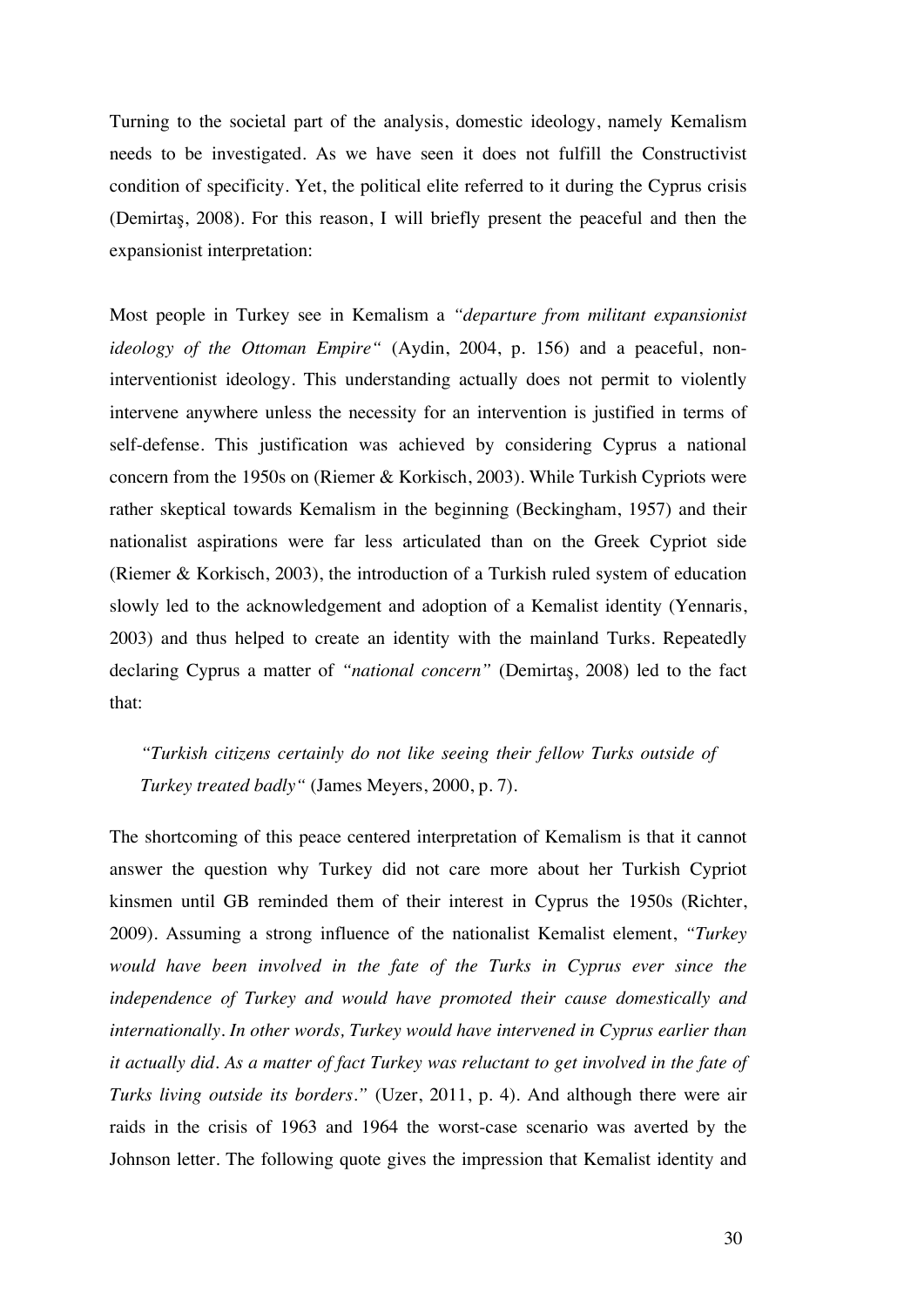Turkish nationalism rather served the political elite as a disguise for a rationally calculated, expansionist foreign policy (Demirtaş, 2008).

*"Ankara which, always acting alone, has taken all the decisions, even against the will of the Turkish Cypriots, whose interests it has neglected in order to serve its own military interests"* (Yennaris, 2003, p. 12).

By creating a feeling of kinsmanship and a suggested need to protect the kinsmen the Turkish government could instrumentalize state ideology in order to manipulate the public. This means there must have been other motives than norms. Kızılyürek supports the view that *"the construction of national identities in Cyprus* […] [is] *to be understood in the context of nation building processes in Greece and Turkey"* (2003, p. 198). This behavior fits to the original purposes of Atatürk who first employed and spread strong nationalism as an instrument to build a modern society (Bagci, 1999). Here again, interests other than norms were action guiding. Excessive nationalism can be observed also in other young nations, usually in those with a colonial past (e.g. in Latin America) that have similar goals as Turkey: territorial integrity and independence (Bagci, 1999, Aydin 1999 or Mufti, 1998). Having its origin in the founding years of the Republic, nationalism served the same purpose also in other moments when the modern, secular nation needed to be strengthened (Karakas, 2007), for example during or after military regimes.

These are rather Realist aims make ideology seem like a means to achieve them but not like a driving force. Kemalist ideology and Turkish Nationalism, thus, need to be taken into account in a Realist analysis, too, and cannot stand alone as ideological explanations for Turkish Foreign Policy behavior. Constructivism cannot trace back such actions, as it does not analyze behavior motivated by power aspirations.

In conclusion Kemalism is problematic as the independent variable for several reasons: According to the theoretical part of my work there is no unanimous definition of what Kemalism or Kemalist foreign policy principles are supposed to be. The divergence seems to be between the Turkish public and the above-quoted scholars and politicians. Either way, this illustrates once more that the specificityrequirement for a proper Constructivist analysis according to Boekle, et al. is not given. This indetermination allows political actors from the left to the right, and even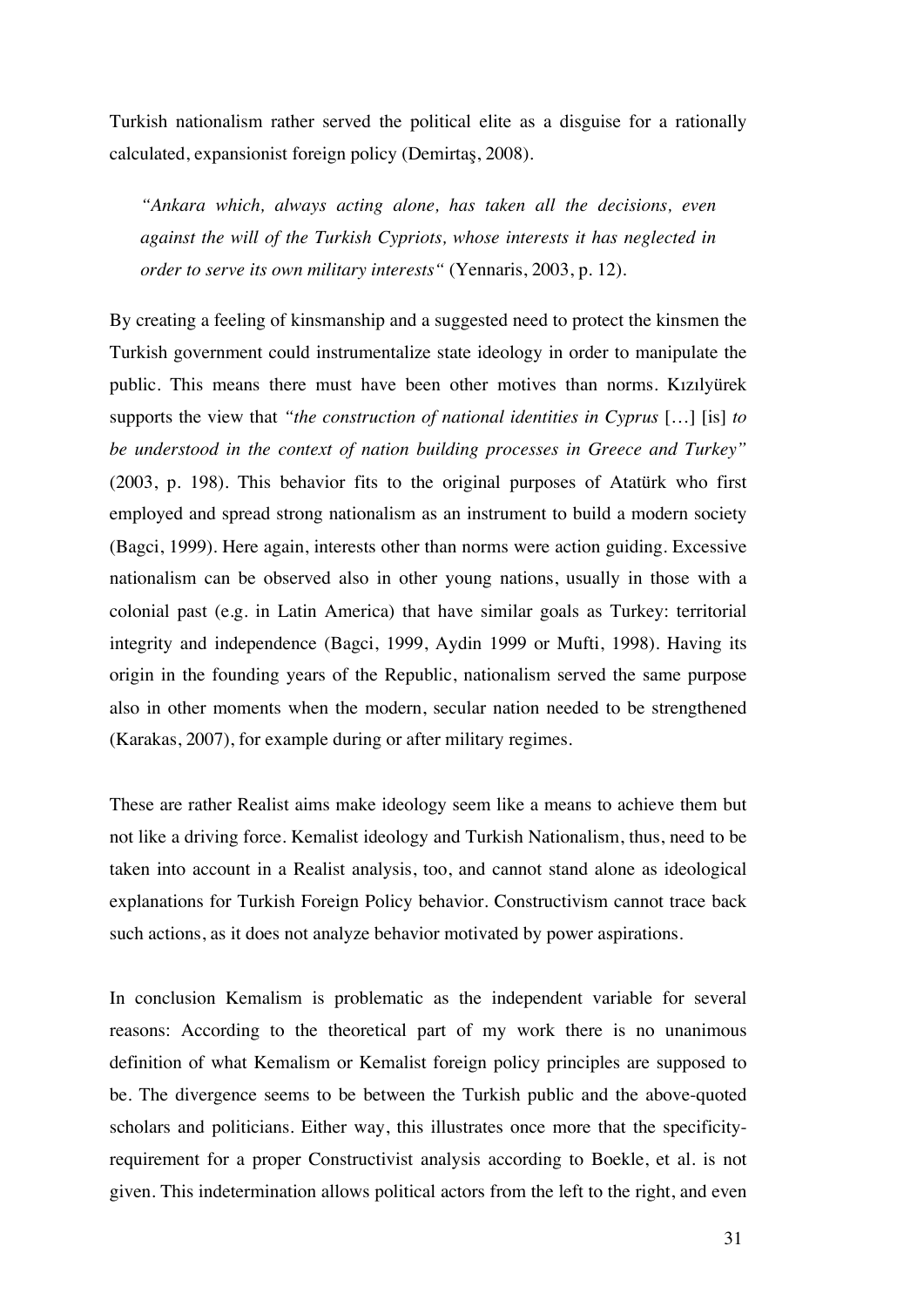religiously focused parties like Erbakan's National Salvation Party or the AKP, to instrumentalize Kemalism for their various purposes.

The official discourse designed by political elites and the military, which justifies any kind of policy with the nebulous term Kemalism that Atatürk himself might not have called "Kemalist". In this case, Constructivism is useful as a first step: One has to realize that the discourse over a topic including certain slogans can form ideas, which materialize in social structures. The answer to the question if Kemalism influenced Turkish behavior in the Cyprus Conflict largely depends on the particular definition employed. Therefore, in the Turkish context Wendt's famous quote should be reformulated: Kemalism is what politicians make of it.

In the next paragraph, the focus is on societal factors other than ideology as their relevance has been stressed, too (Bozdağlıoğlu, 2007). For the Constructivist analysis the public discourse is important (Demirtaş, 2008) because it is held to socialize the decision makers (Boekle, et al., 2000). In the light of the empirical evidence, however, the initial assumption that the conflict materialized due to hatred between the peoples concerned needs to be revoked (Vlachos, 2007).

*"The crisis did not grow out of tension between them, which was slowly waning. It grew out of the policies of those who did not want Cypriot harmony"* (Hitchens, 1997, p. 86).

The Turkish public had demanded an intervention of the Turkish army already in 1963 (which prime minister Inönü refused due to the Johnson letter) and strongly supported it again in 1974 (Aydin, 2004). Public support even of the second phase of Turkey's intervention is contradictory to the international norm, the Treaty of Guarantee, which allows an intervention only in order to maintain the status quo, thus justifying only the first phase (Richter, 2009). For this reason it has to be noted that the societal and international norms contradicted each other in the Cyprus Conflict, which enabled the prime minister to take an autonomous decision, regardless of any norm.

When reflecting on the roots of this strong public determination, authors frequently refer to Turkey's history which needs to be considered especially in a Constructivist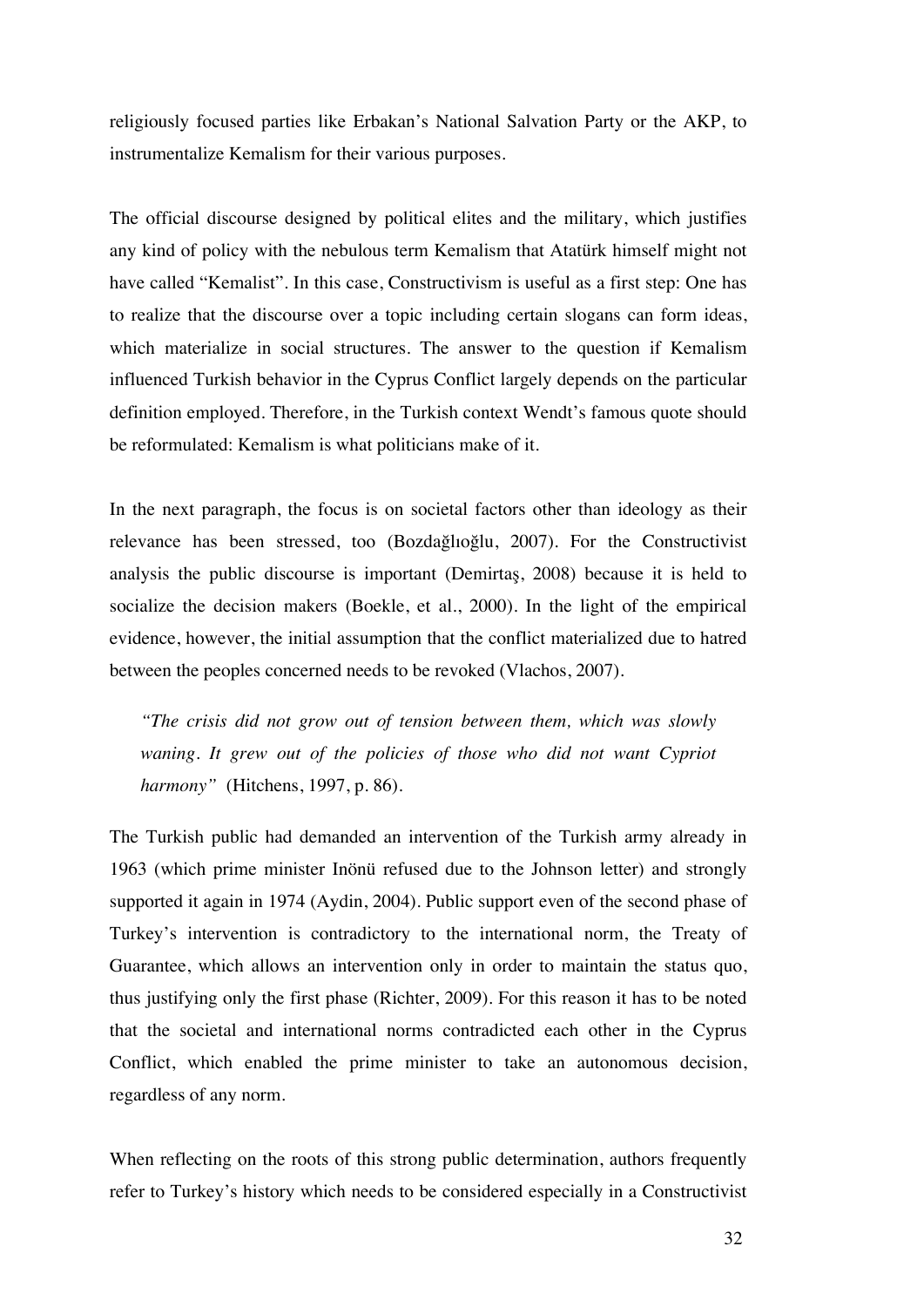analysis: Yennaris (2003) argues the Cyprus Conflict can be compared to the annexation of Alexandretta since both are explained with Turkey's inability to accept that it does not possess the same size of territory that the Ottoman Empire used to control. This is what Kirişci (1997) called Sèvres-phobia: The conviction that the external world is conspiring to weaken and divide up Turkey means that

*"Turks looked beyond their borders and perceived an environment marked by Greek aggression, American unreliability, and global indifference"* (Mufti, 1998, p. 42).

This explanation matches with what Hitchens describes as Turks feeling a *"culturally and historically biased"* (1997, p. 102) attitude against them. He mentions the "memories of Lepanto and the gates of Vienna", catchphrases like *"little Turk"* or *"terrible Turk"*, the *"strangeness of Islam to Europeans"* and of course, the national memory of the Greeks "of Ottoman subjugation" (Hitchens, 1997, p. 102). However, this perceived weakness does not correspond to Turkey's military capacity (Riemer & Korkisch, 2003 and Historisches Institut Aachen, 2002/2003) neither can it serve as an excuse for defensive measures:

*"There is no need to draw upon ancient prejudice in examining what the Turkish army did in Cyprus in August 1974. The record is a clear one* […] *and it shows that Turkey employed deliberate means of terror and indiscriminate cruelty. It did not do so because of something in its nature or because of the inheritance of some presumed streak of barbarism. It did so for the very modern and cold-blooded reason that it wanted territory without inhabitants"* (Hitchens, 1997, p. 102-103).

All this certainly needs to be considered in order to understand the fact that the Turkish public was highly supportive of an intervention. Of course, the public and the political elite might have mutually incited each other at the very last stage. But the feeling of being threatened had been established a long time ago. It did not match with the material reality, as we will see later.

Hitchens remarks that before the second phase of the intervention the *"public that was still drunk with its nationalist revolution* […] *in which the fear of a threat from the north had been successfully cultivated"* (1997, p. 54). This fear has consequently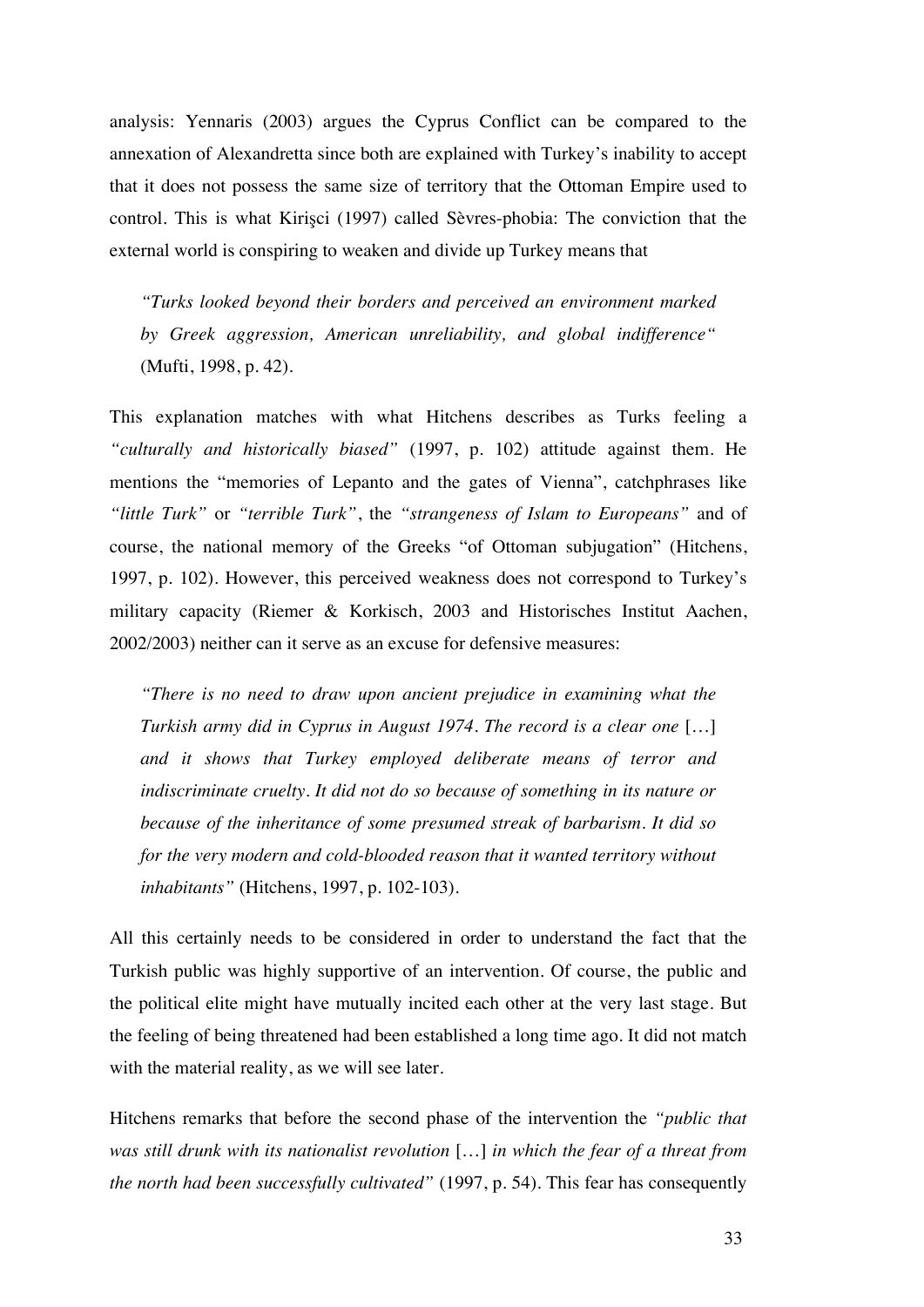been nurtured *"by using psychology to keep the country convinced of the existence of danger from external and internal enemies, the army could act undeterred by the political bodies of the government"* (Vlachos, 2007, p. 57). This proves that the feeling of threat did not arise due to external dangers but had been created for a specific purpose.

Adamson underlines once more that especially democratizing countries such as Turkey at this time tended *to "resort to populist tactics and employ nationalist or other unifying ideologies as a means of mobilizing the public, forging stable coalitions, and amassing enough support to remain in power"* (2001, p. 279). The Constructivist assumption of leaders being socialized by other actors is invalid in this case. This reinforces the need to examine the intervention from a Realist perspective in order to shed light on the factors of rationality and power.

The expected advantage of Constructivism, namely its ability to take into account the variety of societal forces does not take effect in the decision on Cyprus. After successful and yearlong manipulation, by 1974 most actors shared the view that an intervention is the only way to save Turkish Cypriots. Ecevit – who ultimately took the decision – received broad support by the military, the public and international actors.

In the second phase of the intervention Turkey did not act according to international norms, which would have been explainable by Constructivism. Neither is Kemalist ideology a reliable variable to explain Turkey's behavior as it lacks specificity. The Kemalist element of Nationalism was rather an instrument for achieving potentially rational interests. Due to the theory-immanent disadvantage when societal and international norms collide, which was the case in 1974, Constructivism is underdetermined. It became clear that Turkey perceived herself as threatened but also, that this perception was deliberately perpetuated and reproduced in order to justify policies (Demirtaş, 2008). Constructivism can detect this by discourse analysis such as in Demirtaş work, however the reasons for this kind of state behavior cannot be explained.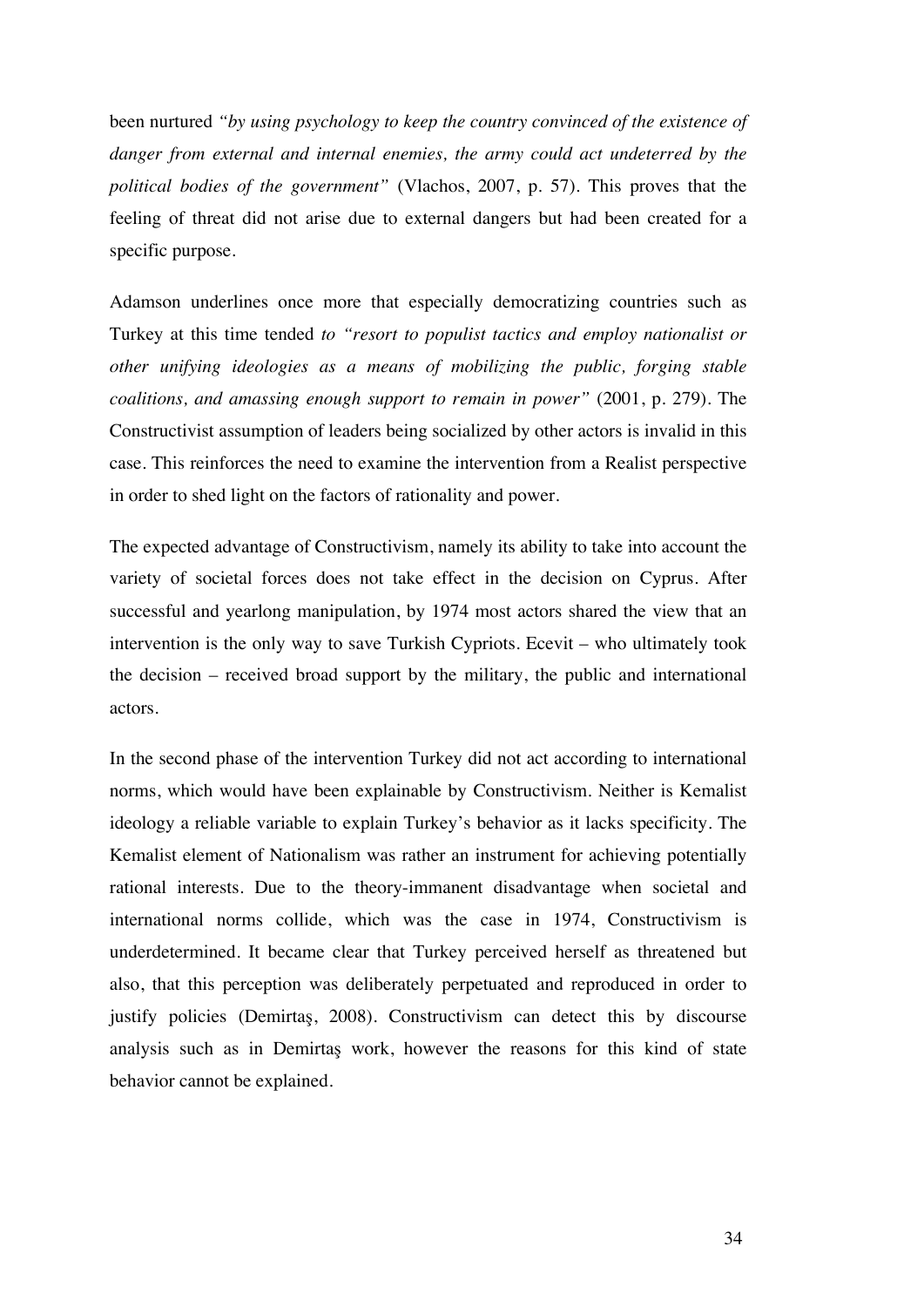#### *4.3. Realist Analysis*

In the Realist part it shall be seen if instead of norms and ideology power political motives played the crucial role in Turkey's decision to intervene on Cyprus. As the Realist approach *"takes defending the national interest as the independent variable"* (Demirtaş, 2008, p. 6) the national interest of Turkey in 1974 should be thoroughly determined before contrasting it with the empirical facts and concluding if it could be achieved by the intervention. In the table below possible theoretical distinctions of the national interest are summarized and practically applied to the Turkish case.

| Types of National Interests applied in the case of Turkey in 1974 |                    |                                             |
|-------------------------------------------------------------------|--------------------|---------------------------------------------|
| <b>Criteria</b>                                                   | <b>Distinction</b> | Turkey's interest                           |
|                                                                   | Vital              | No Greek controlled Cyprus                  |
| Importance <sup>25</sup>                                          | Secondary          | Economic advantages: e.g. control of the    |
|                                                                   |                    | maritime economy (shipping, resources,      |
|                                                                   |                    | $etc.$ )                                    |
| Duration <sup>26</sup>                                            | Temporary          | Strengthening the coalition government      |
|                                                                   | Permanent          | Securing Turkey's strategic position        |
|                                                                   | Specific           | Creating national unity in Turkey through   |
| Specificity <sup>27</sup>                                         |                    | the intervention                            |
|                                                                   | General            | Securing the survival of the Turkish state  |
|                                                                   | Complementary      | Acting independently from hegemonial        |
| Compatibility <sup>28</sup>                                       |                    | powers                                      |
|                                                                   | Conflicting        | Maintaining good relations with the West    |
|                                                                   | Objective          | Intervention serves the existential concern |
| Perception <sup>29</sup>                                          |                    | nation building                             |
|                                                                   | Subjective         | Ecevit judges that Cyprus intervention is   |
|                                                                   |                    | best for Turkey in 1974                     |
|                                                                   | <b>Broad</b>       | Turkey's survival inside of her borders     |
| Scale <sup>30</sup>                                               | <b>Narrow</b>      | Spreading principles essential for Turkey,  |
|                                                                   |                    | Pan-Turkism                                 |
|                                                                   | Abstract           | Survival and therefore national integrity,  |
| Concision $31$                                                    |                    | independence                                |
|                                                                   | Concrete           | Invade Cyprus for strategic gains and to    |
|                                                                   |                    | create national unity                       |

Own illustration based on: 25 Roskin, 1994, 26 Ibid.,27 Ibid., 28 Ibid., 29 Kindermann, 1963, 30 Meyers, 1979, 31 Rohde, 2004

The further analysis focuses on abstract and concrete interests. Abstractly, the aim of any state is always its survival and therefore power, which constitutes both a means and an aim (Rohde, 2004). This assumption clearly applies as Turkey defined national integrity and independence as main goals not only in the founding years (Bagci, 1999, Aydin 1999 or Mufti, 1998) but also during the Cold War (Ozkececi-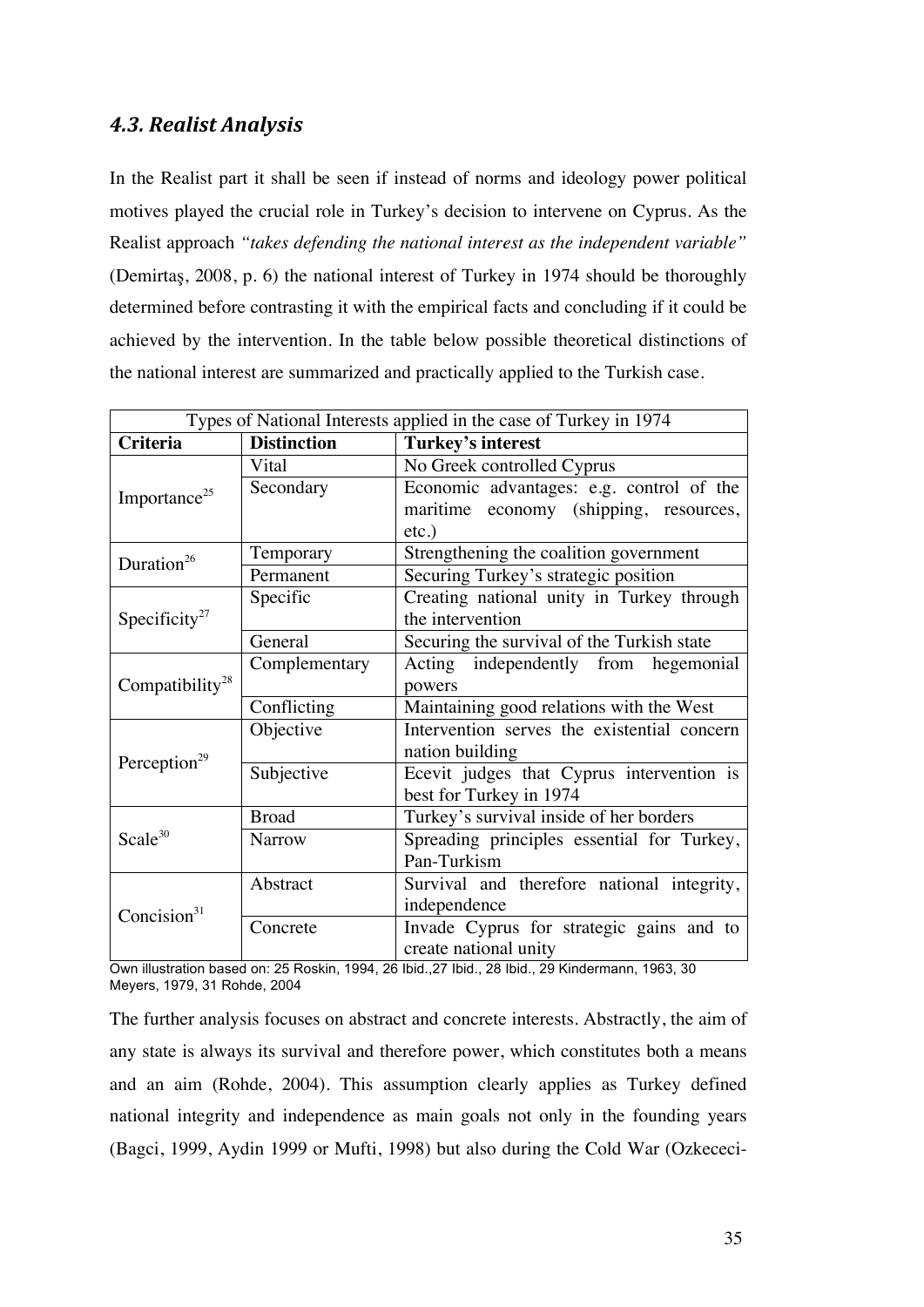Taner, 2005). Recalling what constitutes a state in the first place, shows that Turkey's principles are essential:

From a legal perspective Georg Jellinek (1922) defines 3 constitutive elements<sup>29</sup> for a state while Max Weber (1980) emphasizes the monopoly of the legitimate use of force within a certain territory, meaning the domestic authority of the leader. Those elements need to be given for the existence and survival of a state. Turkey's concrete interest that led Ecevit to intervene in Cyprus divides into obvious strategic and territorial concerns, presented in the following. It will also be reflected about how far the aim of re-establishing the domestic power monopoly of the Turkish government was a decisive factor.

It is assumed that statesmen act rationally for realizing their interests. An action is rational if it serves the national interest, namely the nation's power $30$ . In other words, if a statesman achieves to maintain or increase the state's power the costs incurred are of minor importance. The pivotal actor observed in the case of Turkey is Prime Minister Bülent Ecevit (Riemer & Korkisch, 2003). To see if his action was rational, the costs and possible obstacles will be named and afterwards benefits the military action brought about.

Despite military spending for the intervention, despite the fact that the newly annexed Cypriot territory was expensive in maintenance (Aydin, 2004), especially since infrastructural costs on the island were high, and despite economic losses, most Realists agree that the power increase outweighs those costs (Roskin, 1994). Turkey also accepted diplomatic disadvantages such as international condemnation. This materialized e.g. in the UN-Resolution 367 of 1975 and an American arms embargo imposed on Turkey from 1975 to 1978. This also meant economic disadvantages amounting to 170 million US dollars less military aid per year (Adamson, 2001). In this point the calculation was not a long-term one, neither did it strengthen the relationship with Turkey's Western allies (Adamson, 2001).

 $^{29}$  territory, population, and governmental authority<br><sup>30</sup> Realism also considers immaterial factors like honor in the cost-benefit analysis (Roskin, 1994)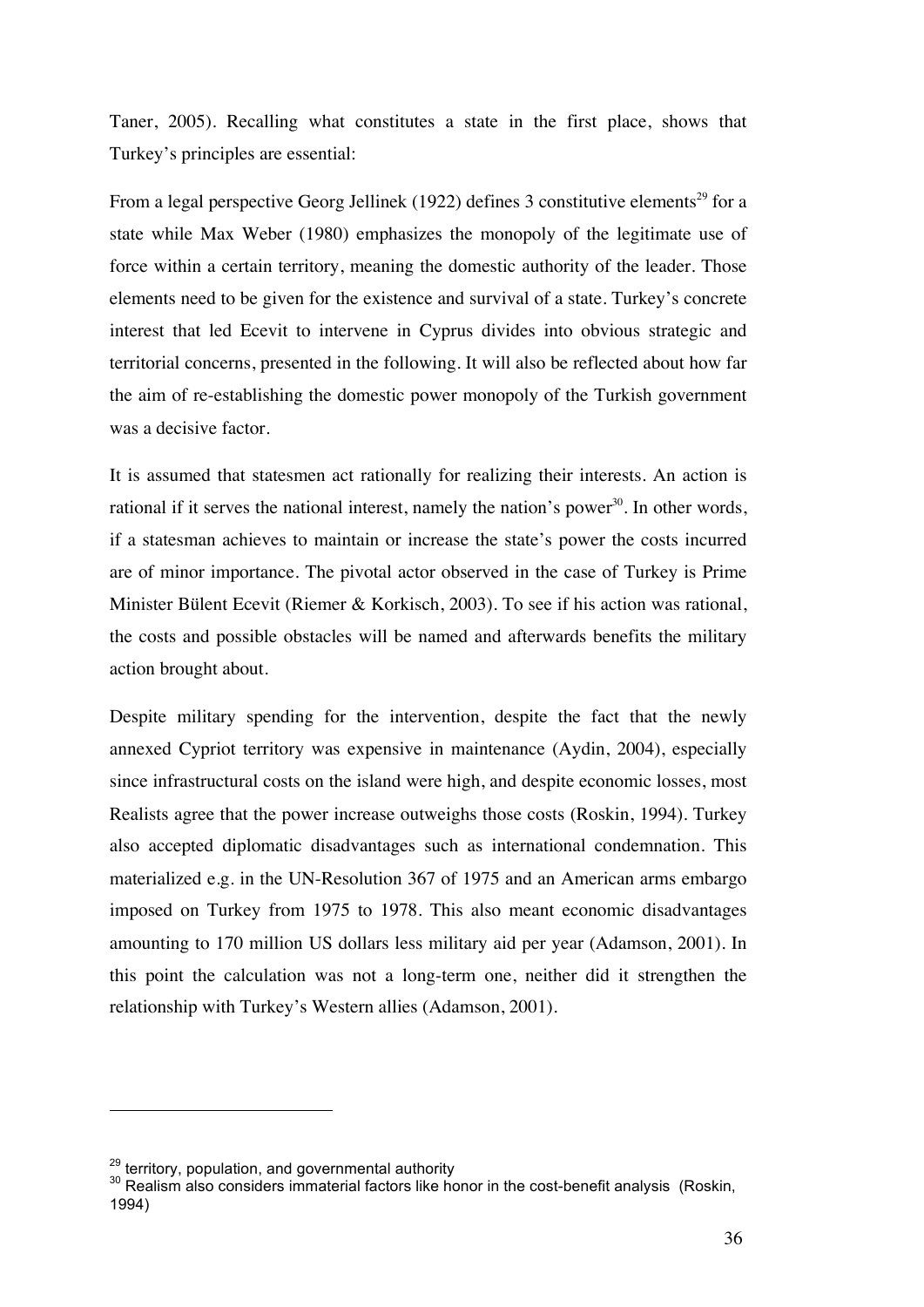Another counter evidence for rationality might have been if the intervention had been based on a purely expansionist intention. Was the second phase an act of 'unlimited war', which Realists condemn (Roskin, 1994) or did it serve the national interest and improve Turkey's power? The distinction between power striving and expansionist constitutes a tightrope walk, because the pursuit of interests abroad always features a certain expansionist moment. But as long as national interests are kept in perspective and balanced unemotionally, state action can be explained by Realism well.

Recalling Morgenthau's three possible causes of expansionist foreign policy, it has already become clear that Nationalism was simply an instrument to achieve Turkey's national interest. This interest was oficially defined as survival of kinsmen (and unofficially of the own nation), thus in no way too broadly. The assertion that Turkey did not pursue a purely expansionist policy is frequently mentioned in the literature e.g. by Umut Uzer  $(2011)^{31}$  and can be supported by the fact that Turkey had neither interfered in other regions like Sandschak Novi Pazar nor in bordering states like Bulgaria or Syria even though Turks used to live there as well (Adamson, 2001).

Thirdly, it cannot be proven that the national policy was ideologized because there was not even a unitary definition of what Turkish ideology actually meant and the coalition, too, was deeply divided in terms of ideology. If defining Kemalism as peaceful ideology that also means orientation towards the West the intervention was not driven by this dogma (Uzer, 2011, p. 43) since 'the West' strongly opposed military action. Even though the second intervention is considered cruel or exaggerated in the literature and therefore condemned, it does not fulfill the criteria which Morgenthau set up for expansionist policies<sup>32</sup>. In the next paragraph it remains to be seen why even the second phase served to improve Turkey's power.

The 'need to intervene' and to 'save dear compatriots' seems like just another unwelcome threat to the 'endangered Turkish' state. Surprisingly, the intervention served Turkey's interest, letting her end up in an even better situation than before. I

 $31$  From all the sources consulted, only the notoriously rather anti-Turkish author Yennaris (2003) attributes to the Turkish Foreign Policy a generally expansionist attitude. Yet, he is not the only scholar saying that Turkish Foreign Policy was not always peaceful, which has to be differentiated from expansionsm, though.

<sup>&</sup>lt;sup>32</sup> However, this high level of abstraction allows to justify a very wide range of (violent) foreign policies, as has become evident in the Vietnam war whose supporters also argued with the national interest (Roskin, 1994) while Morgenthau was strongly opposing it.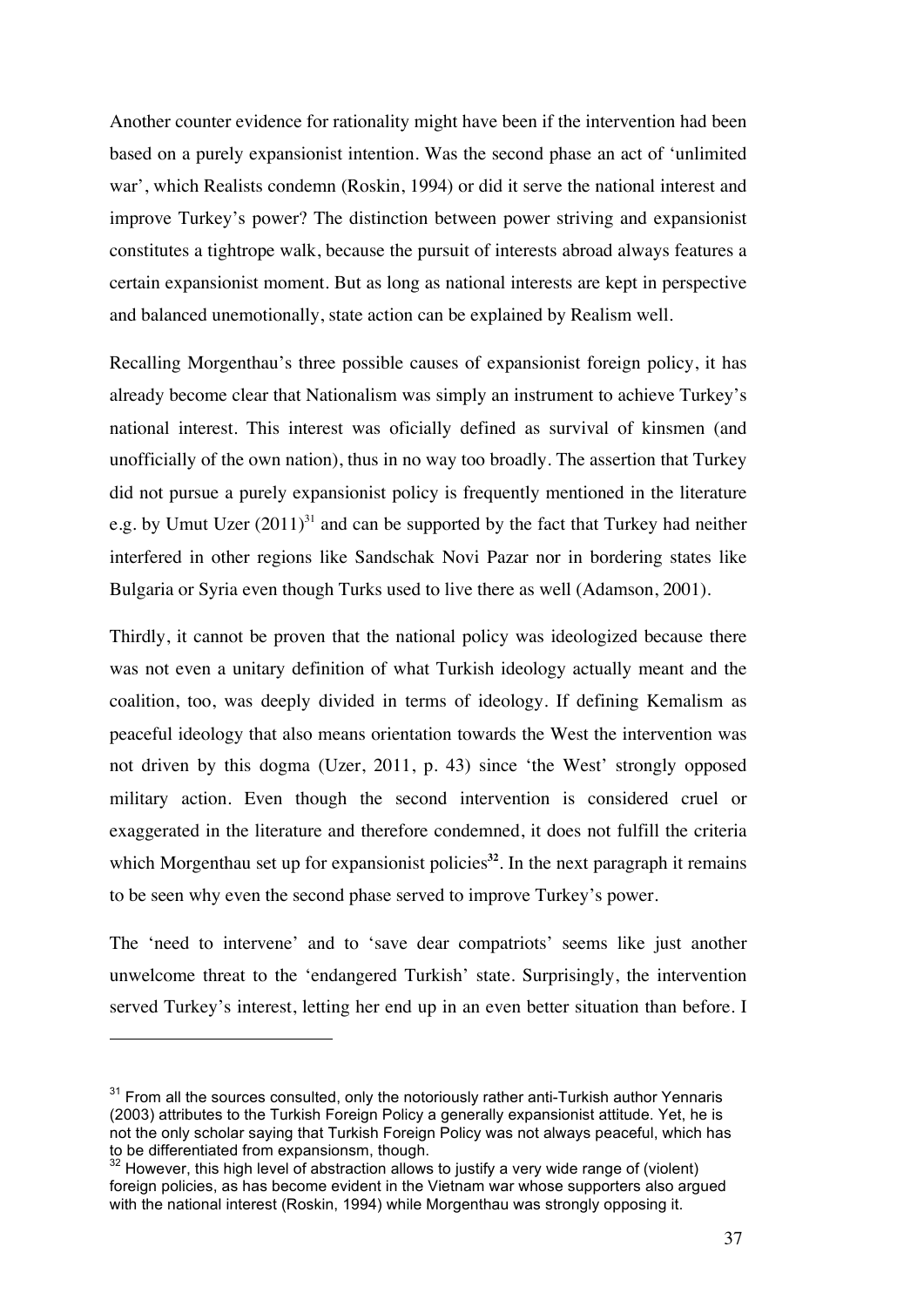agree with scholars who argue that the external aspects made it rational (Ayata 2007, Aydin 1999 or Karpat 2002), but I would like to stress that it was a twofold story:

The Cyprus incident can even be regarded as a blessing in disguise relating to Turkey's national interest: It allowed Turkey to (re-)create national unity. Statesmen should always possess sufficient domestic authority to be able to ensure the survival of their state in the international system. Hence, first of all Ecevit's power monopoly and Turkey's domestic reunification were indispensable requirements from his point of view. As shown in chapter 4.1.2., the Turkish government faced severe problems immediately before the Cyprus intervention (Karakas, 2007 or Riemer & Korkisch, 2003). Turkey's foreign policies followed *"a well-prepared, methodical, and continuous tactic, based on the consideration that the country's survivability relied on its ability to expand, secure the coherence of the state, and mollify the impetuosity caused by internal ethnic tensions"* (Vlachos, 2007).

The military intervention can thus be interpreted as a perfect means to distract from internal problems. It created exactly what was missing: *"a sense of national unity to the country which cut across political, economic, and social lines"* (Adamson, 2001, p. 289). This behavior is common in international relations and brings to mind cases like the war on the Falkland Islands when Argentine's military dictatorship was facing internal instability. From this perspective, recreation of national unity by adhering to Ecevit's decision served to fulfill the Weberian criterion of a power monopoly as essential element of a modern state, and so to secure Turkey's survival as a whole.

Having outlined the domestic benefits of the intervention I would like to show that Turkey acted rationally also in terms of feasibility of relative geo-strategic gains: This means a state should only start war if it possesses the necessary military capacity (Rohde, 2004) so that it can win this war. This *"window of opportunity*" was not given for Turkey in similar cases such as Kirkuk or Mousouli<sup>33</sup> as *"circumstances* [were] *not favourable to Turkey"* (Yennaris, 2003, p. 26). Several reasons led to the opening of this window in 1974:

<sup>&</sup>lt;sup>33</sup> Kirkuk and Mousouli were also populated by Turks and given up by Turkey in the Treaty of Lausanne and administered by GB until it came under Iraqi rule. Some people in Turkey considered this a mistake and wished to regain this oil-rich area (Yennaris, 2003).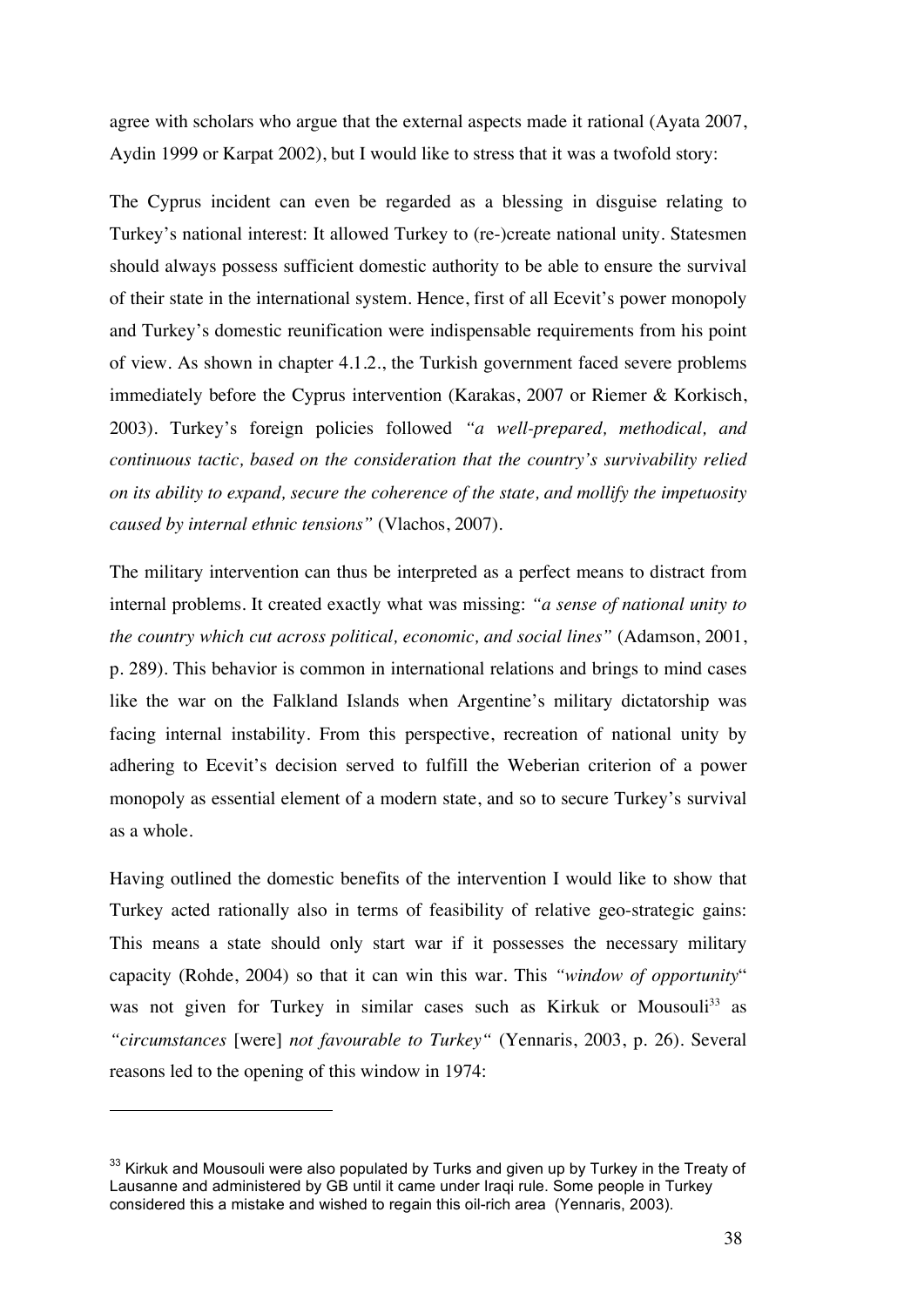Firstly, the international situation seemed favorable with a relaxed attitude of the USA (Riemer & Korkisch, 2003), GB's reluctance to get involved and the recently improved relationship with the USSR (Aydin, 2004). The unilateral action of Turkey also symbolized a more mature policy, regardless of the USA or other big powers. It thus fulfilled the abstract aim of Turkey to be independent (Adamson, 2001).

Secondly, according to the former foreign minister of Turkey, Ihsan Caglayangil, Cyprus is an *"oil-rich area of vital importance"* (Yennaris, 2003, p. 26). Subsequently, controlling this part of the Mediterranean would bring about economic benefits.

Thirdly*, "the coup* [*of the Greek Cypriot National Guard*] *gave Turkey the opportunity to achieve its ambition of creating a permanent bridgehead on the island"* (Yennaris, 2003, p. 213). Among other reasons Turkey did not intervene in the Cyprus crisis of 1964 because *"its military was inadequately prepared, so it built more than 120 attack boats to be ready for an eventual war"* (Uzer, 2011, p. 135).

In addition to Turkey's military and economic strength, it had a simple geographic advantage: Cyprus is only *"forty miles of water"* (Tachau, 1959, p. 3) away from the Turkish mainland whereas Greece *"has hundreds of poorly defended islands located within one hundred miles of the Turkish coast"* (Tachau, 1959, p. 3).



Not only was the opportunity to win the war an important factor for the decision to intervene but also that Turkey could successfully sell the intervention as a *"Peace*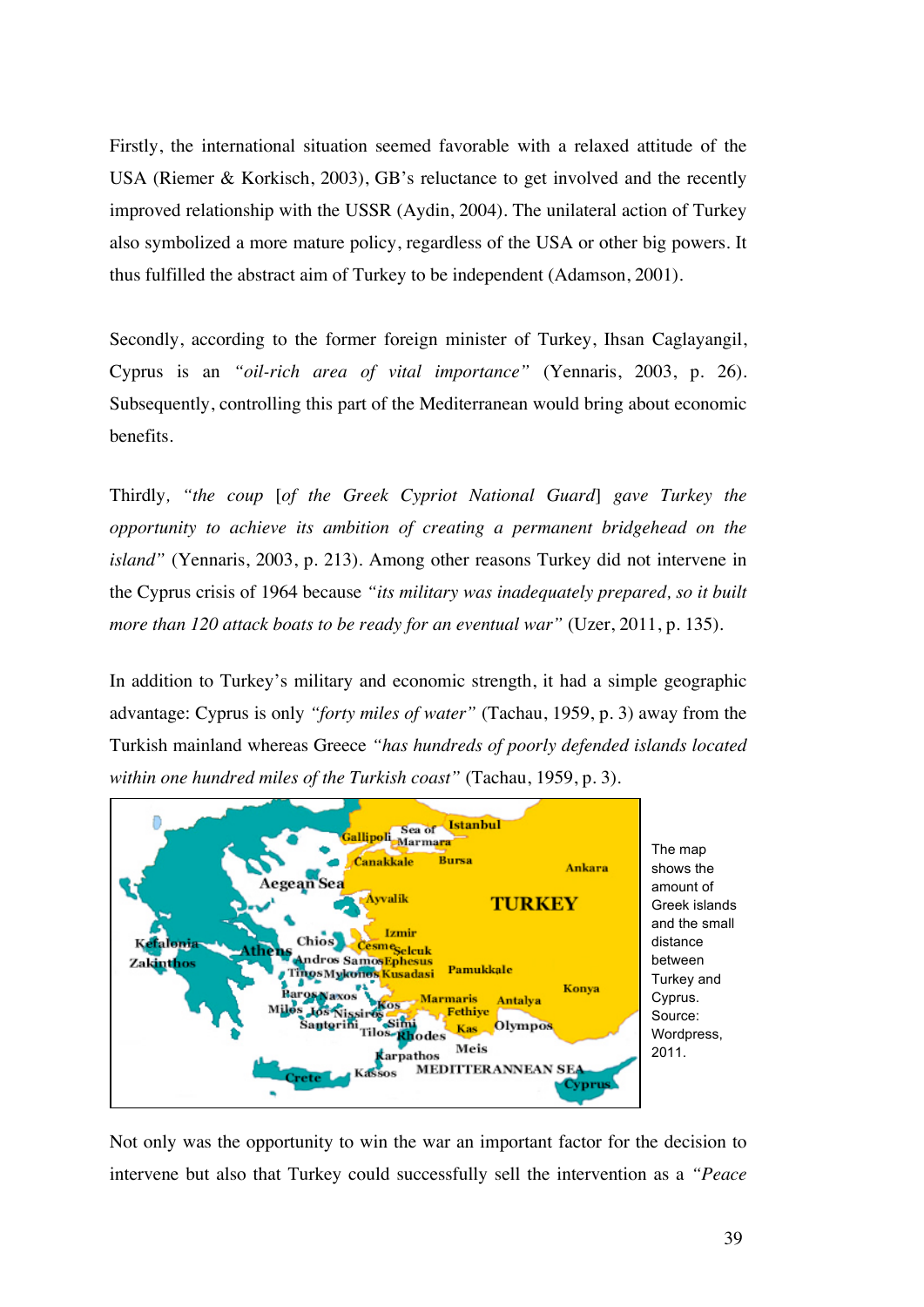*Operation"* (Hitchens, 1997, p. 105) to its own population and as a *"necessary counter-stroke"* (Hitchens, 1997, p. 101) to the international community. According to the result of my Constructivist analysis, Turkey's feeling of being threatened was largely constructed and fuelling the Realist *"security dilemma"* (e.g. Meyers, 1979, p. 75) as it was based on wrong perceptions about Greece's actual capacity and the long-standing and well nurtured hostility between the two peoples.

*"Turkey's primary interest in Cyprus stems from the nearly 150 miles of Cypriot coastline located just seventy miles to the south of Turkey's 'soft underbelly' in the East Mediterranean* [see map] […] *Indeed, there is no Aegean Turkish city which would not be vulnerable to Greek blockade in the event that war broke out between the two countries"* (Meyer, 2000, p. 6).

Numerous scholars have stressed the strategic position of Cyprus as main reason for Turkey's action but considering Greece's obvious military inferiority (Meyer, 2000) a war between the two countries was not actually very likely. This is further evidence for the existence of a security dilemma.

The Realist assumption that states' actions in the international system lead to a balance of power can be proven when the foreign policy of a country diverges from its own cultural or ideological parameters. As seen in the last chapter, the situation in the Aegean should be kept in the status quo and the balance of power, which had been threatened by the Greek coup, should be safeguarded (Karpat, 1975). The status quo could be re-established by the first phase of the intervention and could be regarded matching with a peaceful ideology (e.g. Richter, 2009). The fact that power politics in the international system went beyond variables like norms or identity, however, is proven by the following quote of Ecevit. Not even mentioning Turkish Cypriots or their well being neither attempting to disguise his intentions any longer, he stated:

*"Today there is a new Cyprus and Turkey has taken up a new position in the world* […]*. No one can question Turkey's rights in Cyprus.* […] [O]*ur main aim is to make Turkey's presence in Cyprus so strong that it will be impossible to turn things back"* (Yennaris, 2003, p. 213).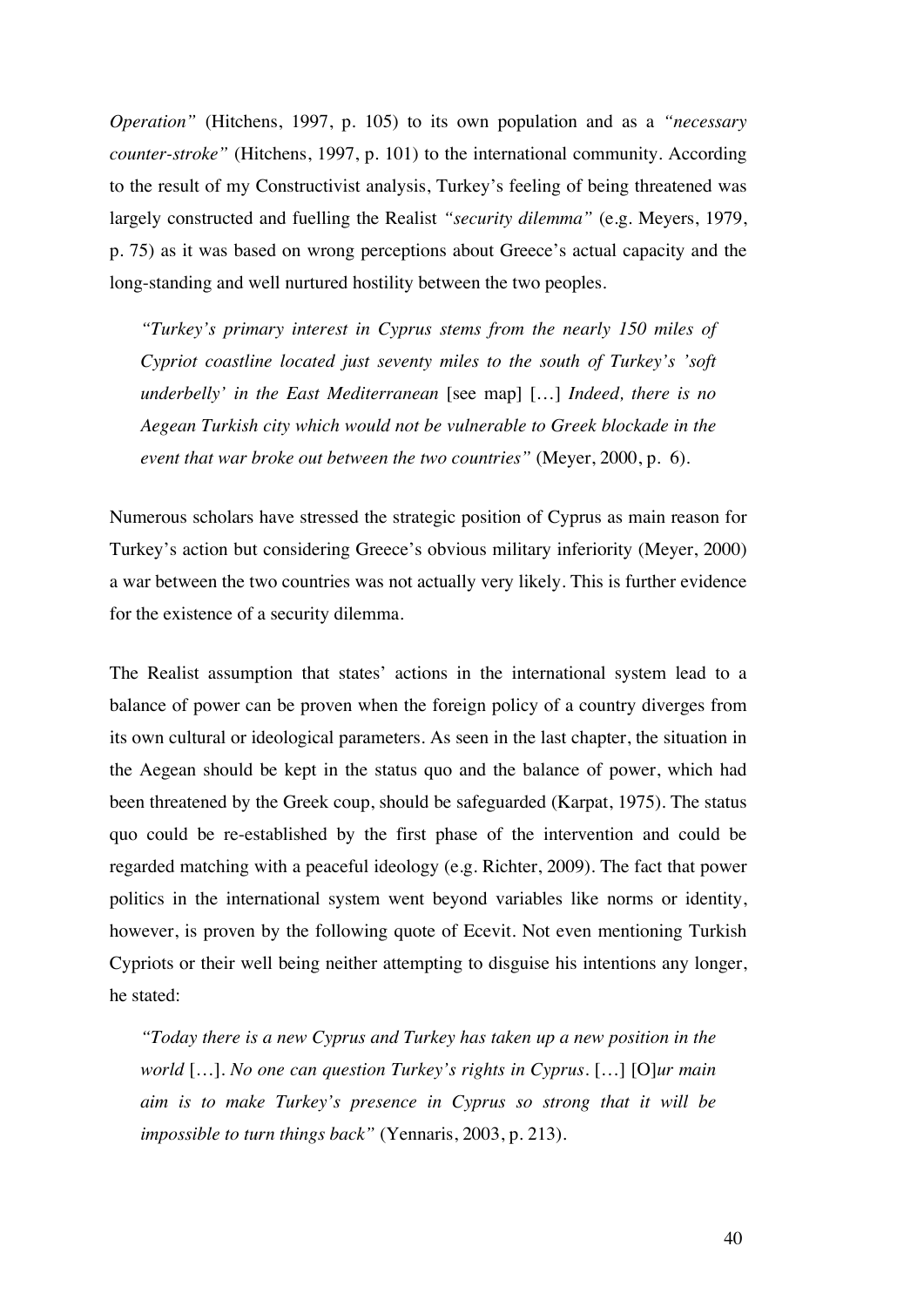When deciding in favor of the intervention Turkey was willing to accept the costs of the operation because the ultimate 'success' would clearly outweigh the costs incurred. Although Ecevit was known as a risk-taker (Riemer & Korkisch, 2003), Turkish Foreign Policy featured *"a high degree of rationality and sobriety"* (Mustafa Aydin, p. 181)<sup>34</sup>. It improved Turkey's position in several ways: Ecevit achieved an increase in relative power compared to Greece. This permitted Turkey to take up a more dominant position in the Geneva negotiations (Hitchens, 1997, p. 105), which boosted Turkey's self-esteem and last but not least pacified the nation internally (Adamson, 2001).

#### **5. Juxtaposition of the Theories**

 $\overline{a}$ 

Concluding this paper, I don't think theories such as Realism and Constructivism can be combined into a synthetical entity, for they start from far too different assumptions. I agree with the following quote that there is no such thing as the one perfect theory.

*"The theory-wonderland featuring one empirically saturated universal theory promised by the positivist mainstream of the discipline remains unreachable"* (Meyers, 1994, p. 135).

The attempt made in the case of Turkey by authors like Umut Uzer to create harmony between the two theories has to be criticized. He took *"ideational-material factors and domestic–external spheres into account"* (2011, p. 191) which certainly allows a comprehensive analysis of Turkey. But it undermines the original Realist purpose, i. e. to explain why states with different domestic circumstances behave similarly on the international level.

From my analysis, I can conclude that acknowledging ideology, identity and norms as done in Constructivism can be useful only to a certain degree. The focus on norms and discourse allows to trace back processes of manipulation and to unveil instruments like nationalist ideology or peace rhetoric (Adamson, 2001). However,

 $34$  The fact that he was not reelected despite the public praise for his Cyprus policy stems from other reasons like global developments and the economic situation which Turkey was facing in the 1970s (Aydin, 2004)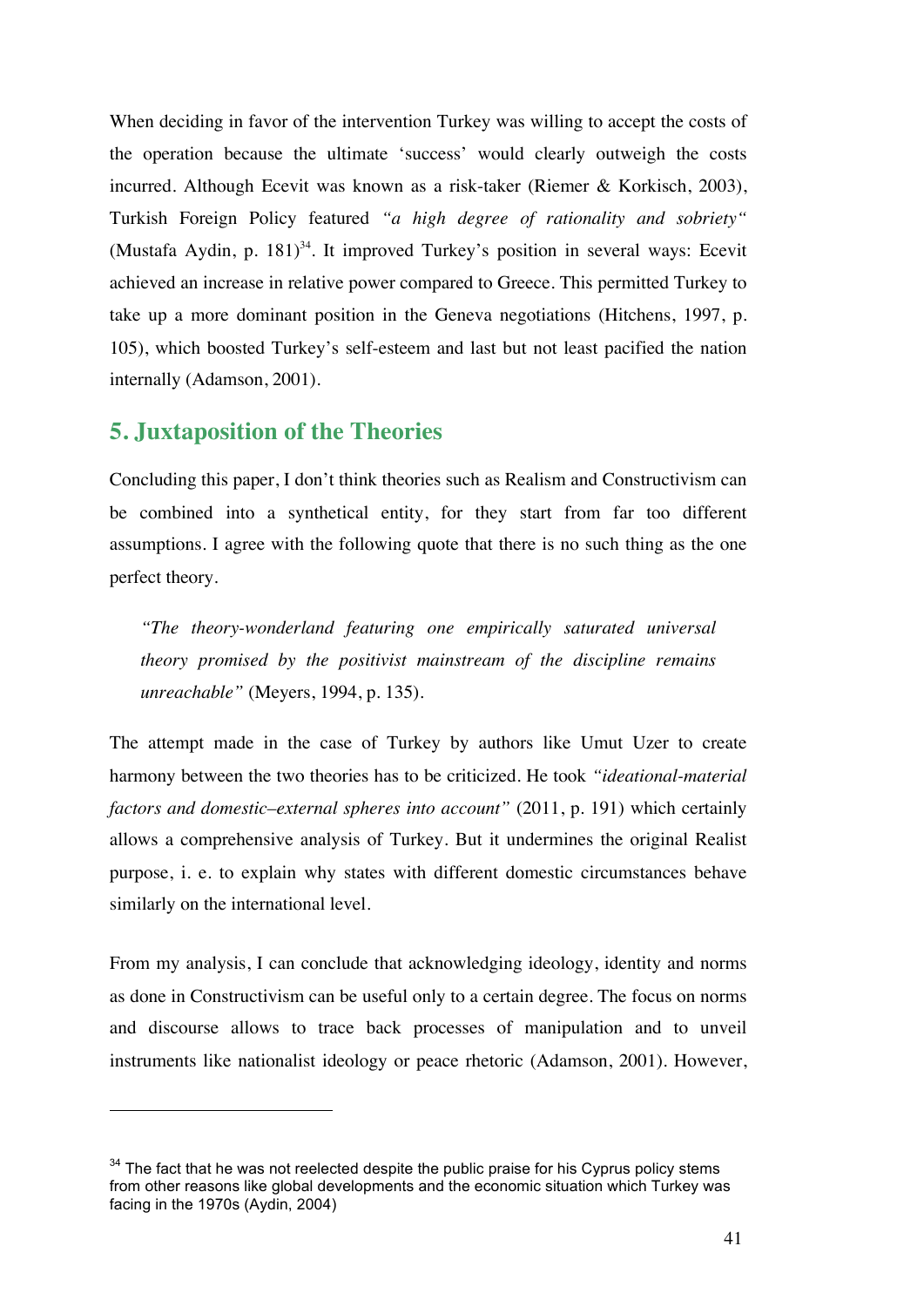Constructivism cannot explain the motivation that lies behind the statesmen's decisions to employ these means. Neither does the main Constructivist assumption of norms or ideologies being the influential variable for foreign policy decisions apply in the case of Turkey. Kemalism is not specific enough. This inappropriateness is especially striking in the light of the omnipresence of the Kemalist ideology in Turkey. Neither were international norms relevant for the decision makers.

Realism cannot only fill in the blank spots as I expected in my hypothesis. By focusing on security, state survival and power achieved by rationally acting statesmen it becomes possible to understand the intervention entirely. Despite some criticism it is still the strongest and most clear-cut IR theory. Strictly speaking, Constructivism is not even necessary for the analysis of Turkey's behavior and decisions made in the Cyprus Conflict. Realism, too, recognizes the instrument of Nationalism and includes the idea that leaders need to deceive their population according to the principle sometimes "Its Kind to be Cruel" (Desch, 2003).

Statesmen guarantee the survival of their state and thereby ideally reach peace also on an international level. For Turkey the Cyprus intervention led to national unity which was badly needed in a fragmented society right after the military regime and in order to prevent another one. Thus, internal peace was created for the time being, and a temporal balance of power just like Morgenthau had predicted. For Cyprus the Realist idea is applicable as there has been no more full-scale war since the 1974 intervention (Faustmann, 2009) when Turkey achieved a new balance that was basically maintained until the Republic of Cyprus' acceptance into the  $EU^{35}$ . Of course, positive peace could not be made either, because Turkey – exactly according to the Realist logic – has been digging in her heel ever since it has achieved the territorial and strategic advantages for the negotiations.

Regarding the Cypriots themselves, the chronology showed that the main obstacle to peace is not division in people's minds, e.g. due to cultural, religious or ethnic differences. The existing hatred has been perpetuated through the media and educational means by those imperial forces that have had vested interests in the

 $35$  apart from minor violent clashes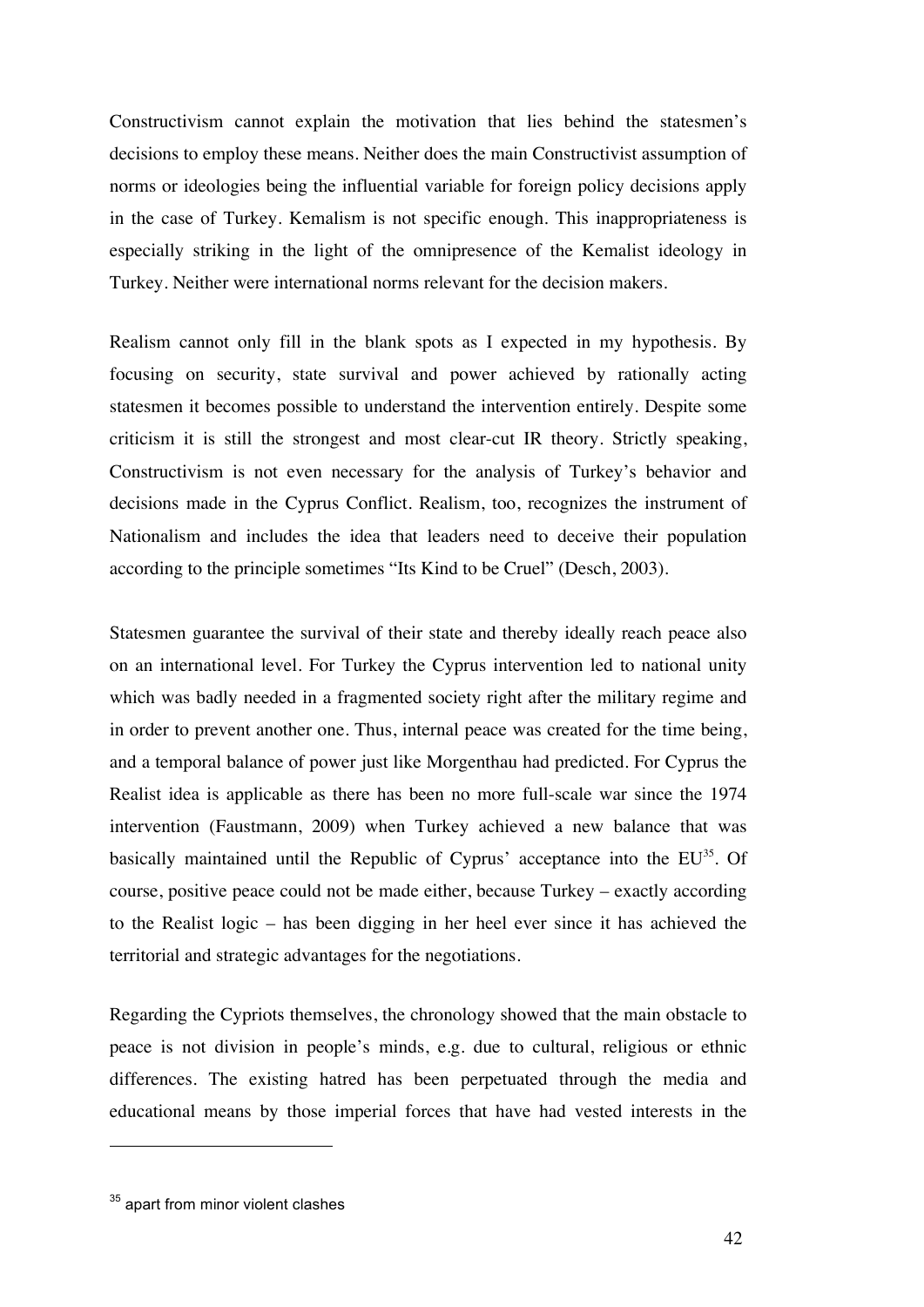island. Indeed, it should not be ignored that over the decades there has come to exist a certain antipathy between the two peoples. Yet, Greek and Turkish initially had more in common than the authorities have always wanted to make them believe. The material consequences resulting from the partition of 1974 are much more problematic for solving the conflict: Around one third of Cypriots have become refugees, there has not been freedom of travel and settlement and many have lost their property which has led to tremendous humanitarian problems (Gürel, 2009). Those are not constructions but real circumstances.

While Constructivism cannot make predictions at all, Realism permits to predict state behavior in a limited manner and to make a prognosis for the future of Cyprus at least on an abstract level. With states as principal actors, international organizations are too weak to pacify Cyprus (Richter, 2009). Surrounded by a perceived hostile environment, states try to secure their survival. Thus, both Turkey and Greece will continue to insist in their positions – which have been antipodal in the central questions<sup>36</sup> – and none of the two wants to risk giving up their status quo position in negotiations. Logically, no agreement can be expected (Faustmann, 2009). However, it should be questioned if any IR theory is able to make precise predictions about what will happen in the future  $37$ .

#### **6. Result**

 $\overline{a}$ 

In this paper several new insights could be won: The Cyprus Conflict emerged not mainly due to the hostility in people's minds. It was set up, nurtured and geared towards an escalation by external, power political interests. National interests outweighed the influence of norms or ideology, particularly in the Turkish intervention of 1974. For this reason, Realism is the more appropriate theory to comprehend Turkey's behavior.

 $36$  Which are discussed excessively by Richter (2009) or Faustmann (2009) but cannot be mentioned here due to the limitation of the assignment

 $37$  This became especially striking at the end of the Cold War which none of the theorists could forsee and although Constructivism only emerged afterwards, and criticized this shortcoming it can neither predict the developments.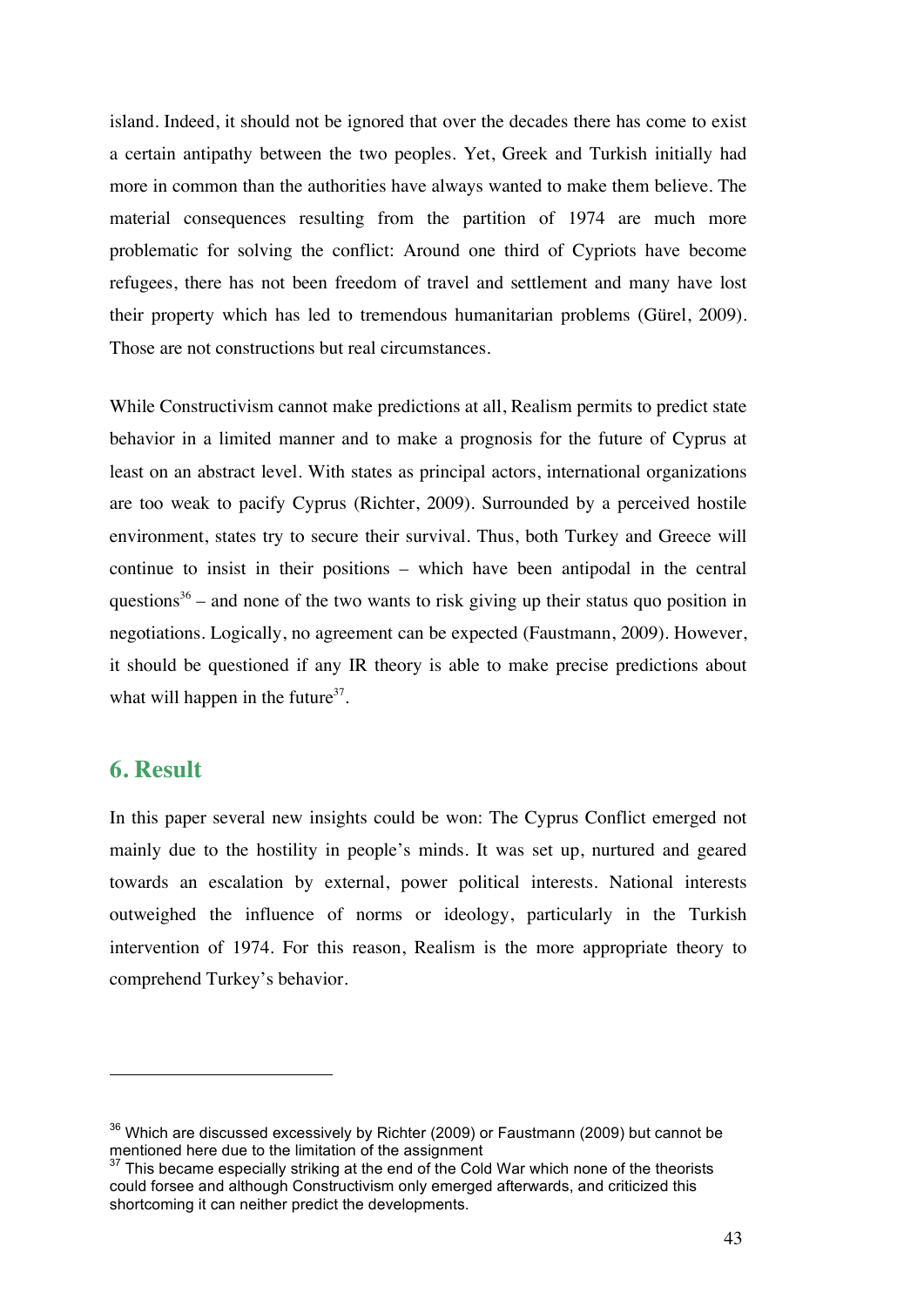Still, Realism and consequently the above conducted analysis have their weaknesses which need to be addressed: By using a very abstract definition of social interest, it allows to explain almost any national policy and even worse, it can be used for the justification of foreign policies like the Turkish one in 1974. In this context, a more detailed debate about the notion of national interest on a theoretical level seems desirable. A more precise framework and clear limits of the national interest should be set up to make sure that Realism cannot be used for the political justification of unlimited wars like Vietnam or the violent and brutal intervention in Cyprus. Morgenthau should not face the same destiny as Atatürk and end up being interpreted by most different actors who try to justify their policies by (mis-)using a popular name.

All that remains to say is that neither one of the theories provides compensation for the victim's sorrow nor a solution of the Conflict.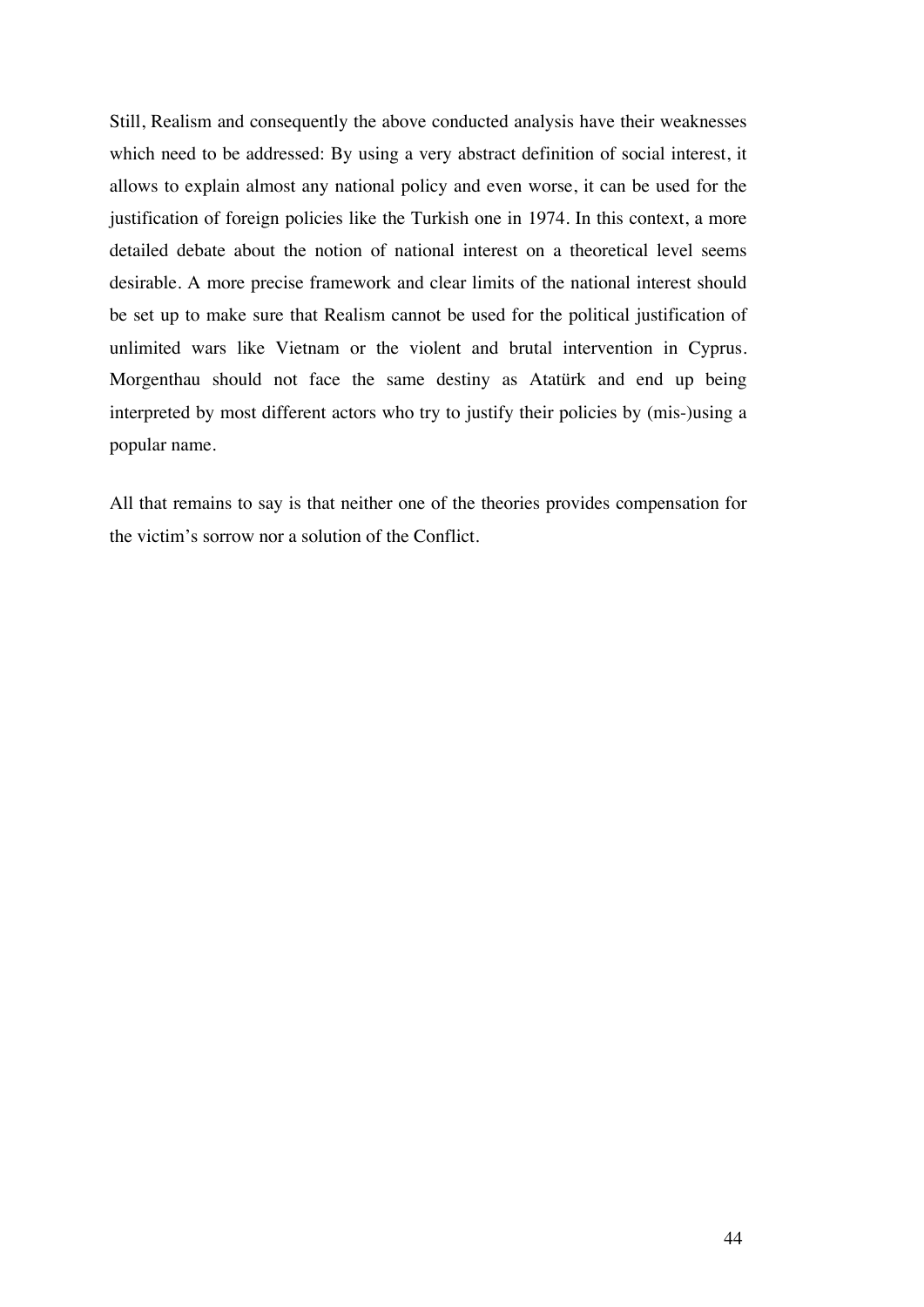#### **7. Bibliography**

- **Ayata, A.** (2007): *Außen- und Sicherheitspolitik der Türkei 1975-2005*. Frankfurt: Peter Lang Verlag Europäischer Wissenschaften.
- **Aydin, M.** (2004): *Turkish Foreign Policy: Framework and Analysis*. Ankara: Center for Strategic Research SAM.
- **Demirtaş, Ö. D.** (2008): *A Poststructuralist Approach to Ideology and Foreign Policy: Kemalism in the Turkish Foreign Policy*. Budapest: Central European University.
- **Corsten, N., & Beck, R.** (1980): *Zypern: Der konservierte Konflikt* (First Edition) Bremen: con Medien- und Vertriebsgesellschaft mbh.
- **Council of Europe** (1976): *Cyprus against Turkey. Report of the Commission.* Strasburg: Council of Europe, European Commission of Human Rights.
- **Gürle, C.** (2004): *Die ,,Zypernfrage": Im Spannungsverhältnis zwischen Ankara und Athen.* Münster: Westfälische Wilhelms Universität.
- **Hale, W.** (2000): *Turkish Foreign Policy 1774-2000.* London: Frank Cass Publishers.
- **Hitchens, C.** (1997): *Hostage to History: Cyprus* (Third Edition.). London: Verso.
- **Erdemir, S.** (ed.) (1956): *Muhalefette Ismet Inonu: Konuşmaları, Demeçleri, Mesajları, Sohbetleri, ve Yazıları.* İstanbul: Ekicigil Matbaası.
- **Jellinek, G.** (1922): *Allgemeine Staatslehre (1900)* (Third Edition). Berlin: O. Häring.
- **Kammel, A.** (2006): *Der Zypernkonflikt.* Maria Enzersdorf: Österreichisches Institut für Europäische Sicherheitspolitik.
- **Karakas, C.** (2007): *Türkei: Islam und Laizismus zwischen Staats-, Politik- und Gesellschaftsinteressen.* Frankfurt: Hessische Stiftung für Friedens- und Konfliktforschung.
- **Karpat, K. H.** (2002): *Studies on Ottoman Social and Political History: Selected Articles and Essays.* Leiden: Brill.
- **Katzenstein, P. J.** (1996): *The Culture of National Security: Norms and Identity in World Politics (New Directions in World Politics)*. New York: Colombia University Press.
- **Landau, J. M.** (1985): *Panturkism, the Doctrine of the Turkish Expansionism.* Athens: Thetili Press.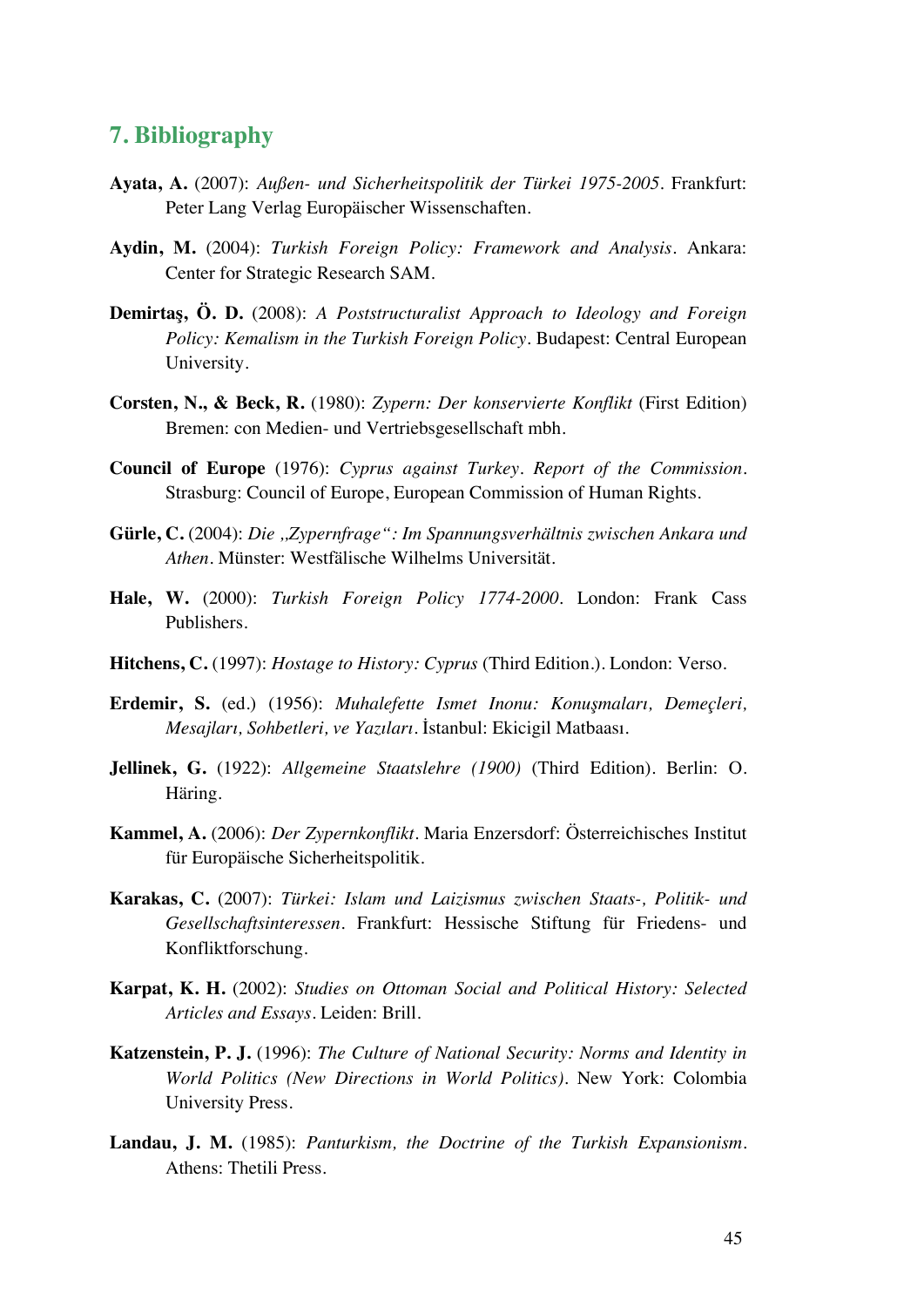- **Meyers, R.** (1979): *Weltpolitik in Grundbegriffen* (First Edition) Düsseldorf: Droste Verlag.
- **Morgenthau, H. J.** (1963): *Macht und Frieden* (Second Edition). Gütersloh: Bertelsmann.
- **Morgenthau, H. J.** (2006): *Politics among Nations: The Struggle for Power and Peace* (Seventh Edition.). New York: Mc Graw Hill.
- **Oran, B.** (2004): *Türk Dış Politikası: Kurtuluş Savaşından Bugüne Olgular, Belgeler, Yorumlar (1980-2001)*. İstanbul: İletişim.
- **Riemer, A. K. & Korkisch, F. W.** (2003): *A Triangle of Tensions: U.S. Europe Turkey.* Frankfurt: Peter Lang Verlag Europäischer Wissenschaften.
- **Rohde, C.** (2004): *Hans J. Morgenthau und der weltpolitische Realismus.* Wiesaden: VS Verlag für Sozialwissenschaften.
- **Ruggie, J. G.** (1998): *Constructing the World Polity: Essays on International Institutionalisation.* London: Routledge.
- **Stephens, R.** (1966): *Cyprus, a Place of Arms: Power Politics and Ethnic Conflict in the Eastern Mediterranean.* London: Pall Mall.
- **Uslu, N.** (2003): *The Turkish-American Relationship between 1947 and 2003. The History of a Distinctive Alliance.* New York: Nova Science Publishers.
- **Uzer, U.** (2011): *Identity and Turkish Foreign Policy. Kemalist Influence in Cyprus and the Caucasus.* London / New York: I. B. Tauris.
- **Weber, M.** (1980): *Wirtschaft und Gesellschaft. Grundriß der verstehenden Soziologie* (Fifth Edition). Tübingen: Mohr Siebeck.
- **Yennaris, C.** (2003): *From the East: Conflict and Partition on Cyprus.* London: Elliott & Thompson.

#### **Articles in Edited Volumes:**

- **Barnett, M.** (2008): Social Constructivism. In: Baylis, J., Smith, S. & Owens, P., *The Globalization of World Politics: An Introduction to International Relations* (Fourth Edition). Oxford: Oxford University Press. p. 160-173.
- **Dunne, T., & Schmidt, B. C.** (2011): Realism. In: Baylis, J., Smith, S. & Owens, P., The Globalization of World Politics: *An Introduction to International Relations* (Fourth Edition) Oxford: Oxford University Press. p. 84-99.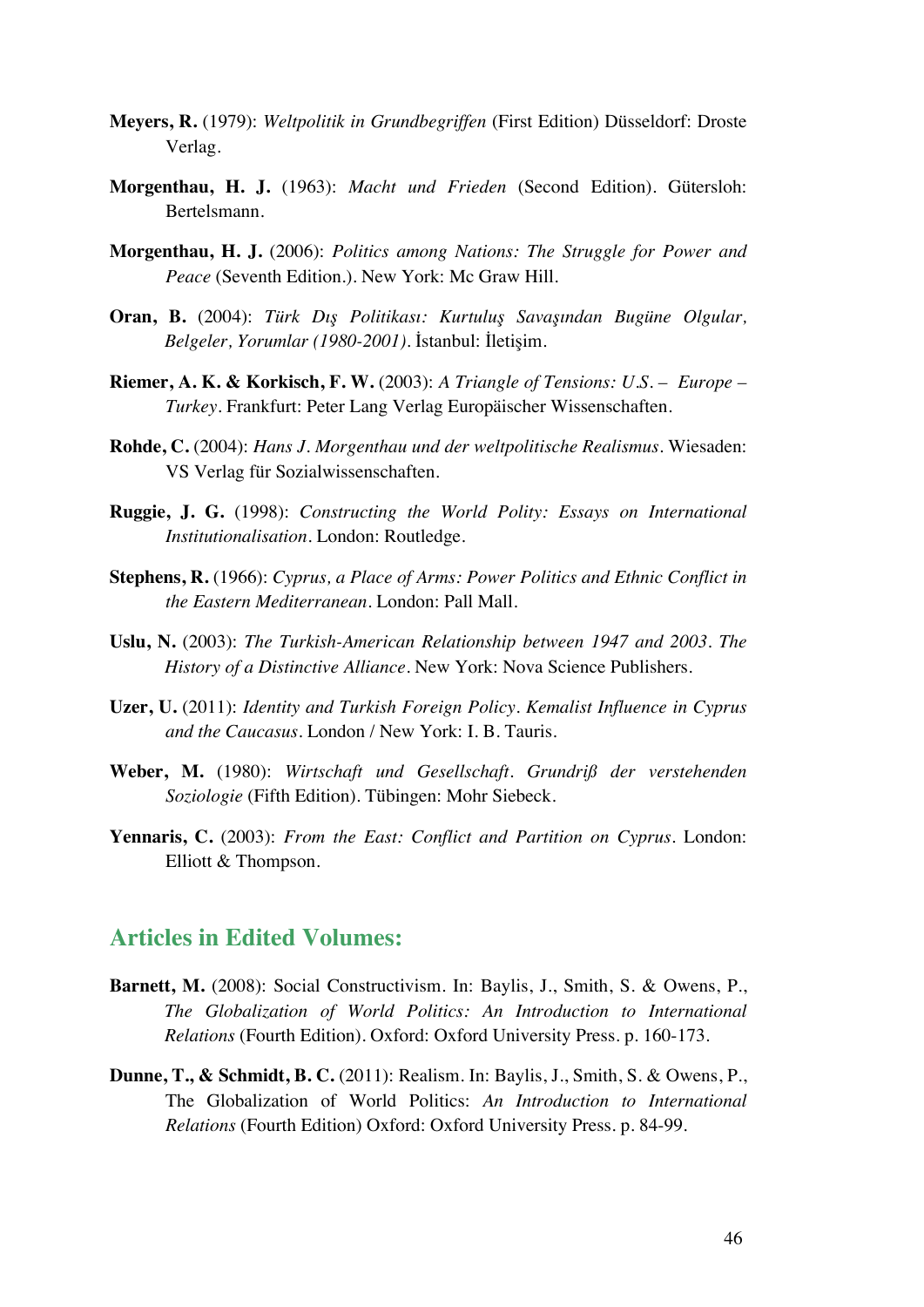- **Finnemore, M. C.** (1996): Constructing Norms of Humanitarian Intervention. In: Katzenstein, P. J., *The Culture of National Security: Norms and Identity in Wolrd Politics.* New York: Colombia University Press. p. 153-175.
- **Firat, M.** (2011): Relations with Greece. In: Oran, B. (ed.), *Turkish Foreign Policy 1919-2006 Facts and Analyses with Documents*. Salt Lake City: University of Utah Press. p. 102-112.
- **Jacobs, A.** (2006): Realismus. In: Schiedler, S. & Spindler, M., *Theorien der Internationalen Beziehungen* (Second Edition). Opladen & Farmington Hills: UTB Verlag Barbara Budrich. p. 39-63.
- **Karpat, K.** (1975): War on Cyprus: The Tragedy of Enosis. In: Karpat, K., *Turkish Foreign Policy in Transition 1950-1974*. Leiden: E.J. Brill. p. 186-205.
- **Keohane, R. O.** (1993): Institutional Theory and the Realist Challenge After the Cold War. In: Baldwin, D. A., *Neorealism and Neoliberalism: The Contemporary Debate.* New York: Columbia University Press.
- **Kindermann, G.-K.** (1963): Hans J. Morgenthau und die theoretischen Grundlagen des politischen Realismus. In: Kindermann, G.-K. & Morgenthau, H. J., *Macht und Frieden: Grundlegung einer Theorie der Internationalen Politik.* Gütersloh: Bertelsmann. p. 19-67.
- **Kindermann, G.-K.** (2010): Klassischer Realismus und Synoptischer Neorealismus. In: Masala, C., Sauer, F. & Wilhelm, A., *Handbuch der Internationalen Politik* (First Edition). Wiesbaden: VS Verlag für Sozialwissenschaften. p. 41-52.
- **Kirişci, K.** (1997): Turkey: Foreign Policy Making and the Mediterranean. In: Couloumbis, T., Stavridis, S., Veremis, T. & Waites, N., *The Foreign Policies of the European Union's Mediterranean States and Applicant Countries in the 1990s: A Comparative Analysis.* London: Macmillan.
- **Kızılyürek, N.** (2003): Les politiques de l'identité dans la communauté chypriote turque: une réponse à la politique du déni*.* Congrès Méditerranée, *Ruptures et Continuités. Colloque.* Lyon: Travaux de la Maison de l'Orient méditerranéen, 37, p. 197-203.
- **Kurki, M., & Wight, C.** (2007): International Relations and Social Science. In: Dunne, T., Kurki, M. & Smith, S., *International Relation Theories Discipline and Diversity.* Oxford: Oxford University Press. p. 13-33.
- **Meyers, R.** (2000): Theorien der Internationalen Beziehungen. In: Woyke, W., *Handwörterbuch Internationale Politik* (Eighth Edition). Opladen & Farmington Hills: Barbara Budrich. p. 416-448.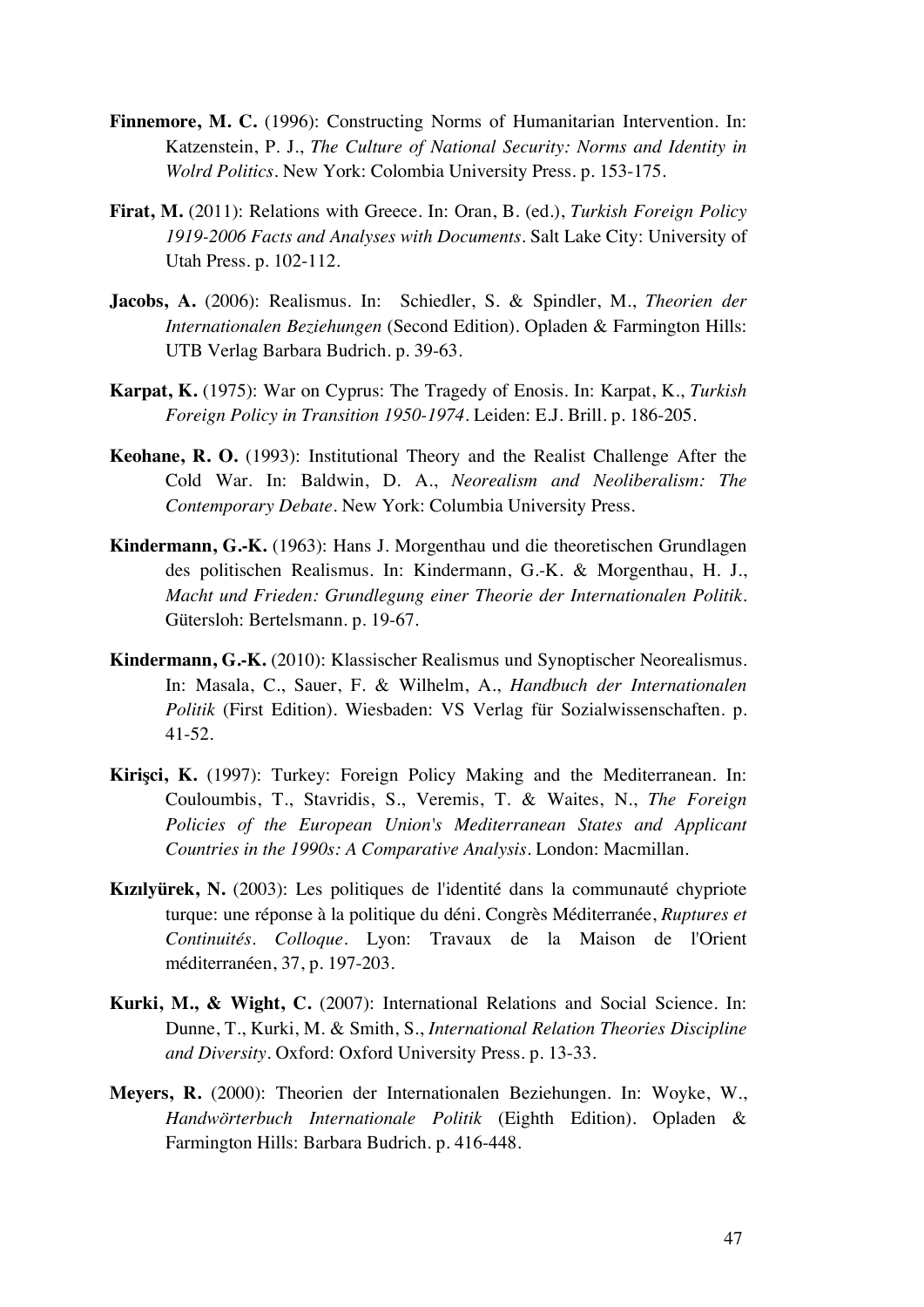- **Roskin, M. G.** (1994): Chapter 6: National Interest: From Abstraction to Strategy. In: Cook, M. L., *U.S. Army War College Guide to Strategy.* Pennsylvania: Strategic Studies Institute. p. 55-67.
- **Wolfers, A.** (1962): The Goals of Foreign Policy: Essays on International Politics. In: Wolfers, A., *Discord and Collaboration.* Baltimore: The Johns Hopkins Press. p. 67-80.

#### **Scientific Articles**

- **Adamson, F. B.** (2001): Democratization and the Domestic Sources of Foreign Policy: Turkey in the 1974 Cyprus Crisis. In: *Political Science Quarterly*, 116 (2), p. 227-303.
- **Aydin, M.** (1999): Determinants of Turkish Foreign Policy: Historical Framework and Traditional Inputs. In: *Middle Eastern Studies*, 35 (4), p. 152-186.
- **Beckingham, C. F.** (1957): Islam and Turkish Nationalism in Cyprus. In: *Die Welt des Islams*, 5 (1/2), p. 65-83.
- **Bozdağlıoğlu, Y.** (2007): *Constructivism and Identity Formation: An Interactive Approach.* In: *Uluslararası Hukuk ve Politika*, 3 (11), p. 121-144.
- **Checkel, J.** (1999): Norms, Institutions and National Identity in Contemporary Europe. In: *International Studies Quarterly*, 43 (1), p. 83-114.
- **Desch, M. C.** (1998): The Culture Clash: Assessing the Importance of Ideas in Security Studies. In: *International Security* 23 (1), p. 151-170.
- **Desch, M. C.** (2003): It is Kind to be Cruel: the Humanity of American Realism. In: *Review of International Studies*, 29 (4), p. 415-426.
- **Erdoğan, M.** (1999): Islam in Turkish Politics: Turkey's Quest for Democracy Without Islam. In: *Critical Middle Eastern Studies*. 8 (15). 25-49.
- **Faustmann, H.** (March 2009): Die Verhandlungen zur Wiedervereinigung Zyperns 1974-2008. In: *Aus Politik und Zeitgeschichte,* No. 12, p. 9-13.
- Finnemore, M., & Sikkink, K. (1998): International Norm Dynamics and Political Change. *International Organization*, p. 887-917.
- **Finnemore, M., & Sikkink, K.** (2001): Taking Stock: The Constructivist Research Program in International Relations and Comparative Politics. In: *Annual Review of Political Science,* No. 4., p. 391-416.
- **Gürel, A.** (2009): Eigentums- und Bevölkerungsfragen im geteilten Zypern. In: *Aus Politik und Zeitgeschichte*, No. 12, p. 14-18.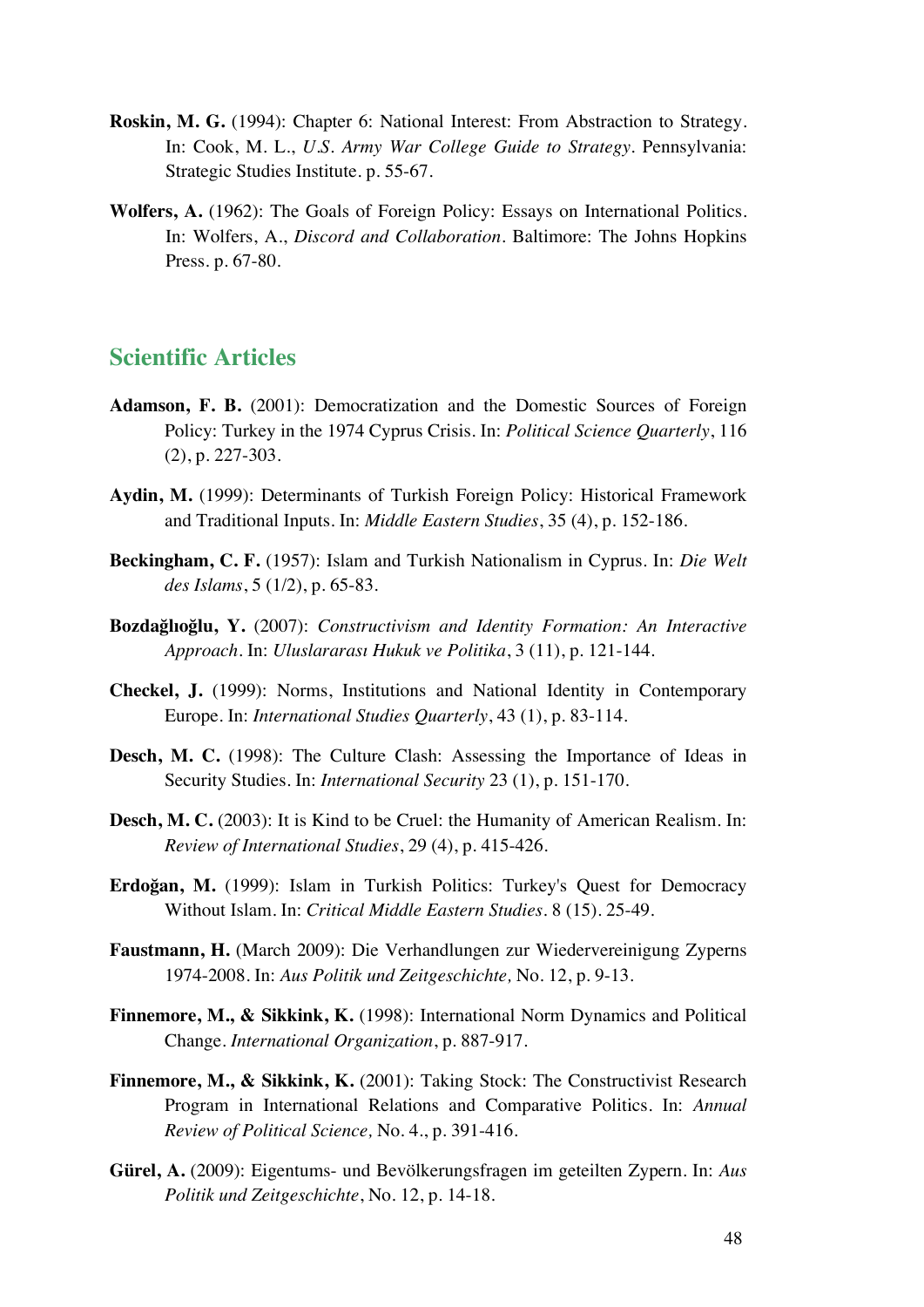- **Meyers, R.** (1994): Virtuelle Scheingefechte im ontologischen Cyberspace? Nachfragen zum Duktus und zum Gehalt einer Theoriedebatte. In: *Zeitschrift für Internationale Beziehungen*, p. 127-138.
- **Mufti, M.** (1998): Daring and Caution in Turkish Foreign Policy. In: *Middle East Journal*, 52(1), p. 32-50.
- **Ozkececi-Taner, B.** (2005): The Impact of Institutionalized Ideas in Coalition Foreign Policy Making: Turkey as an Example, 1992-2002. In: *Foreign Policy Analysis*, 1 (3), p. 249-278.
- **Richter, H. A.** (2009): Historische Hintergründe des Zypernkonflikts. In: *Aus Politik und Zeitgeschichte*, No. 12, p. 3-8.
- **Tachau, F.** (1959): The Face of Turkish Nationalism: As Reflected in the Cyprus Dispute. In: *Middle East Journal*, 13 (3). p. 262-272.
- **Wendt, A**. (1992): *Anarchy is What States Make of It: The Social Construction of Power Politics. International Organization*, 46 (3). p. 391-425.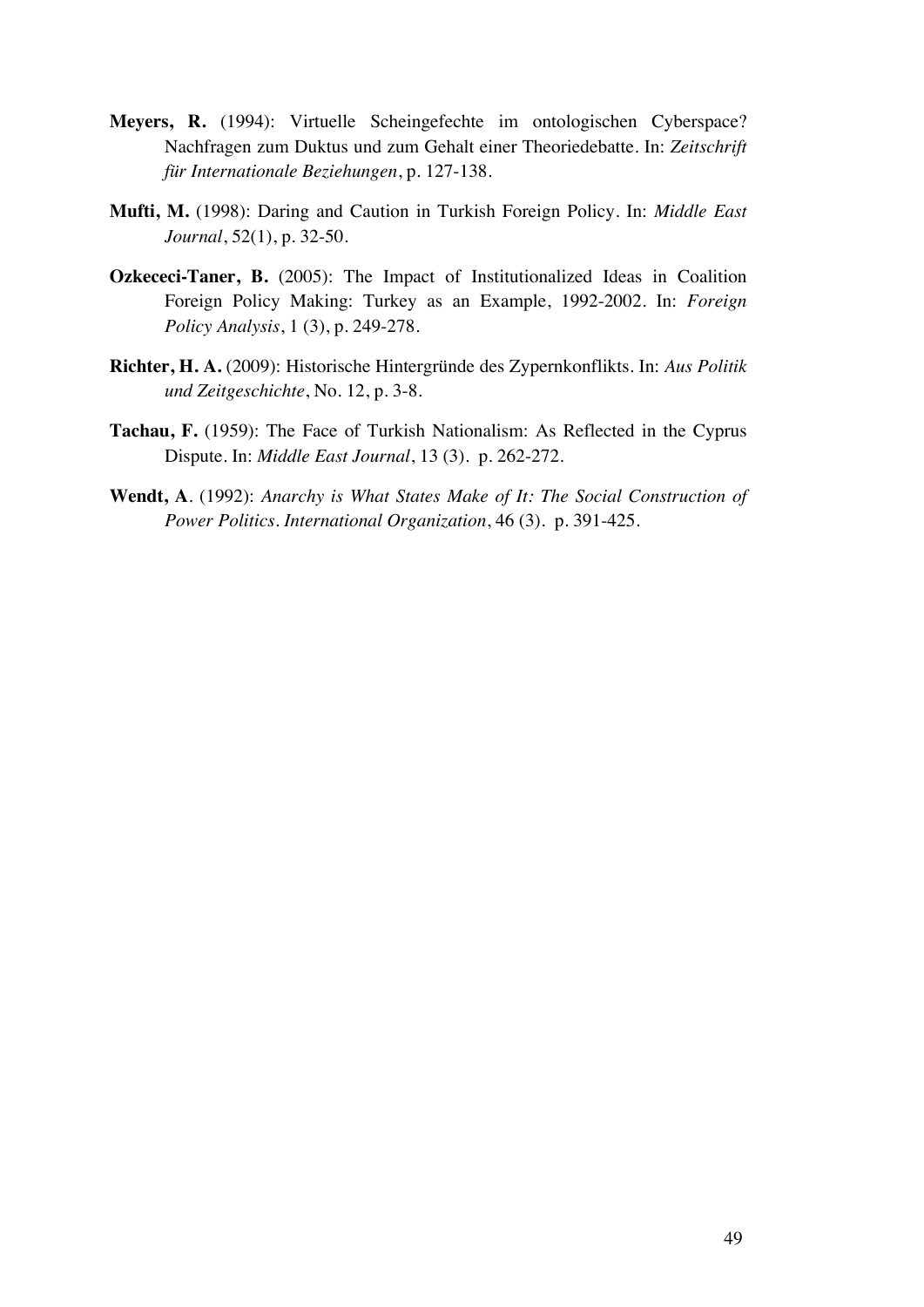## **Newspaper Articles**

**New York Times.** (1974): Turkey Says Talks Fail to Solve Crisis. *New York Times*

#### **Internet Sources**

**Hamburg Institute of International Economics** (April 2009): *Turkey*.

http://focusmigration.hwwi.de/typo3\_upload/groups/3/focus\_Migration\_Publikationen/L aenderprofile/CP\_05\_Turkey\_2009.pdf accessed 21 June 2012

**Historisches Institut Aachen** (2002/2003): *Zypernkonflikt seit 1945*. http://www.histinst.rwthaachen.de/aw/cms/HISTINST/Zielgruppen/neuzeit/projekte/lexikonzeitgeschi chte/~vpr/zypernkonflikt\_seit\_1945/?lang=de accessed 3 July 2012

- **Hagemann, I.** (February 2012): *Konstruktivistische Theorie und politische Praxis. Ist eine konstruktivistisch orientierte Praxis denkbar?* http://www.ingmar-hagemann.de/wordpress/konstruktivistische-theorie-undpolitische-praxis/ accessed 17 July 2012
- **Boekle, H., Rittberger, V., & Wagner, W.** (March 2000): *Normen und Außenpolitik. Konstuktivistische Außenpolitiktheorie.* Universität Tübingen. http://tobias-lib.uni-tuebingen.de/volltexte/2000/141/pdf/tap34.pdf accessed 4 July 2012
- **BBC News.** (December 2011): *Timeline: Cyprus. A Chronology of Key Events.* BBC News. http://news.bbc.co.uk/2/hi/europe/1021835.stm accessed 8 June 2012
- **Kissolewski, J.** (May 2005): *Weltbilder und Ideen. Eine Konstruktivistische Analyse am Beispiel der deutschen Zuwanderungspolitik.* http://edoc.ub.uni-muenchen.de/5222/1/Kissolewski\_Janine.pdf, accessed 18 June 2012
- **Krell, G.** (2011): *Kapitel 1.3: Theorien in den Internationalen Beziehungen.* Gert Krell. http://www.gert-krell.de/Theorie%20neu.pdf accessed 9 July 2012
- **Meyer, J. H.** (March 2000): *Policy Watershed: Turkey's Cyprus Policy and the Interventions of 1974.* Princeton University. http://wws.princeton.edu/research/cases/cyprus.pdf accessed 14 June 2012